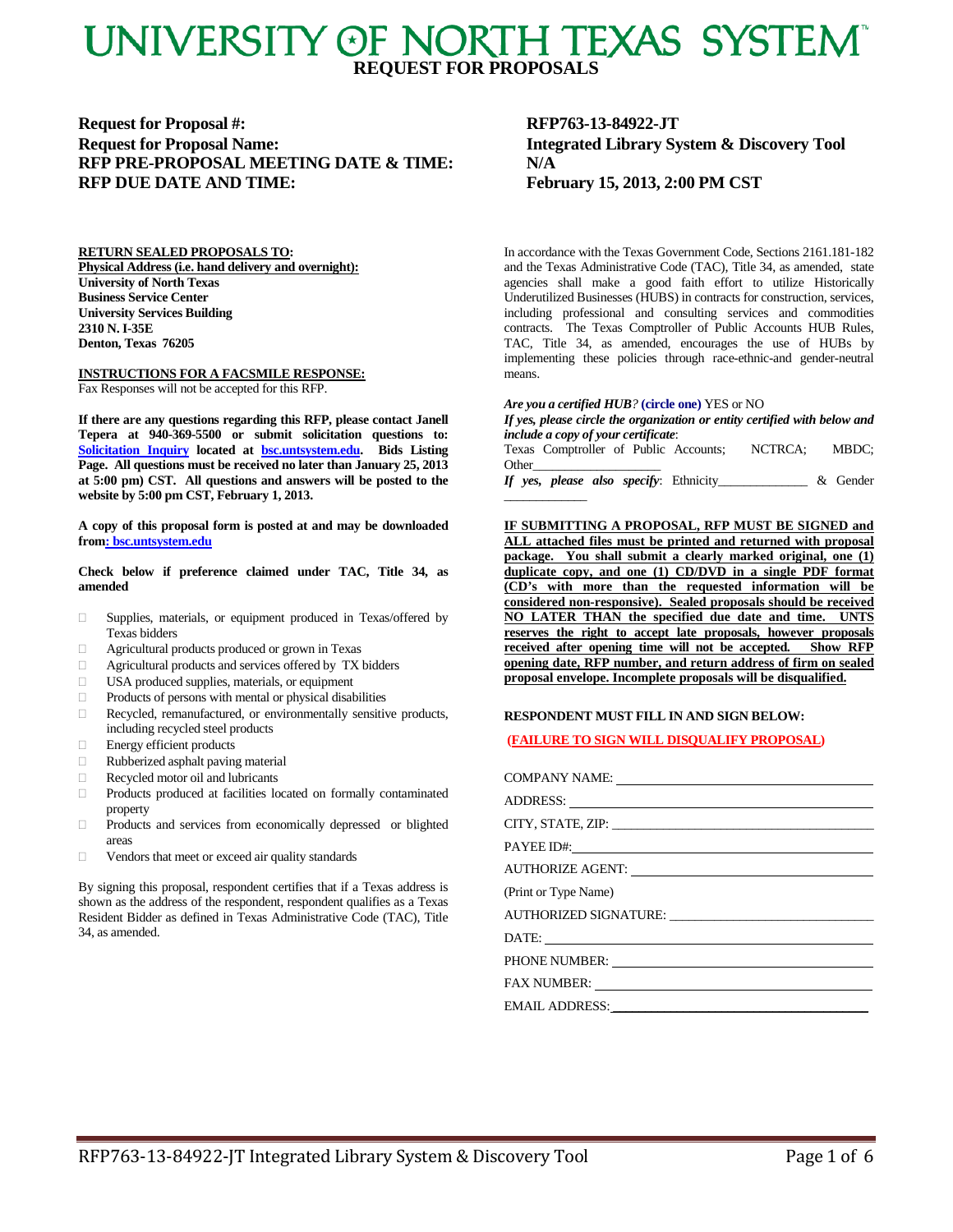## **TABLE OF CONTENTS**

| Section 1.0         | Scope of Work                    |
|---------------------|----------------------------------|
| Section 2.0         | Pre-Proposal Meeting             |
| Section 3.0         | Evaluation                       |
| Section 4.0         | <b>Selection Process</b>         |
| Section 4.1         | Criteria for Selection           |
| Section 4.2         | Respondent's Acceptance of Offer |
| Section 5.0         | <b>Submittal Deadline</b>        |
| Section 6.0         | <b>Schedule of Events</b>        |
| Section 6.1         | <b>Revisions to Schedule</b>     |
| Section 7.0         | Questions                        |
| Section 8.0         | <b>Public Opening</b>            |
| Section 9.0         | References                       |
| <b>Attachment A</b> | <b>UNTS Terms and Conditions</b> |
| <b>Attachment B</b> | Specifications and Checklist     |
| Attachment C        | <b>Pricing Matrix</b>            |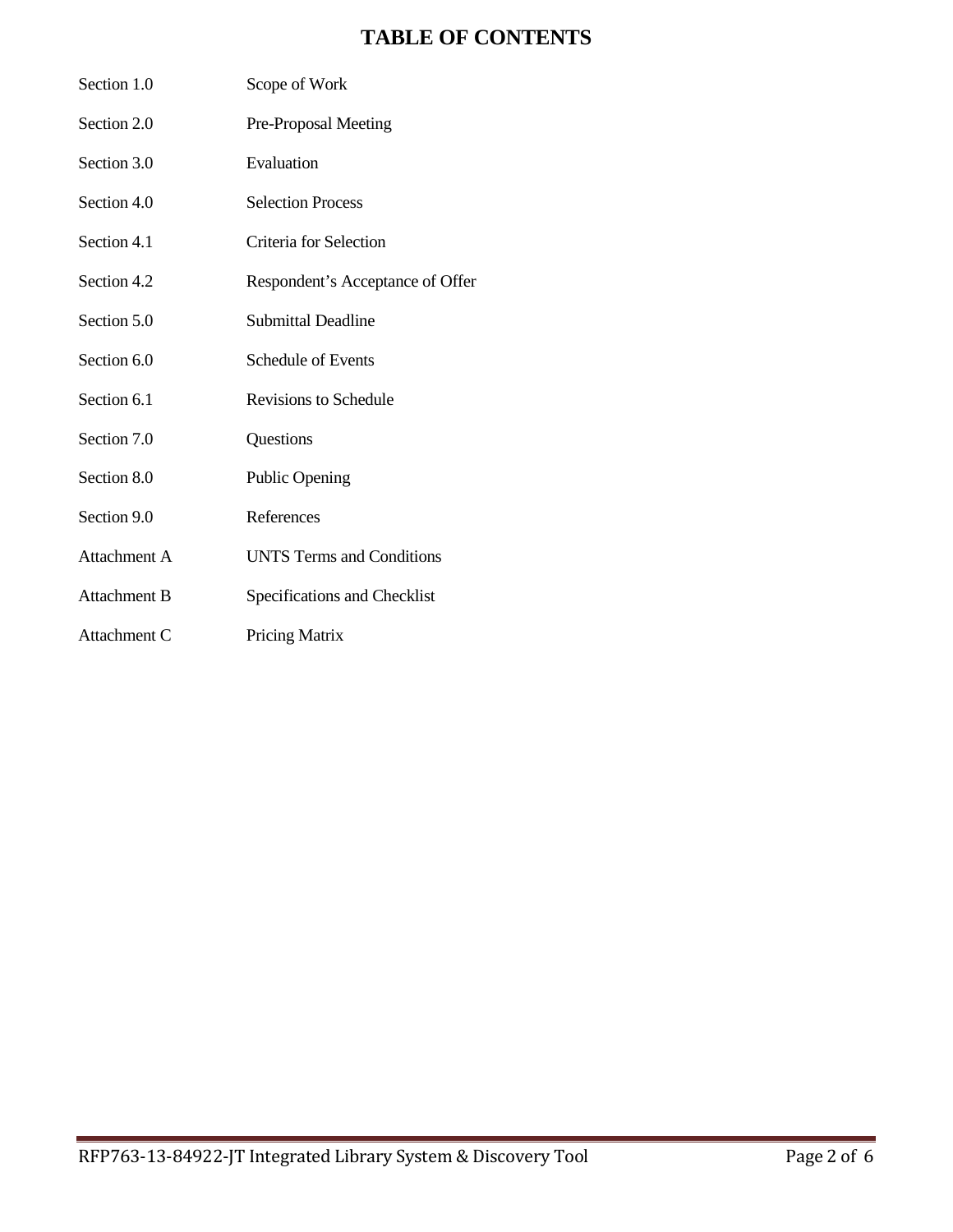## **RFP Checklist**

Please use this checklist to make sure all required documents are included.

- ( ) All UNTS-provided RFP forms completed
- ( ) Proposal signed
- ( ) Proposed contract supplied (if applicable)
- ( ) One (1) original copied, clearly marked "Original"; one (1) additional copies clearly marked; and one (1) CD/DVD in a single PDF format
- ( ) If requested, supporting product or service documentation provided
- ( ) Attachments included in response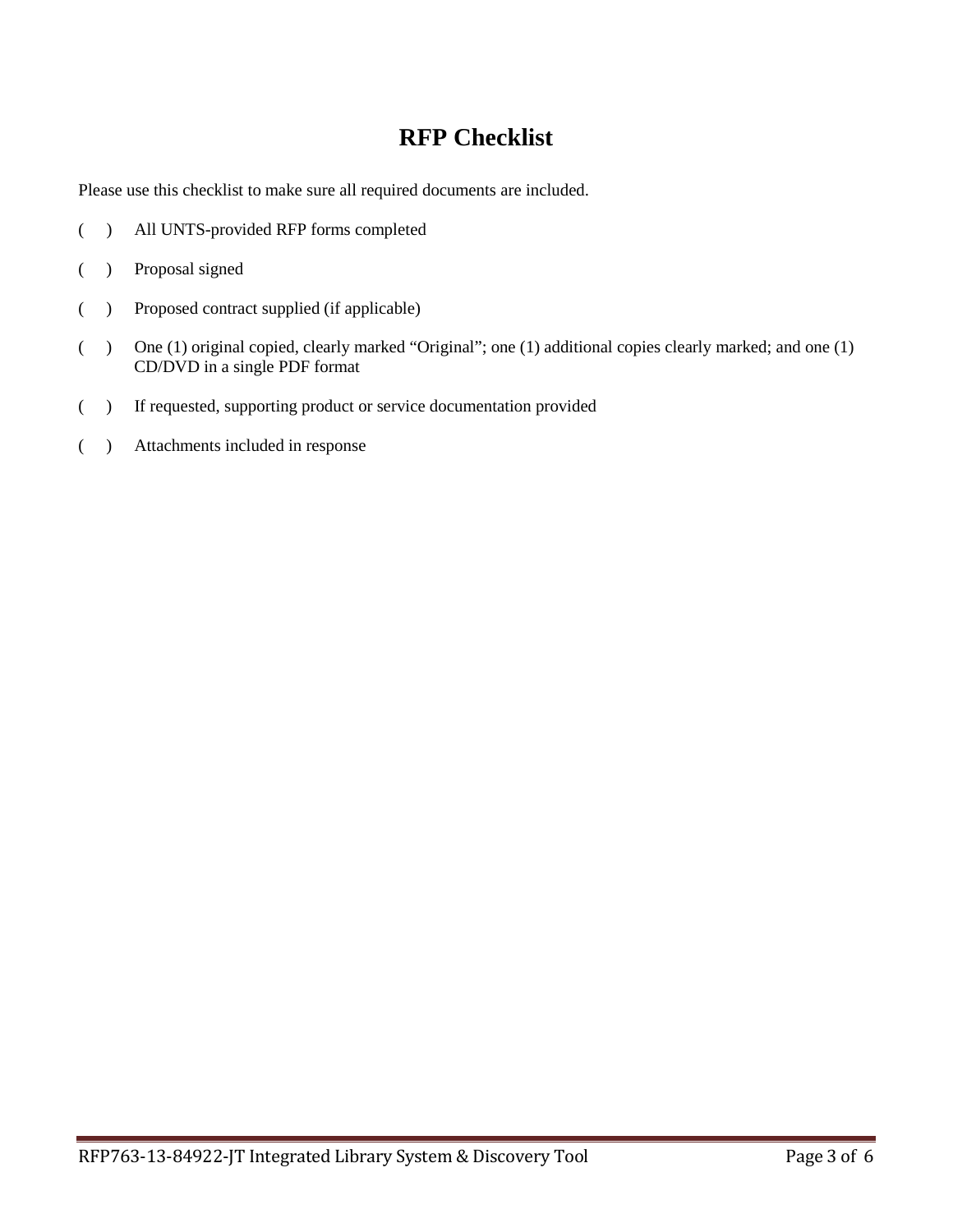#### **NOTICE--IN ADDITION TO THE ITEMS LISTED BELOW, THE TERMS AND CONDITIONS OF THIS RFP ARE ATTACHED AS ATTACHMENT "A".**

#### **IMPORTANT NOTICE: ANY PROPOSED CHANGES TO THE TERMS AND CONDITIONS OUTLINED IN THIS RFP MUST BE SUBMITTED ALONG WITH YOUR RESPONSE TO THIS RFP. FAILURE TO PROVIDE SUCH MAY PREVENT UNTS FROM AGREEING TO ANY CHANGES IN OUR STANDARD TERMS AND CONDITIONS AND COULD AFFECT THE AWARD OF THIS RFP.**

**The laws of the State of Texas must prevail on all responses.**

#### **1.0 SCOPE OF WORK/DESCRIPTION OF GOODS (COMMODITY CODE: 208-59:)**

In accordance with Education Code 51.9335, the University of North Texas System, subsequently referred to as UNTS, is accepting proposals on behalf of University of North Texas Health Science Center (UNTHSC) and intends to enter into an agreement with a vendor that specializes in Library Information Management Software, in accordance with the terms and conditions and requirements set forth in this Request for Proposal. The resulting pricing, terms and conditions shall be extended to the University of North Texas (UNT), the University of North Texas Health Science Center (UNTHSC), University of North Texas at Dallas (UNTD) and any other institutions of higher education interested in utilizing the agreement, as allowed by the Texas Education Code.

| 1.1 | <b>Specifications Information:</b> | <b>SEE ATTACHMENT B</b> |
|-----|------------------------------------|-------------------------|
| 1.2 | <b>Pricing</b>                     | SEE ATTACHMENT C        |

#### **2.0 PRE-PROPOSAL MEETING: Not applicable to this RFP.**

#### **3.0 EVALUATION**:

As provided by statute, awards will be based on the best proposal most advantageous to UNTS. Determination will be made by consideration of prices offered, delivery date, quality, general reputation, and performance of the respondents, service as related to past performance, suitability of items for the intended use and conformity to specifications, terms and conditions of this Request for Proposal. UNTS reserves the right to reject all proposals that UNTS determines in its sole judgment are not in the best interest of the institution.

#### **4.0 SELECTION PROCESS:**

Selection of the Successful Offer submitted in response to this RFP by the Submittal Deadline will be made using the competitive process described below.

After the opening of the offers and upon completion of the initial review and evaluation of the offers submitted, selected respondents may be invited to participate in oral presentations. The selection of the Successful Offer may be made by UNTS on the basis of the offers initially submitted, without discussion, clarification or modification. In the alternative, selection of the Successful Offer may be made by UNTS on the basis of negotiation with any of the respondents. At UNTS's sole option and discretion, it may discuss and negotiate all elements of the offers submitted by selected respondents within a specified competitive range. For purposes of negotiation, a competitive range of acceptable or potentially acceptable offers may be established comprising the highest rated offers. UNTS will provide each respondent within the competitive range with an equal opportunity for discussion and revision of its offer. UNTS will not disclose any information derived from the offers submitted by competing respondents in conducting such discussions. Further action on offers not included within the competitive range will be deferred pending the selection of the success offer; however, UNTS reserves the right to include additional offers in the competitive range if deemed to be in its best interest.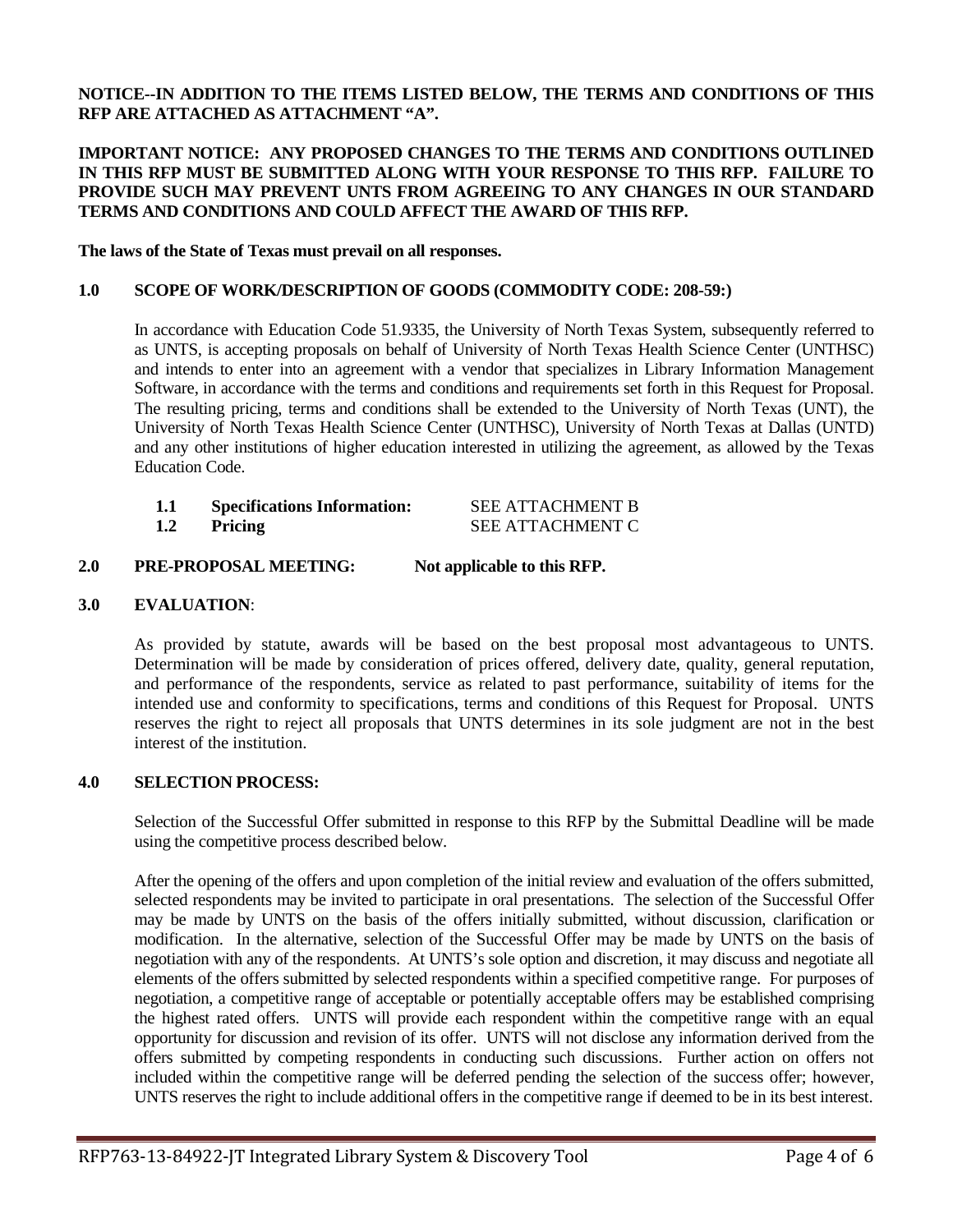After the submission of offers but before final selection of the Successful Offer is made, UNTS may permit a respondent to revise its offer in order to obtain the respondent's best final offer. UNTS is not bound to accept the lowest priced offer if that offer is not in its best interest, as determined by UNTS.

UNTS reserves the right to: (a) enter into agreements or other contractual arrangements for all or any portion of the Scope of Work set forth in this Proposal with one or more respondents; (b) reject any and all offers and re-solicit offers; or (c) reject any and all offers and temporarily or permanently abandon this procurement, if deemed to be in the best interest of UNTS.

**4.1 Evaluation of Criteria:** The successful offer will be the offer that is submitted in response to this Proposal by the Submittal Deadline and is the most advantageous to UNTS in UNTS's sole discretion. Offers will be evaluated by an evaluation committee that will include employees of UNTS and other persons invited by UNTS to participate. The evaluation of offers and the selection of the Successful Offer will be based on the information provided to UNTS by the respondent in response to the Specifications section of this Proposal. Consideration may also be given to any additional information and comments if such information or comments increase the benefits to UNTS. The successful respondent will be required to enter into a contract acceptable to UNTS.

The evaluation committee will determine if Best and Final Offers are necessary. Award of a contract may be made without Best and Final Offers. UNTS may, at its discretion, elect to have Respondents provide oral presentations and respond to inquiries from the evaluation committee related to their Proposals. A request for a Best and Final Offer is at the sole discretion of UNTS and will be extended in writing

In evaluating Proposals to determine the best value for the State, UNTS may consider information related to past contract performance of a Respondent including, but not limited to, Texas Comptroller of Public Account's Vendor Performance Tracking System.

**4.2 Respondent's Acceptance of Process:** Submission of an offer by a respondent indicates: (1) the respondent's acceptance of the Selection Process, the Evaluation of Criteria for selection, and all other requirements and specifications set forth in this Proposal; and (2) the respondent's recognition that some subjective judgments must be made by UNTS during this Proposal process.

#### **5.0 SUBMITTAL DEADLINE:**

To respond to this Proposal via mail, respondents must submit the information requested in the Specifications section of this Proposal and any other relevant information in a clear and concise written format to:

> **Via hand delivery or overnight (i.e. FedEx, UPS, etc.)** Janell Tepera Sr. Buyer University of North Texas Business Service Center University Services Building 2310 N. I-35E Denton, Texas 76205

Offers must be submitted in an envelope or other appropriate container and the name and return address of the respondent must be clearly visible. All offers shall be received at the above address no later than the due date and time listed on Page 1 of this RFP. UNTS reserves the right to accept late proposals, however proposals received after opening time will not be accepted.

Proposals will be received until the date and time established for receipt, then opened. Only the names of the respondents who submitted proposals will be made public. Prices and terms will not be divulged until after contract award.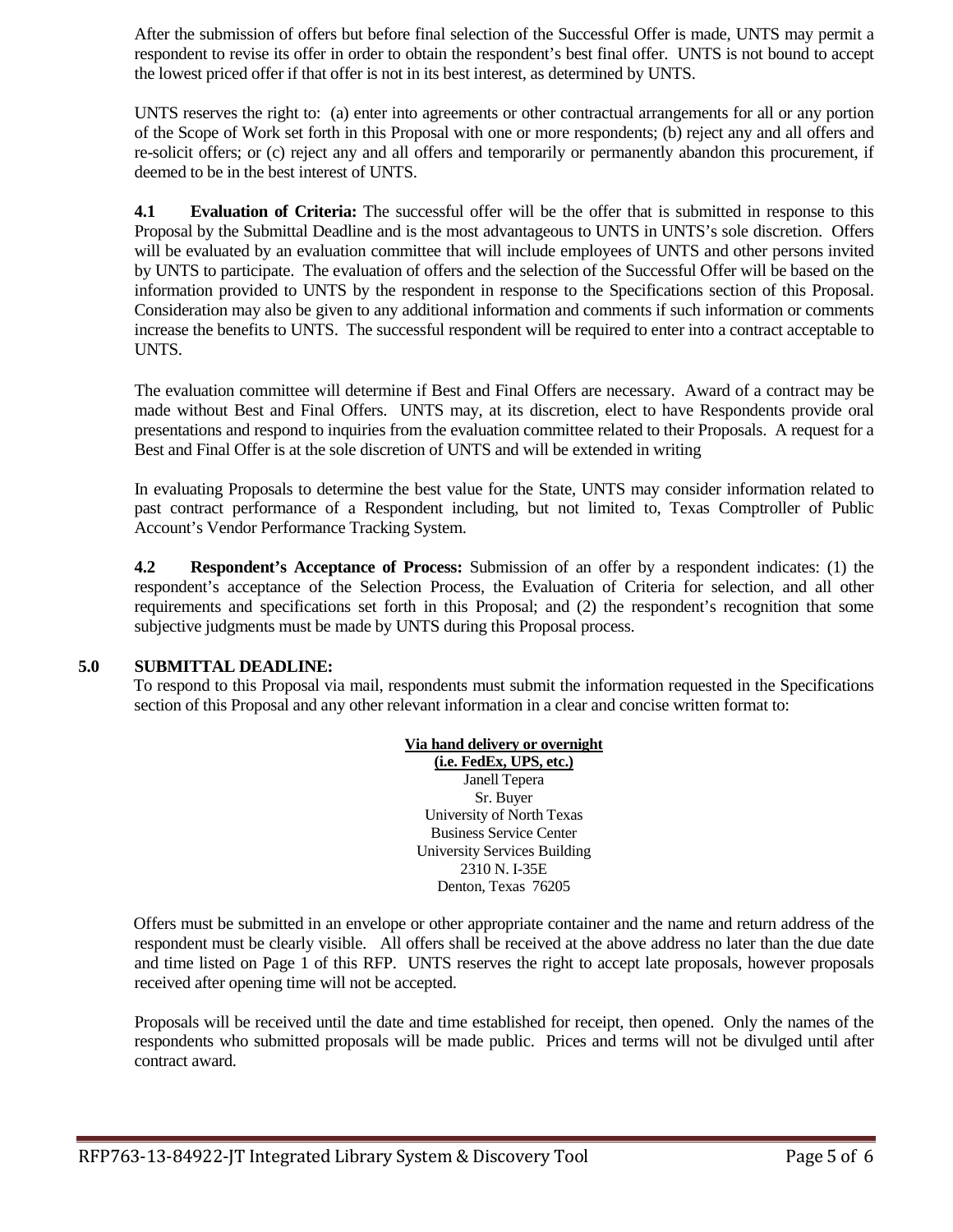**6.0 SCHEDULE OF EVENTS.** The solicitation process for this RFP will proceed according to the following schedule:

| <b>EVENT</b>                          | <b>DATE</b>                  |
|---------------------------------------|------------------------------|
| <b>Issue RFP</b>                      | 01/18/2013                   |
| Pre-proposal conference               | N/A                          |
| Deadline to submit questions          | $01/25/2013$ , 5:00 p.m. CST |
| Answers to submitted questions posted | $02/01/2013$ , 5:00 p.m. CST |
| Deadline to submit proposals/RFP      | 02/15/2013, 2:00 p.m. CST    |

**6.1** REVISIONS TO SCHEDULE. UNTS reserves the right to change the dates in the schedule of events above upon written notification to prospective Respondents through a posting on the UNTS website and the Electronic State Business Daily as an Addendum.

#### **7.0 QUESTIONS:**

Questions concerning this Proposal should be directed to: **Janell Tepera.** Please do not contact any other individuals from the University or UNTS. This may result in disqualification. Please submit solicitation questions to: **[Solicitation](http://bsc.untsystem.edu/content/bid-inquiry) Inquiry** located at **[bsc.untsystem.edu](http://bsc.untsystem.edu/)** Bids Listing Page.

#### **All questions must be received no later than 1/25/2013 at 1:00 PM CST. All questions and answers will be posted to the website by 5:00 pm CST, 02/01/2013.**

UNTS may in its sole discretion respond in writing to questions concerning this Proposal. Only UNTS's responses made by formal written Addendum to this Proposal shall be binding and shall be posted on the UNT's website located at **[bsc.untsystem.edu](http://bsc.untsystem.edu/)**. Oral or other written interpretations or clarifications shall be without legal effect.

#### **8.0 PUBLIC OPENING: Not Applicable to this RFP.**

#### **9.0 REFERENCES (REQUIRED):**

Respondents, please list three (3) companies who have been using your firm for similar or like services on a regular basis for the past 6-12 months. By listing references respondent agrees that UNTS may investigate these references and consider them as a basis to determine award of this RFP.

| Company Name: 2008                                                                                                                                                                                                                   |  |
|--------------------------------------------------------------------------------------------------------------------------------------------------------------------------------------------------------------------------------------|--|
| Person to Contact:                                                                                                                                                                                                                   |  |
|                                                                                                                                                                                                                                      |  |
| City, State, Zip: 1988.                                                                                                                                                                                                              |  |
| Area Code and Telephone: Manual Code and Telephone:                                                                                                                                                                                  |  |
|                                                                                                                                                                                                                                      |  |
| Person to Contact:                                                                                                                                                                                                                   |  |
| Street Address: No. 1996. The Street Address:                                                                                                                                                                                        |  |
| City, State, Zip:                                                                                                                                                                                                                    |  |
| Area Code and Telephone: <u>contained a series of the series of the series of the series of the series of the series of the series of the series of the series of the series of the series of the series of the series of the se</u> |  |
| Company Name: 1988 Company Name:                                                                                                                                                                                                     |  |
| Person to Contact:                                                                                                                                                                                                                   |  |
|                                                                                                                                                                                                                                      |  |
| City, State, Zip:                                                                                                                                                                                                                    |  |
| Area Code and Telephone:                                                                                                                                                                                                             |  |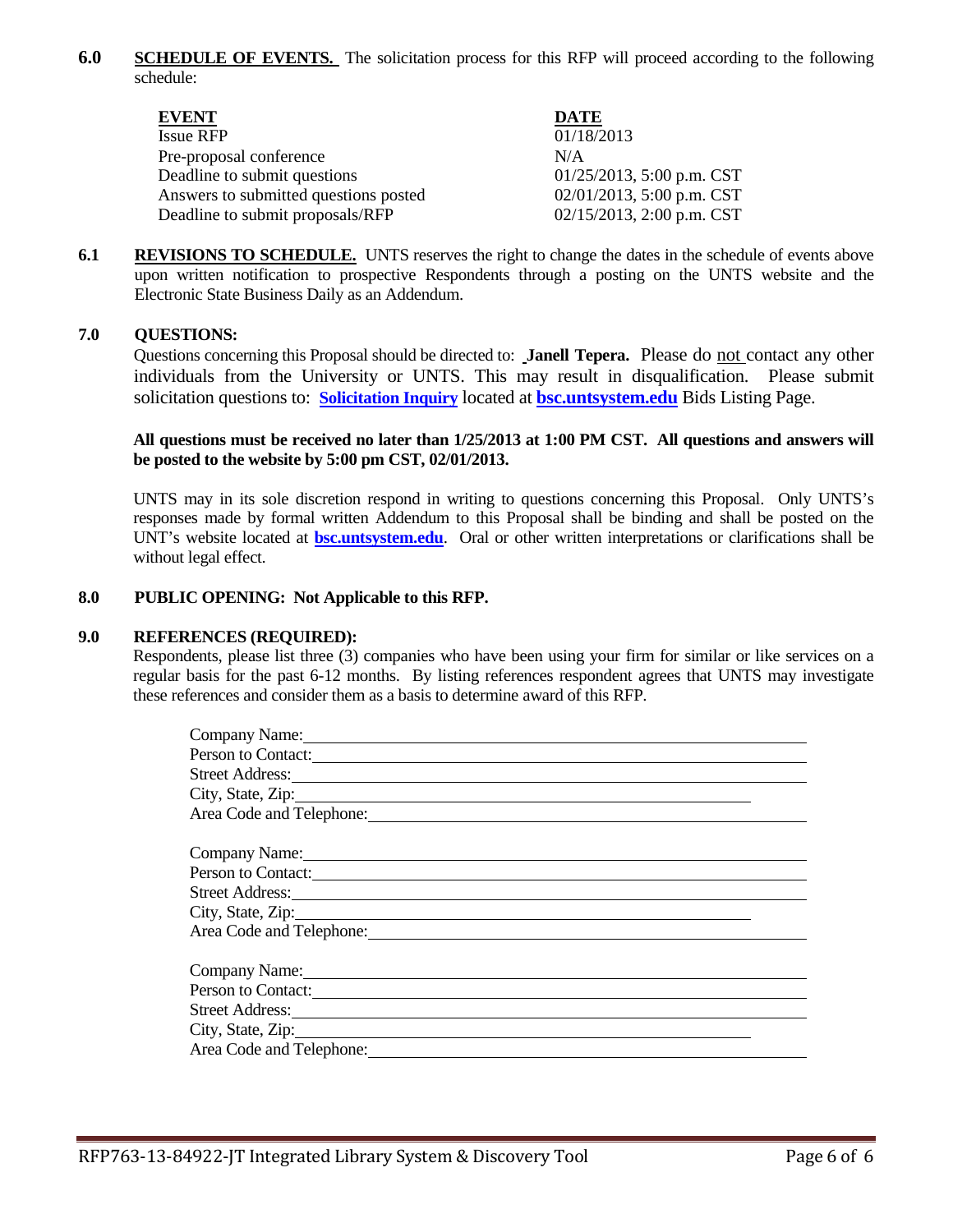#### **ITEMS BELOW APPLY TO AND BECOME A PART OF TERMS AND CONDITIONS OF THE SOLICITATION:**

#### **1.0 Response Requirements:**

- a. Respondents must comply with all the rules, regulations and statutes relating to purchasing in the State of Texas, to the rules and regulations of the University of North Texas System and the requirements of this form. The University of North Texas System (UNTS) consists of the University of North Texas, University of North Texas at Dallas, and the University of North Texas Health Science Center at Fort Worth.
- b. Respondents must price per unit shown. Unit prices shall govern in the event of extension errors.
- c. Responses should be submitted on this form. Responses will be time stamped on or before the hour and date specified for the response opening.
- d. Unsigned responses will not be considered under any circumstances. Person signing response must have the authority to bind the firm in a contract.
- e. Quote F.O.B destination, freight prepaid and allowed. Otherwise, specify exact delivery cost and terms.
- f. Response prices are to be firm for UNTS acceptance for 180 days from response opening date. "Discount from list" Responses should be specified. Cash discount will not be considered in determining the low response. All cash discounts offered will be taken if earned.
- g. Respondents must give unit prices for each item to be purchased. Respondents may response less than the total number of items. An "All or None" response by Respondent may be rejected at the option of UNT System.
- h. Respondents should give Payee ID Number, full firm name, and address of respondent on the face of this form. Enter in the space provided. The Payee ID Number is the taxpayer number assigned and used by the Texas Comptroller of Public Accounts. If this number is not known, complete the following: Enter Federal Employer's Identification Number
- i. Responses cannot be altered or amended after opening time. Alterations made before opening time should be initialed by respondent or his authorized agent. No response can be withdrawn after opening time without approval by UNTS based on an acceptable written reason.
- j. Purchases made for UNTS use are exempt from the State Sales tax and Federal Excise tax. Do not include tax in response. Excise Tax Exemption Certificates are available upon request.
- k. UNTS reserves the right to accept or reject all or any part of any response, waive minor technicalities and award the response to best serve the interests of UNTS.
- l. Consistent and continued tie Responses could cause rejection of offers by UNTS and/or investigation for antitrust violations.
- m. FACSIMILE FOR RESPONSE: UNTS will not accept responses via facsimile.
- n. QUOTATIONS AND RESPONSES: Any quotation number referenced is for pricing purposes only. In addition, UNTS solicitation terms and mutually acceptable written revisions, if any, shall apply. Any terms and conditions not accepted through UNTS Business Service Center Purchasing in writing are not binding on either party.
- o. Catalogs, brand names or manufacturer's references are descriptive only, and indicate type and quality desired. Responses on brands of like nature and quality will be considered if response specifies such. If responding on other than referenced, response should show manufacturer, brand or trade name, and other description of product offered. If other than brand(s) specified is offered, illustrations and a complete description of product offered are requested to be made part of the response. Failure to take exception to specifications or reference data will require respondent to furnish specified brand names, numbers, etc.
- p. Unless otherwise specified, items offered shall be new and unused.
- q. In addition, all electrical items must meet all applicable state and federal standards and regulations, and bear the appropriate listing such as ANSI, FCC, NEMA, NTRL, and OSHA standards.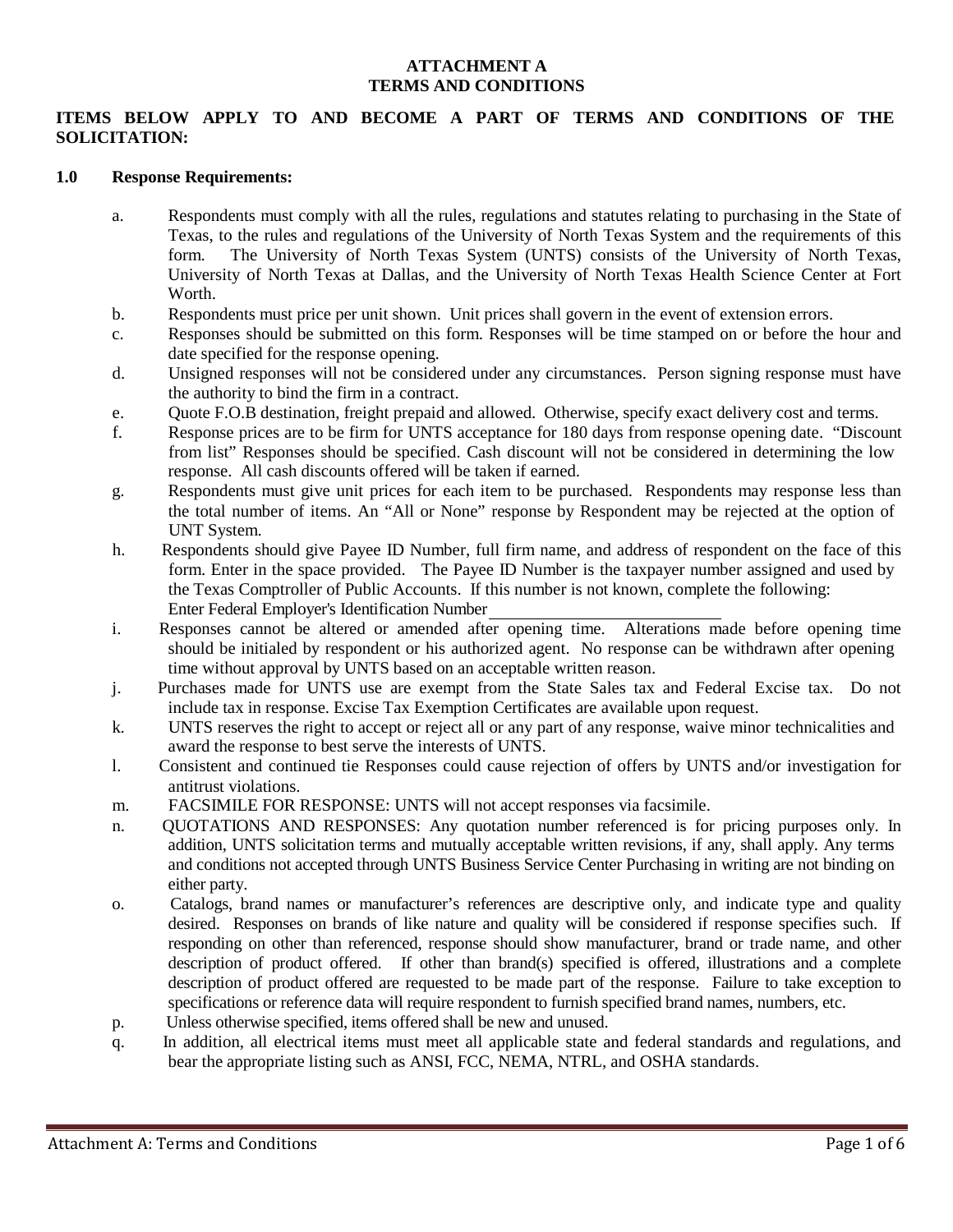- r. Samples, when requested, must be furnished free of expense to UNTS. If not destroyed in examination, they will be returned to the respondent, on request, at respondent's expense. Each sample should be marked with respondent's name and address, and requisition number. Do not enclose in or attach offer to sample.
- s. UNTS will not be bound by any oral statement, or representation contrary to the written specifications of this Response.
- t. Manufacturer's standard warranty shall apply unless otherwise stated in the Response.
- **1.1 Tie Responses:** In case of tie bids, any award will be made in accordance with TAC, Title 34, as amended.

#### **1.2 Delivery:**

- a. Show number of days required to place material at UNTS designated location under normal conditions. Failure to state delivery time obligates respondent to deliver in 14 calendar days. Unrealistic delivery promises may cause offer to be disregarded.
- b. If delay is foreseen, respondent shall give written notice to UNTS. Vendor must keep UNTS advised at all times of status of order. Default in promised delivery (without accepted reasons) or failure to meet specifications authorizes UNTS to purchase supplies elsewhere and charge full increase, if any, in cost and handling to defaulting vendor.
- c. No substitutions permitted without written approval of UNTS Business Service Center Purchasing
- d. Delivery shall be made during normal UNTS working hours only, unless prior approval has been obtained from UNTS Business Service Center Purchasing
- **1.3 Inspection and Tests:** All goods will be subject to inspection and test by UNTS. Authorized UNTS personnel shall have access to supplier's place of business for the purpose of inspecting merchandise. Tests shall be performed on samples submitted with the response or on samples taken from regular shipment. All costs shall be borne by the respondent in the event products tested fail to meet or exceed all conditions and requirements in this Solicitation. Goods delivered and rejected in whole or in part may, at UNTS option, be returned to the respondent or held for disposition at respondent's expense. Latent defects may result in revocation of acceptance.
- **145 Award of Contract:** A response to this Solicitation is an offer to contract based upon the terms, conditions and specifications contained herein. Responses do not become contracts until they are accepted through a UNTS purchase order. The contract shall be governed, construed, and interpreted under the laws of the State of Texas as the same may be amended from time to time. The Education Code 51.9335 shall be considered in making an award when specified. Venue for any suit filed against the UNTS shall be subject to the mandatory venue statute set forth in § 105.151 of the Texas Education Code.
	- a. An award is made to the vendor submitting the lowest and/or best value response conforming to this specification. To determine the lowest and/or best value response, in addition to price, BEST VALUE may be considered by some of the criteria listed below:
		- i. The quality, availability, and adaptability of the supplies, materials, equipment, or contractual services to the particular use required;
		- ii The purchase price;
		- iii. The reputation of the vendor and of the vendor's goods or services;
		- iv. The quality of the vendor's goods or services;
		- v. The extent to which the goods or services meet UNTS needs;
		- vi. The vendor's past relationship with UNTS and its component institutions;
		- vii. The impact on the ability of UNTS to comply with laws and rules relating to historically underutilized business;
		- viii. The total long-term cost to UNTS of acquiring the vendor's goods or services;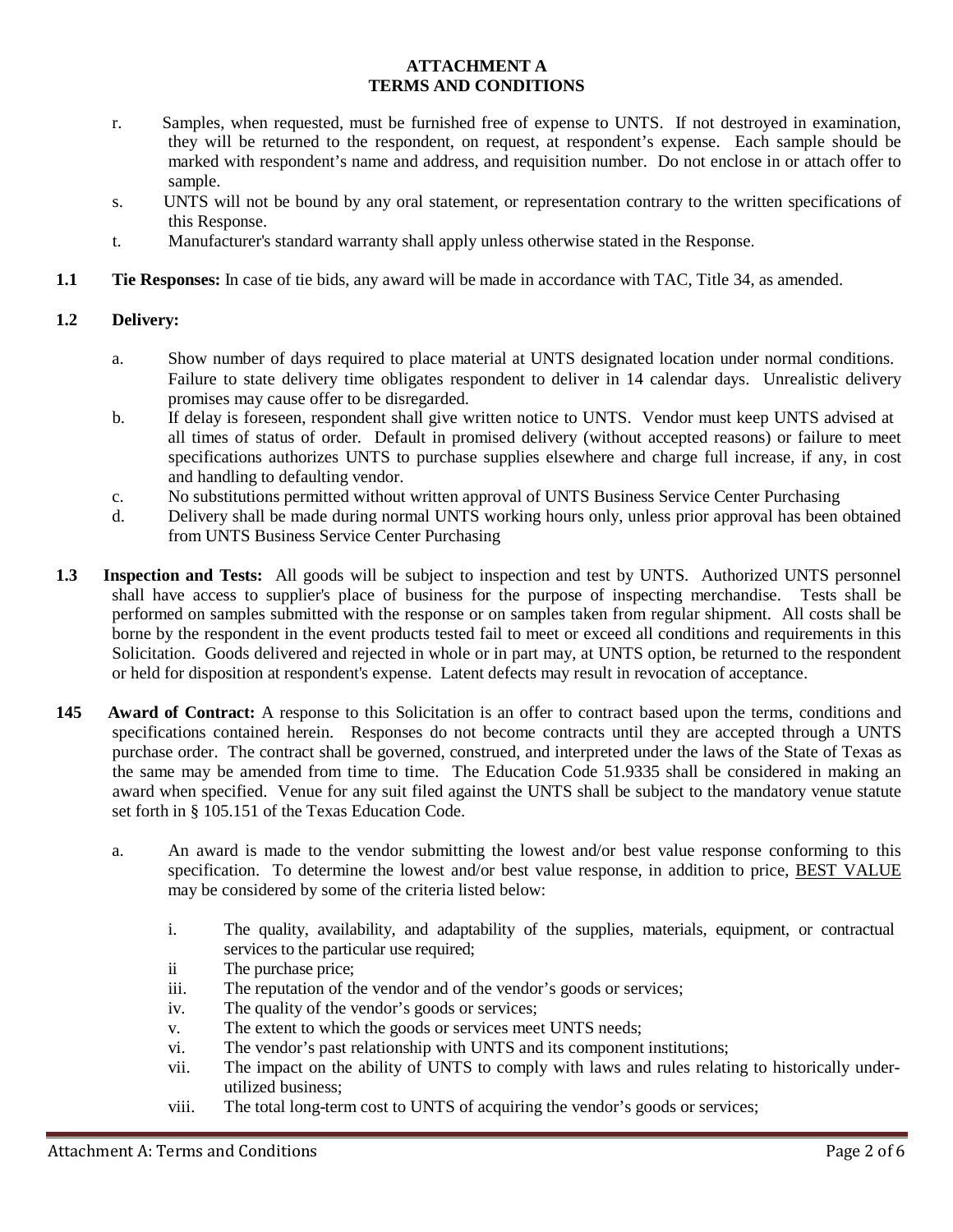- b. DEBTS TO THE STATE: Any party indebted to the State of Texas or any party who is more than 30 days delinquent for Child Support is not entitled to payment on this purchase order or any accompanying contract.
- c. If a "best offer" vendor shows not to be in "good standing" this agency may reject the response and award to the next best response.
- d. The UNTS reserves the right to award the entire contract to a single Vendor or to award different components to different Vendors, whichever UNTS, at its sole discretion, determines to be in its overall best interest, as solely determined by the responsible parties of UNTS.
- e. Delivery may be a factor in this award.
- **1.5 Payment Terms:** UNTS shall be billed in accordance with Chapter 2251 of the Texas Government Code and payment shall be made no later than thirty days following the latter of (i) delivery of the goods or completion of the services and (ii) delivery of an invoice to Customer; and (c) interest, if any, on past due payments shall accrue and be paid in accordance with Chapter 2251 of the Texas Government Code. Payee must be in good standing, not indebted to the State of Texas, and current on all taxes owed to the State of Texas for payment to occur. Invoices and any required supporting documents must be presented to: UNTS Business Service Center-Payment Services; 1112 Dallas Dr. Ste. 400, Denton, TX 76205 or electronically submitted t[o invoices@untsystem.edu](mailto:invoices@untsystem.edu)
	- a. Payment on any contract will be withheld from Respondent if Respondent is determined to be more than 30 days delinquent for Child Support.
	- b. Successful respondent shall be responsible for referencing the purchase order number(s) resulting from this response on any invoice(s) packing list(s), correspondence etc. Invoicing must coincide to prices quoted either on a unit, hourly, etc. basis.
	- c. DISQUALIFICATION: Response is subject to disqualification if respondent provides revisions and/or exclusions to the terms and conditions listed in this solicitation that the UNTS is limited by law from accepting (i.e. offers with the laws of a State other than Texas), requirements for prepayment not defined in or allowed for in this Solicitation, limitations on remedies, any revision to stated terms and conditions of the Solicitation, etc.
- **1.6 Patents and Copyrights:** The vendor agrees to protect UNTS from claims involving infringement of patents or copyrights.
- **1.7 Vendor Assignments:** Vendor hereby assigns to UNTS any and all claims for overcharges associated with this contract arising under the antitrust laws of the United States 15 U.S.C.A. Section 1, et seq. (1973), and the antitrust laws of the State of Texas, Tex. Bus. & Comm. Code Ann Sec. 15.01, et seq. (1967). Inquiries pertaining to Solicitations must give solicitation number, codes, and opening date.
- **1.8 Respondent Affirmation:** Signing this response with a false statement is a material breach of contract and shall void the submitted response or any resulting contracts, and the respondent shall be removed from all bidder lists. By signature provided below, the respondent hereby affirms and certifies that:
	- a. The respondent has not given, offered to give, nor intends to give at any time hereafter any economic opportunity, future employment, gift, loan, gratuity, special discount, trip, favor, or service to a public servant in connection with the submitted response.
	- b. The respondent is not currently delinquent in the payment of any franchise tax owed the State of Texas.
	- c. Neither the respondent nor the firm, corporation, partnership, or institution represented by the respondent, or anyone acting for such firm, corporation or institution has violated the antitrust laws of this State or the Federal Antitrust Laws, nor communicated directly or indirectly the offer made to any competitor or any other person engaged in such line of business.
	- d. Under Section 2155.004 Government Code, the vendor certifies that the individual or business entity named in this bid or contract is not ineligible to receive the specified contract and acknowledges that this contract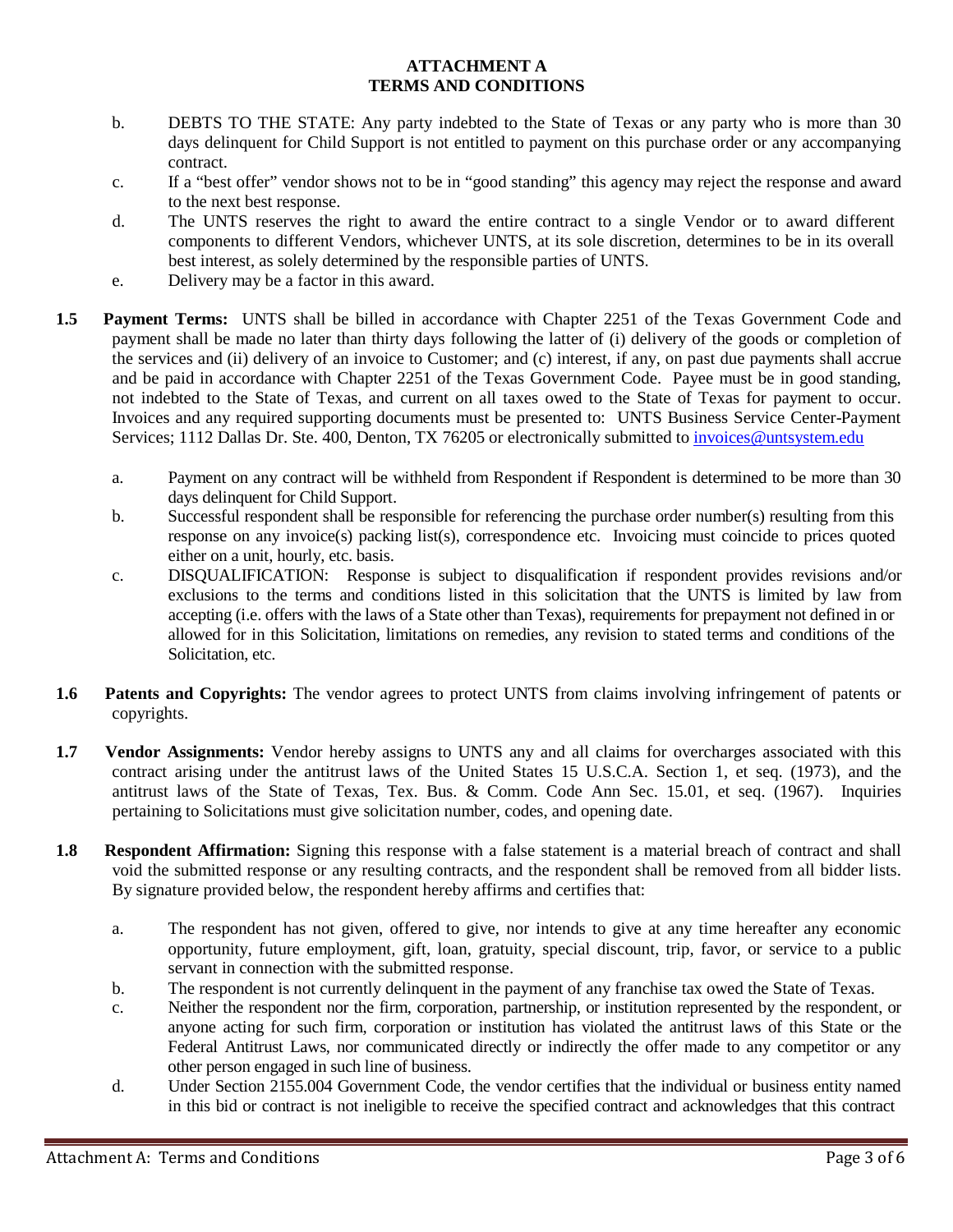- e. Under Section 231.006(d), Family Code (relating to child support), the respondent certifies that the individual or business entity named in this offer is not ineligible to receive the specified payment and acknowledges that this contract may be terminated and payment may be withheld if this certification is inaccurate.
- f. Respondent agrees that any payments due under this contract may be applied towards any debt, including but not limited to delinquent taxes and child support that is owed to the State of Texas.
- g. Respondent agrees to comply with Government Code 2155.4441, pertaining to service contract use of products produced in the State of Texas.
- h. Respondent understands that acceptance of funds under this contract acts as acceptance of the authority of the State Auditor's Office, or any successor agency, to conduct an audit or investigation in connection with those funds. Respondent further agrees to cooperate fully with the State Auditor's Office or its successor in the conduct of the audit or investigation, including providing all records requested. Respondent will ensure that this clause concerning the authority to audit funds received indirectly by subcontractors through bidder and the requirement to cooperate is included in any subcontract it awards.
- i. Respondent certifies that they are in compliance with Section 669.003 of the Government Code, relating to contracting with the executive head of a State agency. If Section 669.003 applies, respondent will complete the following information in order for the response to be evaluated:

Name of former Executive:

Name of State Agency:

Date of separation from State agency:

Position with respondent:

Date of employment with respondent:

**1. 9 Pursuant to Section 231.006 of the Family Code**, response must include names and Social Security Numbers of each person with at least 25% ownership of the business entity submitting the response. Vendors that have preregistered this information on the Texas Comptroller of Public Accounts Centralized Master Bidders List (CMBL) have satisfied this requirement. If not pre-registered, list the name and social security numbers for each person. Otherwise, this information must be provided prior to contract award.

#### **1.10 Note to Vendors: Any terms and conditions attached to any response will not be considered unless specifically referred to on the Solicitation and may result in disqualification of the response.**

#### a. **Dispute Resolution:**

Chapter 2260 of the Texas Government Code establishes a dispute resolution process for contracts involving goods, services, and certain types of projects. If Chapter 2260 applies to this Purchase Order, then the statutory dispute resolution process must be used by the vendor to attempt to resolve all of its disputes arising under this Purchase Order.

i. Any contractual claim of respondent that the parties cannot resolve in the ordinary course of business shall be submitted to the negotiation process provided in Chapter 2260, subchapter B, of the Texas Government Code. To initiate the process, respondent shall submit written notice, as required by subchapter B, to Carolyn Cross, UNTS Business Service Center Director of Purchasing. Said notice shall specifically state that the provisions of Chapter 2260, of subchapter B, are being invoked. Compliance by respondent with subchapter B is a condition precedent to the filing of a contested case proceeding under Chapter 2260, subchapter C, of the Texas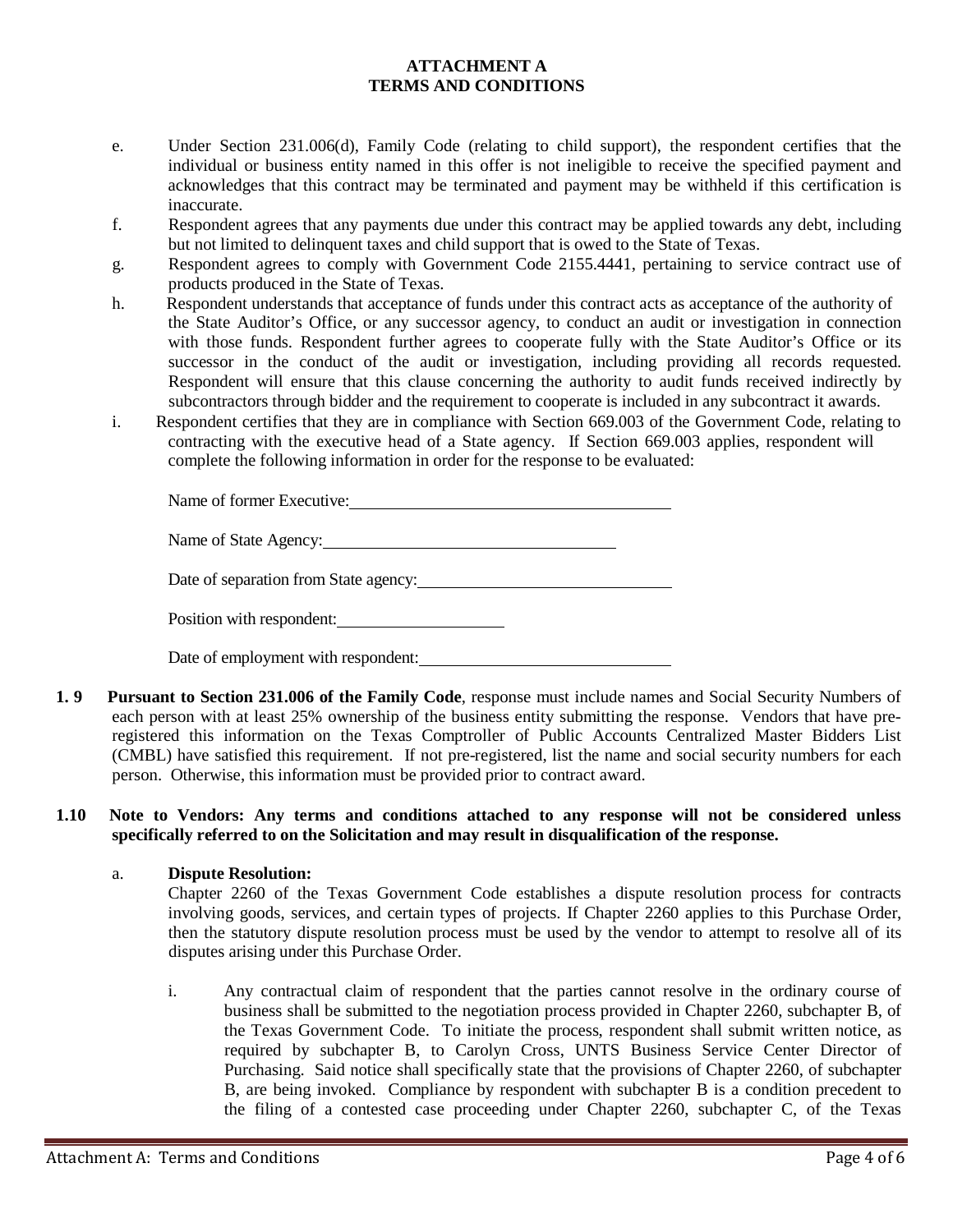Government Code.

- ii. The contested case process provided in Chapter 2260, subchapter C, of the Texas Government Code is respondent's sole and exclusive process for seeking a remedy for any and all alleged contractual claims if the parties are unable to resolve their disputes under subparagraph (A) of this paragraph.
- iii. Compliance with the contested case process provided in subchapter C is a condition precedent to seeking consent to sue from the Legislature under Ch. 107 of the Civil Practices and Remedies Code. Neither the execution of this contract by the UNTS and its component institutions nor any conduct of any representative of the UNTS and its component institutions hereafter shall be considered a waiver of sovereign immunity to suit. The submission, processing, and resolution of respondent's claim is governed by the published Rules *adopted by the Texas Office of the Attorney General pursuant to Chapter 2260, as currently effective, hereinafter enacted* or subsequently amended. Neither the occurrence of an event nor the pendency of a claim constitutes grounds for the suspension of performance by respondent, in whole or in part. The designated individual responsible on behalf of the UNTS for examining any claim or counterclaim and conducting any negotiations related thereto, as required under 2260.052 of H.B. 826 of the 76<sup>th</sup> Texas Legislature shall be Carolyn Cross, UNTS Business Service Center Director of Purchasing
- .iv. Venue and service of process for suits involving UNTS is governed by Section 105.151 of the Texas Education Code.
- b. **Excess Obligations Prohibited**: The Texas Constitution (Article XVI, Section 10) prohibits obligators beyond the current appropriations, which UNTS applies annually. Any Purchase Order may be canceled at any time without penalty if legislative and/or UNTS funds are not appropriated for goods or services obligated on any Purchase Order beyond the current fiscal year (September 1 through August 31 of any given year.)
- d. **Cancellation**: Items or orders may be canceled without the consent of the vendor due to failure to fulfill their contractual obligations. If cancellation is requested by UNT System for some other reason through no fault of the vendor, the vendor will be contacted. UNTS reserves the right to cancel this contract upon 30 days written notice to the contractor. The contractor must request and secure in writing the approval of the Purchasing Department to be released from this contract or any portion thereof should conditions unforeseeable occur.
- e. **Miscellaneous:** The laws of the State of Texas shall prevail including the Public Information Act. Any order is not confidential. All transactions associated with this Order may be subject to audit. Vendor by accepting this Order agrees to allow access to all records regarding this transaction upon written request by the UNTS Internal Auditors and/or UNTS Business Service Center Purchasing.
- f. RESPONSE RESULTS: It is not the policy of UNTS to furnish results over the telephone. Bid tabulations may be requested at [http://bsc.untsystem.edu/content/bid-inquiry.](http://bsc.untsystem.edu/content/bid-inquiry)
- g. **Centralized Master Bidders List ("CBML"):** The UNTS utilizes the Texas Comptroller of Public Accounts Centralized Master Bidders List (CMBL) for Historically Underutilized Businesses (HUB). The CMBL is located at: [http://www.window.state.tx.us/procurement/.](http://www.window.state.tx.us/procurement/) Non-HUB respondents are identified from various sources including the CBML.
- **1.11 Indemnification:** Vendor further agrees to indemnify, defend, and hold harmless the UNTS, its Board of Regents, officers and employees, from and against any and all claims, actions, suits, demands, proceedings costs, liability, injuries, damages or allegations of such brought by an act or omission of vendor or vendor's employees and/or subcontractors or due to vendor's product or services. This indemnification shall include but not be limited to acts or omissions related to environmental hazards.
- **1.12** The parties understand and agree that any purchase order/contract may be subject to the Health Insurance Portability and Accountability Act of 1996 (HIPAA), the administrative regulations and/or guidance which have issued or may in the future be issued pursuant to HIPAA, including, but not limited to, the Department of Health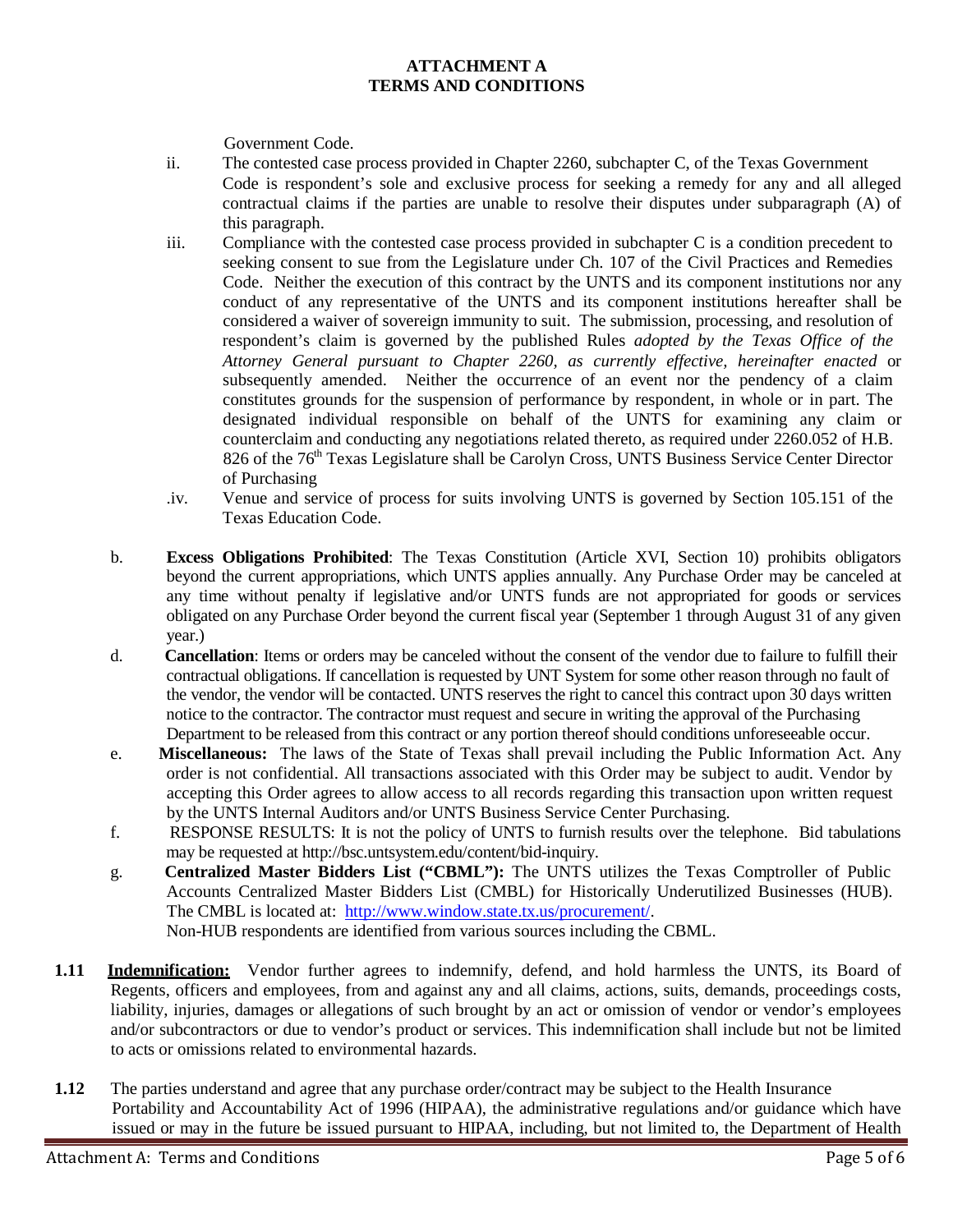and Human Services regulations on privacy and security, and Texas state laws pertaining to medical privacy (collectively, "Privacy Laws"). Vendor agrees to comply with all Privacy Laws that are applicable to this purchase order/contract and to negotiate in good faith to execute any amendment to this purchase order/contract that s required for the terms of this purchase order/contract to comply with applicable Privacy Laws. In the event the parties are unable to agree on the terms of an amendment pursuant to this paragraph within thirty (30) days of the date the other party.

- **1.13** Vendor hereby certifies that the network hardware or software, as applicable, procured or leased under this contract, has undergone independent certification testing for known and relevant vulnerabilities in accordance with §2059.060, Texas Government Code.
- **1.14 Exemption Declaration:** Pursuant to the provisions of the Texas Government Code, Chapter 2157.005(d) this requirement is for the purchase of a wireless communication device to be used by peace officers, firefighters, and other emergency response personnel to respond to a public safety emergency.
- **1.15 Important Notice:** Any purchase order may be funded wholly or partially with federal funds subject to the American Recovery and Reinvestment Act of 2009 (ARRA). The vendor shall comply with all applicable provisions of ARRA, which may include, but are not limited to the provision of Division A, Titles XV and XVI (e.g., audit provisions, whistleblower protection, and preferences for American products).
- **1.16 Federal Funds:** All procurements of supplies equipment, and services utilizing Federal Funds (e.g. Federal Grant or Contract) shall be made in accordance with all applicable federal rules and regulations: Federal Acquisition Regulations (FAR), Federal Office of Management and Budget (OMB) Educational Institutions (even if part of a State or local government) follow: OMB A-21 for cost principles, A-110 for administrative requirements, and A-133 for audit requirements. All procurement requirements contained in the above referenced circulars are incorporated herein by reference. By signing this solicitation document vendor certifies that vendor is in compliance with OMB A110 and that vendor is not on the Debarred Bidders List.
- **1.17 Suspension, Debarment, and Terrorism:** Vendor further certifies that the vendor and its principals are eligible to participate in this transaction and have not been subjected to suspension, debarment, or similar ineligibility determined by any federal, state or local governmental entity and that vendor is in compliance with the State of Texas statutes and rules relating to procurement and that vendor is not listed on the federal government's terrorism watch list as described in executive order 13224. Entities ineligible for federal procurement are listed at **[www.sam.gov/portal/public/SAM/.](http://www.sam.gov/portal/public/SAM/)**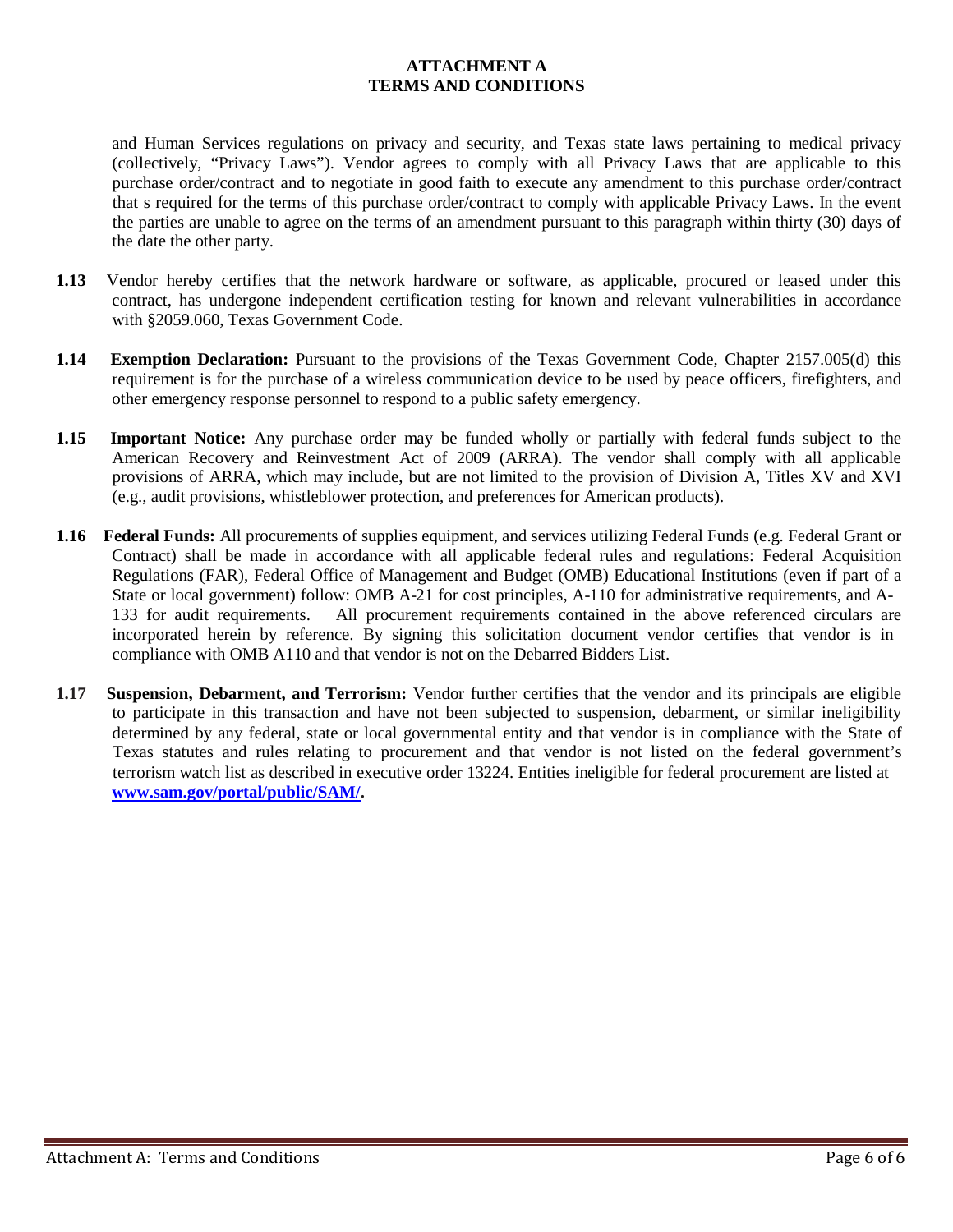### **ATTACHMENT B**

#### **Integrated Library System (ILS) & Discovery System**

#### **Statement of Purpose:**

The UNTHSC Library is seeking proposals for a new Integrated Library System (ILS) and a Discovery System in order to enhance discoverability of library materials and to maximize efficiencies. Proposals are welcome for one or both products. The Library currently utilizes the Millennium ILS from Innovative Interfaces and does not have a Discovery System.

#### **Background Information:**

The University of North Texas Health Science Center (UNTHSC), located in Fort Worth, comprises the Texas College of Osteopathic Medicine, Graduate School of Biomedical Sciences, School of Health Professions and School of Public Health. Additionally, the UNT System College of Pharmacy is scheduled to commence in Fall of 2013 on the Health Science Center campus. The Fall 2012 student FTE was approximately 2,000, all at the graduate or professional school level, and the faculty count was approximately 400.

The Gibson D. Lewis Health Science Center Library provides research support for the campus academic community by offering access to over 80 online research databases, including: PubMed, Scopus, Cochrane Library, Access Medicine, Academic Search Complete, CINAHL, Web of Science, Global Health and Clinical Key. Additionally, the library currently facilitates access to more than 27,000 electronic journals.

The University of North Texas Health Science Center Library runs primarily Windows servers, most of which are virtualized, and prefers a solution that would run effectively in that environment. UNTHSC has a guaranty network for a 100 MB connection to the desktop with 100\1000 available in some places. Additionally, 100\1000\10000 based Ethernet is available in the data center. The ports are configurable for type and speed. In terms of electronic resources, the Library utilizes EZProxy for remote authentication and the Serials Solutions link resolver, 360Link. ILLiad is employed as the library's ILL management system. The Library maintains an institutional repository on the Digital Commons platform, a product of Berkeley Press.

#### **Scope of Work:**

The vendor will furnish an Integrated Library System and /or a Discovery System. The ILS vendor will assist in preparing the Library's existing database for migration, migrate records, customize the new system, and provide staff training in its use. Additionally, the vendor will provide ongoing support for the software in a timely fashion and will upgrade the system periodically.

The Discovery System vendor will create a customized view of its central index or create database connections based on the Library's holdings. It will ingest records from the Library's institutional repository, its ILS and other local databases, then provide a customizable search interface for all of the available content. Additionally, the vendor will host and maintain the Discovery System on its servers; provide ongoing support for the product in a timely fashion; and will continually update the data it provides.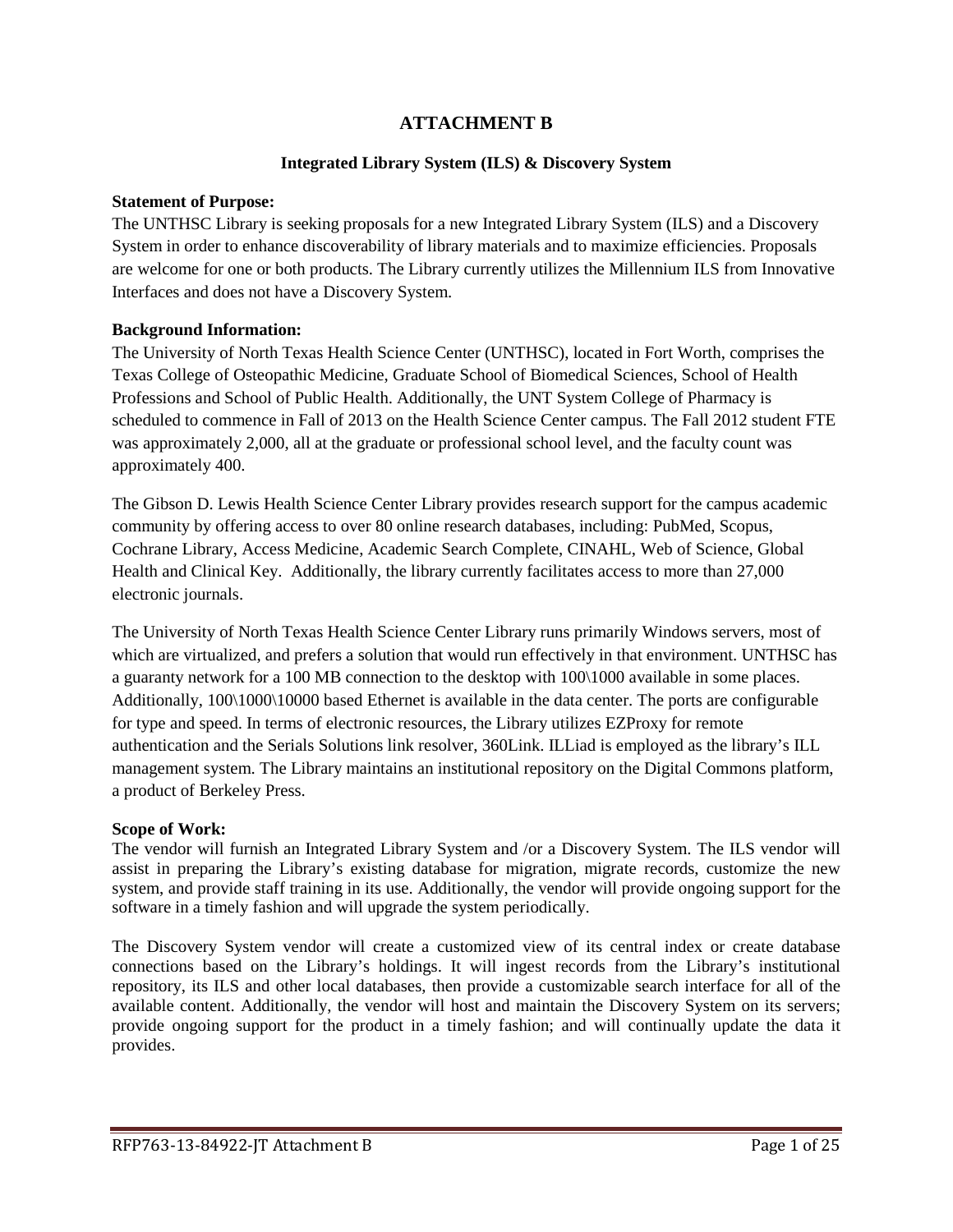### **Deliverables:**

ILS Deliverables:

ILS record migration services will be provided by the vendor. All existing Lewis Library Integrated Library System data will be migrated to the newly acquired system by 8.1.13.

System setup and configuration services provided by the vendor will be completed by 8.1.13

Training services will be provided by the vendor with core training sessions completed by 8.1.13.

#### Discovery System Deliverables:

System configuration services provided by vendor will be completed by 10.1.13 (\*start date is negotiable)

#### **Terms of Contract:**

ILS Contract term: Contract start date 8.1.13; renewed annually.

Discovery System Contract term (for products not bundled with an ILS): Contract start date 10.1.13; renewed annually. (\*start date is negotiable)

#### **Contractual terms and conditions:**

Refer to Attachment A

#### **Evaluation and Award Process:**

For the ILS, the Library will evaluate proposals using responses to the functionality requirements checklist provided in the RFP, vendor demonstrations and, to the extent possible, testing of sample installations.

The Library will evaluate Discovery System proposals using responses to the RFP, an internal functionality checklist provided (see sample), vendor demonstrations, and testing of existing instances of the System on the internet.

#### **Outcome & Performance Standards:**

The functional requirements for both and Integrated Library System and a Discovery System are described below. Vendor performance will be monitored by UNTHSC librarians throughout the implementation process, and any delays or system deficiencies will be addressed by Library Administration. Regarding the ILS, vendor must ensure that the system is operational by the specified date (8/1/2013), or the vendor will be responsible for any costs incurred by the Library as a result.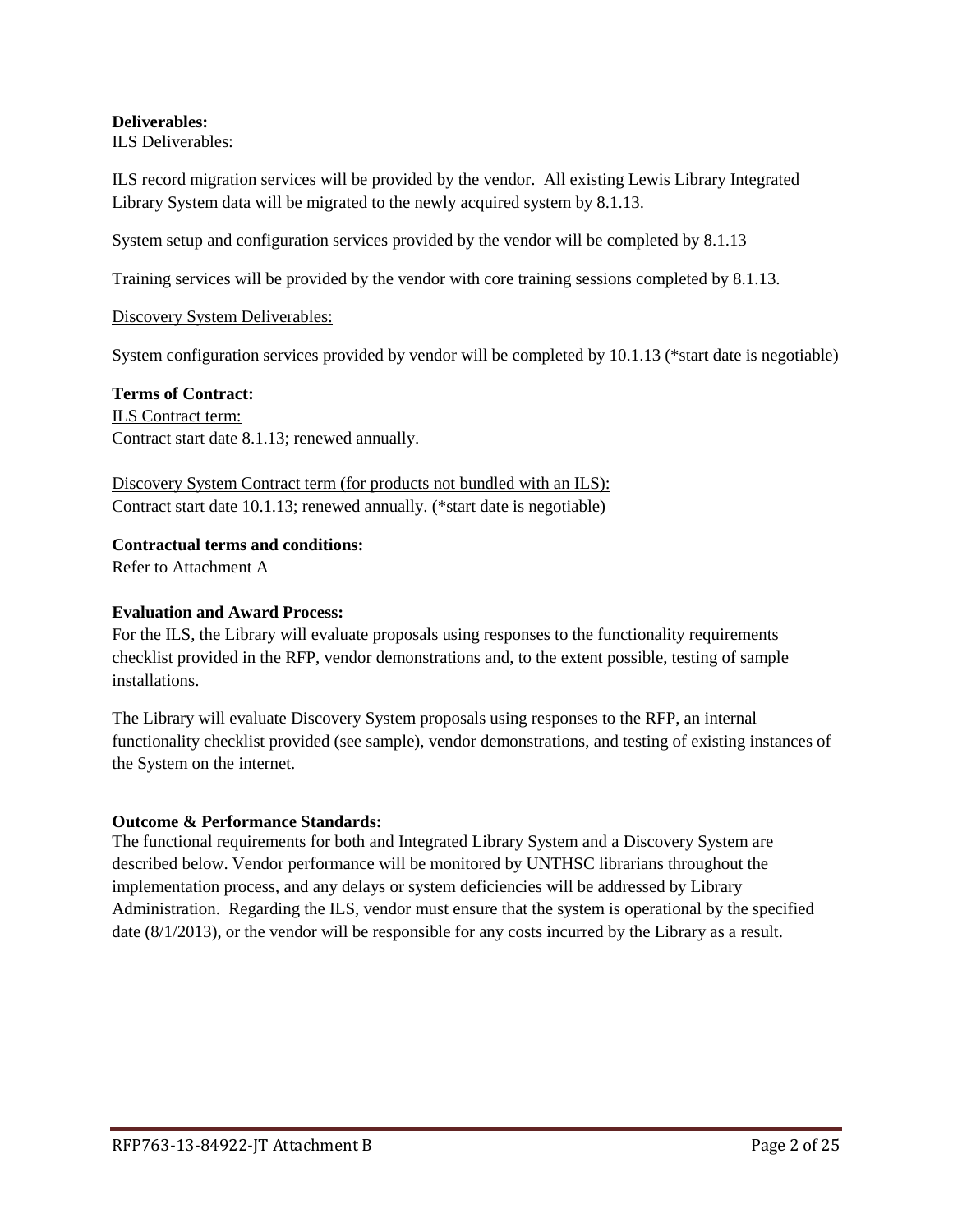### **Integrated Library System (ILS)**

The Requirement Matrix is intended to summarize the functionality desired in the ILS as stated in the RFP. A lack of ability to meet each of the functions indicated will not preclude a Vendor from consideration during the selection process.

UNTHSC reserves the right to evaluate all proposals solely on the basis of currently existing features, functions, products, or services meeting the specifications as stated. While systems in alpha or beta phases of development will be considered, significant proof of viability and functionality for our Library must be provided by the vendor.

Vendor's responses must be in the same order in which questions appear in this RFP, and must use the same numbering scheme used in this RFP. Specify any additional costs associated with options.

The absence of a response will be scored as if the vendor cannot meet that requirement of that specification.

Please indicate the availability of a specification. Choices for the specification are as follows:

 $A =$  Available  $-$ - Vendor currently supplies this capability as a part of a general software release

 $D = In Development - Testing and release planned within 2 years from the due date of this RFP$ 

 $P =$  Planned -- Capability is planned; no development is underway

 $N = Not Available - Not planned, and no development underway$ 

 $S =$  Substitute  $-$  Vendor's solution does not offer this option because architecture of the solution provides a suitable or superior alternative or renders feature unnecessary

The use of the word "option" in a specification indicates that the Library should be able to choose whether to implement the feature by turning ON or OFF a system setting. If the feature is available but is not an option, please describe in the comment section how it works.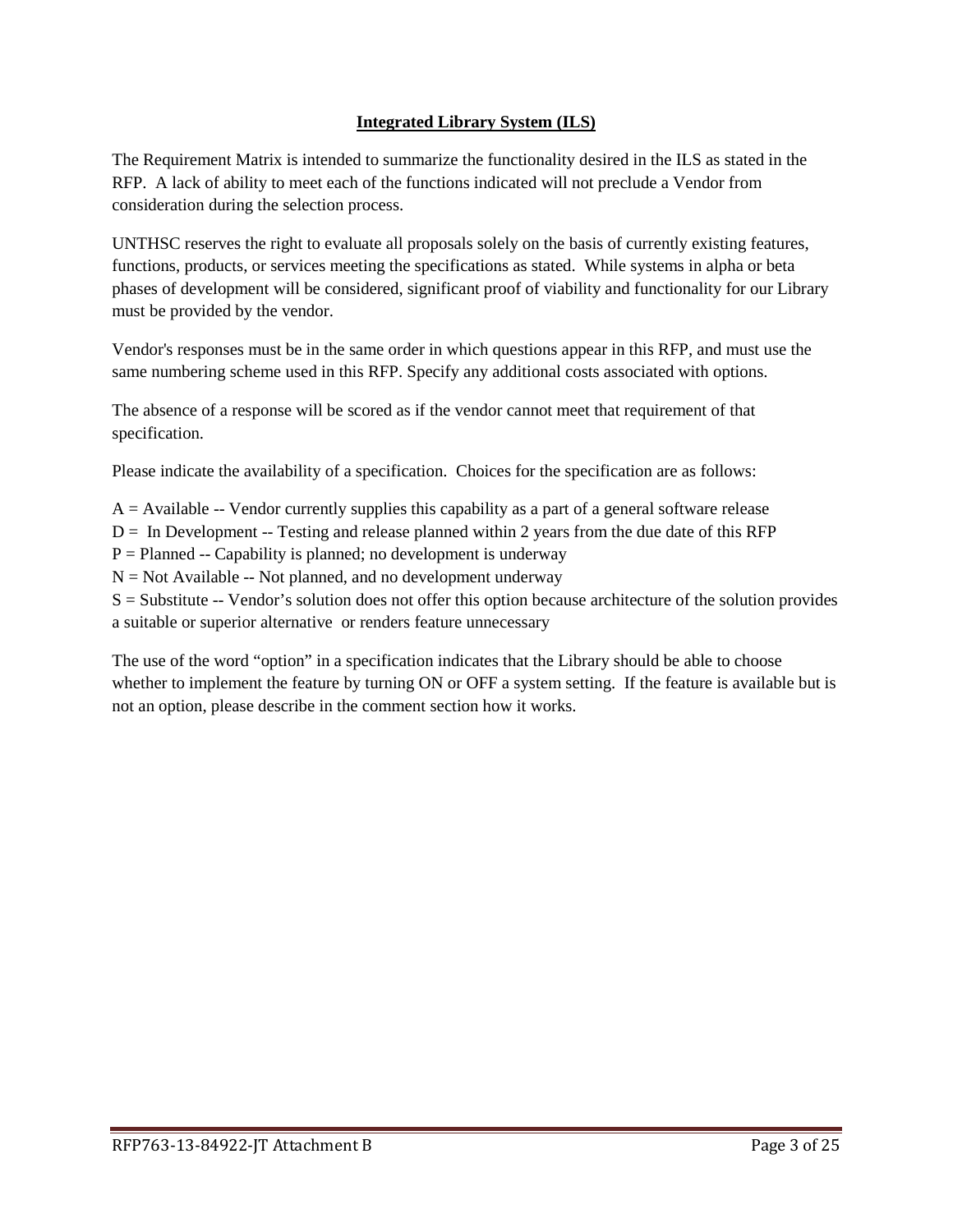|                 | <b>Acquisitions</b>                                                                                                                                                                                                                                                                                                                                    |  |
|-----------------|--------------------------------------------------------------------------------------------------------------------------------------------------------------------------------------------------------------------------------------------------------------------------------------------------------------------------------------------------------|--|
|                 | General:                                                                                                                                                                                                                                                                                                                                               |  |
| $\mathbf{1}$    | Ability to provide a fully functional, integrated acquisitions<br>subsystem that automatically manages encumbrances,<br>disencumbrances, and expenditures in multiple library-defined<br>accounts based on acquisitions activities including, but not<br>limited to, selecting, ordering, receiving, claiming, cancelling,<br>invoicing and reporting. |  |
| $\overline{2}$  | Ability to maintain a complete audit trail for fund allocations and<br>adjustments by staff members.                                                                                                                                                                                                                                                   |  |
| 3               | Ability to perform all accounting functions in real-time.                                                                                                                                                                                                                                                                                              |  |
| $\overline{4}$  | Ability to move between acquisitions, serials, cataloging, and<br>circulation subsystems without having to log in to each<br>subsystem.                                                                                                                                                                                                                |  |
| 5               | Ability to provide macros for repetitive data entry tasks.                                                                                                                                                                                                                                                                                             |  |
| 6               | Ability to automatically and dynamically link acquisitions data to<br>a bibliographic record.                                                                                                                                                                                                                                                          |  |
| $\overline{7}$  | Ability to provide support for different order types, including<br>firm orders, standing orders, subscriptions, continuations,<br>donations, depository agreements, p-card and gifts.                                                                                                                                                                  |  |
| 8               | Ability to retrieve the following data from the acquisitions<br>system:                                                                                                                                                                                                                                                                                |  |
| 9               | a. bibliographic information                                                                                                                                                                                                                                                                                                                           |  |
| 10              | b. acquisitions type (firm, gift, blanket, periodical subscription,<br>standing order, consortial, backfiles)                                                                                                                                                                                                                                          |  |
| 11              | c. status information (on order, cancelled, received, paid, partial<br>paid, pending, serial on order, serial paid)                                                                                                                                                                                                                                    |  |
| 12              | d. invoice information                                                                                                                                                                                                                                                                                                                                 |  |
| 13              | e. vendor information                                                                                                                                                                                                                                                                                                                                  |  |
| 14              | f. vendor report information                                                                                                                                                                                                                                                                                                                           |  |
| 15              | g. accounting information                                                                                                                                                                                                                                                                                                                              |  |
| 16              | h. requestor information                                                                                                                                                                                                                                                                                                                               |  |
| $\overline{17}$ | i. instructions to vendor                                                                                                                                                                                                                                                                                                                              |  |
| 18              | j. internal processing instructions and notes                                                                                                                                                                                                                                                                                                          |  |
| 19              | k. public notes                                                                                                                                                                                                                                                                                                                                        |  |
| 20              | Ability to access acquisitions records online using the following<br>access points:                                                                                                                                                                                                                                                                    |  |
| 21              | a. purchase order number                                                                                                                                                                                                                                                                                                                               |  |
| 22              | b. title                                                                                                                                                                                                                                                                                                                                               |  |
| 23              | c. author                                                                                                                                                                                                                                                                                                                                              |  |
| 24              | e. ISSN/ISBN                                                                                                                                                                                                                                                                                                                                           |  |
| 25              | f. bib number                                                                                                                                                                                                                                                                                                                                          |  |
| 26              | g. vendor                                                                                                                                                                                                                                                                                                                                              |  |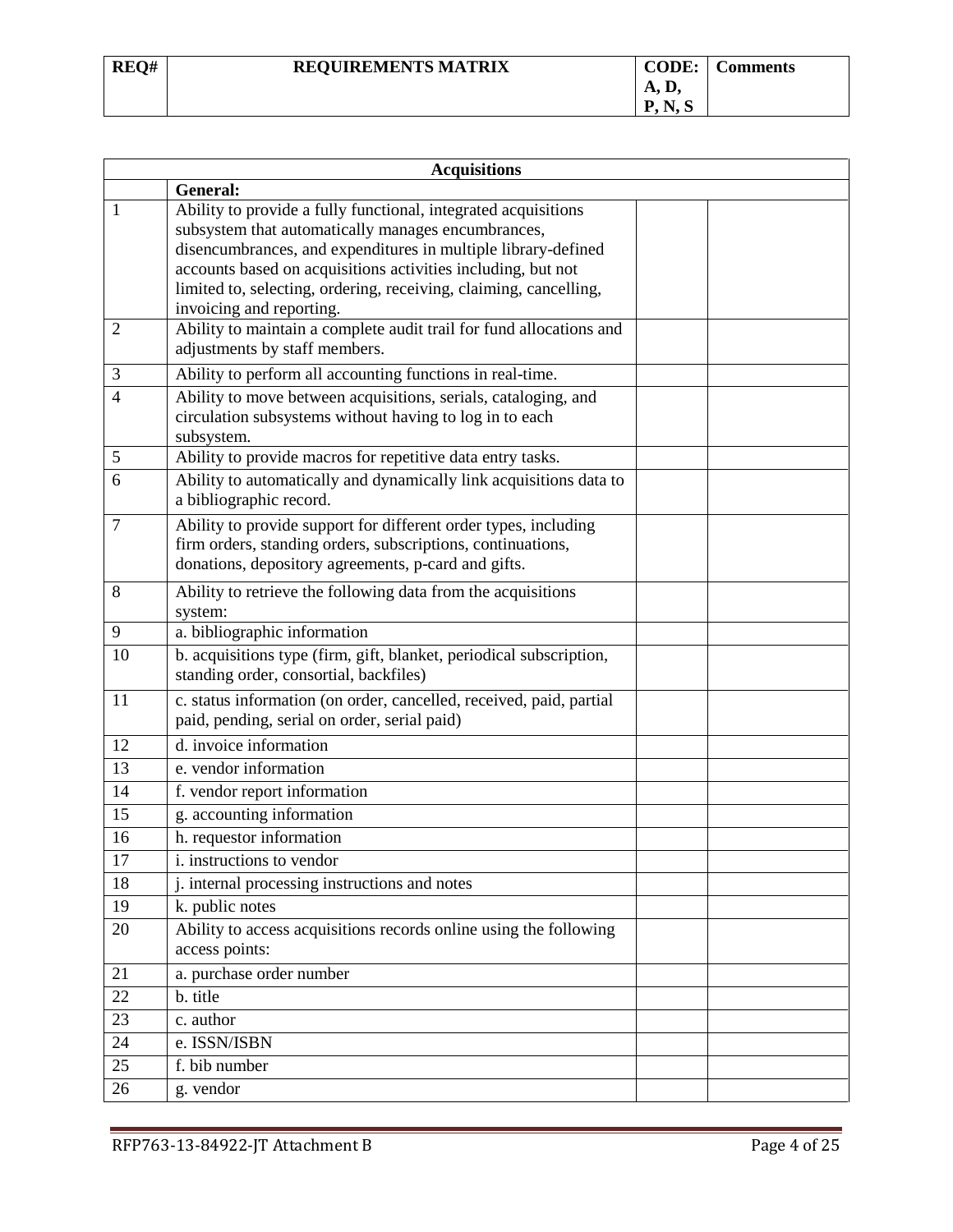| REQ# | <b>REQUIREMENTS MATRIX</b> | <b>CODE:</b> | Comments |
|------|----------------------------|--------------|----------|
|      |                            | A, D.        |          |
|      |                            | P, N, S      |          |

| 27 | i. notes field                                                                                                                                                                                                                     |  |
|----|------------------------------------------------------------------------------------------------------------------------------------------------------------------------------------------------------------------------------------|--|
| 28 | j. publisher                                                                                                                                                                                                                       |  |
| 29 | Ability to link fund codes to external codes required by the<br>library's governing body for payment of invoices. Ability for<br>external code to be up to 50 characters or a variable length field.                               |  |
|    | <b>FUND ACCOUNTING</b>                                                                                                                                                                                                             |  |
| 30 | Ability to produce fund summary reports that include fund<br>allocations, amount encumbered and expended, remaining<br>available, and percentage encumbered and expended for a given<br>fiscal year.                               |  |
| 31 | Ability to track date, time and user who made manual<br>adjustments to a fund.                                                                                                                                                     |  |
| 32 | Ability to adjust the amount encumbered and expended in a fund.                                                                                                                                                                    |  |
| 33 | Ability to transfer monies between funds.                                                                                                                                                                                          |  |
| 34 | Ability to create and track at least 100 different funds.                                                                                                                                                                          |  |
| 35 | Ability to include amount budgeted, amount encumbered, amount<br>expended, fund limits, uncommitted balance and total fund<br>balance in fund records.                                                                             |  |
| 36 | Ability to roll over funds at the end of the fiscal year, including<br>options to roll over only encumbrances, add in new allocations,<br>retain or purge orders and other features related to end-of-year<br>fiscal transactions. |  |
| 37 | Ability to roll over pending purchase orders, purchase order<br>templates, and open invoices.                                                                                                                                      |  |
| 38 | Ability to display linked funds from the Purchase Order,<br>Selection List or Invoice work form.                                                                                                                                   |  |
|    | <b>ACQUIRING AND PROCESSING MATERIALS</b>                                                                                                                                                                                          |  |
| 39 | Ability to link to web-based selection tools to support automatic<br>launching from the acquisition client.                                                                                                                        |  |
| 40 | Ability to allow materials vendors to catalog collections by<br>retrieving the library's holdings data via Z39.50 or other method                                                                                                  |  |
| 41 | Ability to allow staff to download titles from selected Z39.50<br>sites directly into selection lists, purchase                                                                                                                    |  |
| 42 | Ability to allow staff to download titles from vendor databases<br>into selection lists, purchase orders and invoices.                                                                                                             |  |
| 43 | Ability for purchase order number and invoice number fields to<br>be variable length.                                                                                                                                              |  |
| 44 | Ability to edit purchase order number and suffix until the order is<br>released.                                                                                                                                                   |  |
| 45 | Ability to edit invoice number and suffix until the invoice is paid.                                                                                                                                                               |  |
| 46 | Ability to support electronic submission of orders to the<br>following vendors:                                                                                                                                                    |  |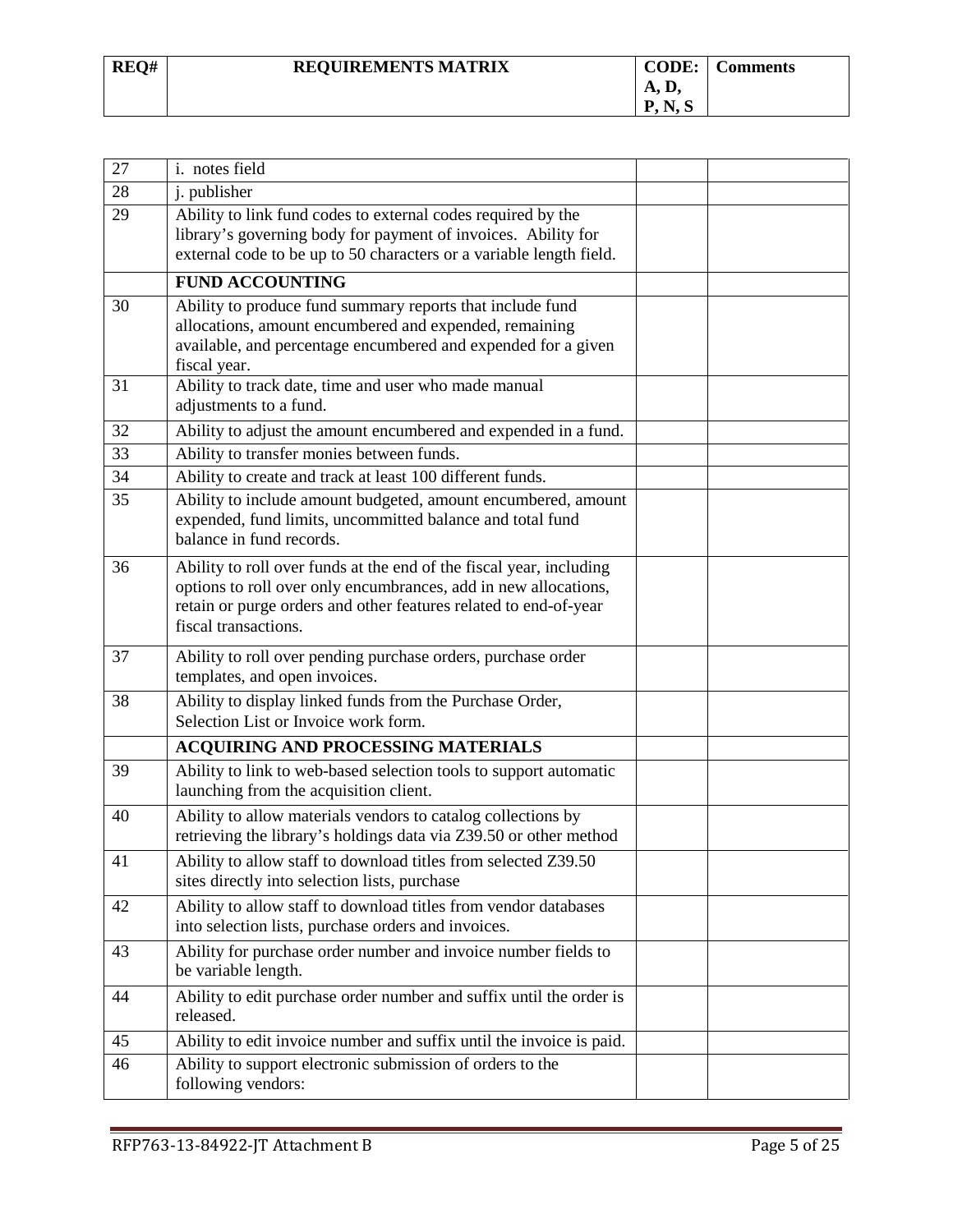| REQ# | <b>REQUIREMENTS MATRIX</b> | <b>CODE:</b> | <b>Comments</b> |
|------|----------------------------|--------------|-----------------|
|      |                            | A, D,        |                 |
|      |                            | P, N, S      |                 |

| 47 | a. Baker & Taylor                                                                                   |  |
|----|-----------------------------------------------------------------------------------------------------|--|
| 48 | b. EBSCO                                                                                            |  |
| 49 | c. J.A. Majors                                                                                      |  |
| 50 | d. W.T. Cox                                                                                         |  |
| 51 | e. YBP                                                                                              |  |
| 52 | Ability to support at least 100 different vendors                                                   |  |
| 53 | Ability to track vendor performance including:                                                      |  |
| 54 | a. average fill rate                                                                                |  |
| 55 | b. average delivery time                                                                            |  |
| 56 | c. number of orders placed                                                                          |  |
| 57 | d. number of orders received                                                                        |  |
| 58 | e. number of orders cancelled                                                                       |  |
| 59 | f. total estimated ordered                                                                          |  |
| 60 | g. total amount paid                                                                                |  |
| 61 | Ability to support Open URL from web-based selection vendors                                        |  |
|    | to the library's public access catalog.                                                             |  |
| 62 | Ability to support EDIFACT electronic ordering, EDIFACT                                             |  |
|    | status reports, and EDIFACT electronic invoicing. The                                               |  |
|    | parameters to support EDIFACT must be able to be configurable<br>by Library staff.                  |  |
| 63 | Ability to support Electronic Data Interchange (EDI) X12 version                                    |  |
|    | 4010 or higher.                                                                                     |  |
| 64 | Option to permit the placement of holds against titles on order                                     |  |
|    | and in process.                                                                                     |  |
| 65 | Ability to determine the format (e.g., DVD, CD) when manually                                       |  |
|    | adding titles to an order for the purpose of ordering materials.                                    |  |
| 66 | Ability to automatically transfer holds placed on on-order items                                    |  |
|    | to full MARC records when they are cataloged.                                                       |  |
| 67 | Ability to receive and un-receive orders and the ability to change                                  |  |
|    | the status of orders and individual items.                                                          |  |
| 68 | Full electronic invoicing, including automatic generation of                                        |  |
|    | vendor invoices in the ILS database.                                                                |  |
| 69 | Ability to include an X12 transaction manager supported by the                                      |  |
|    | vendor                                                                                              |  |
| 70 | Ability to allow the operator to receive and invoice in one step.                                   |  |
| 71 | Ability to place orders using overspent funds.                                                      |  |
| 72 | Ability to support invoices where links to the MARC database or<br>vendor records are not required. |  |
| 73 | Ability to enable an authorized user to cancel line items, reverse                                  |  |
|    | fund encumbrances allow hold requests to be transferred or                                          |  |
|    | deleted as needed.                                                                                  |  |
| 74 | Ability to set up automatic patron notification when an on-order                                    |  |
|    | title is cancelled.                                                                                 |  |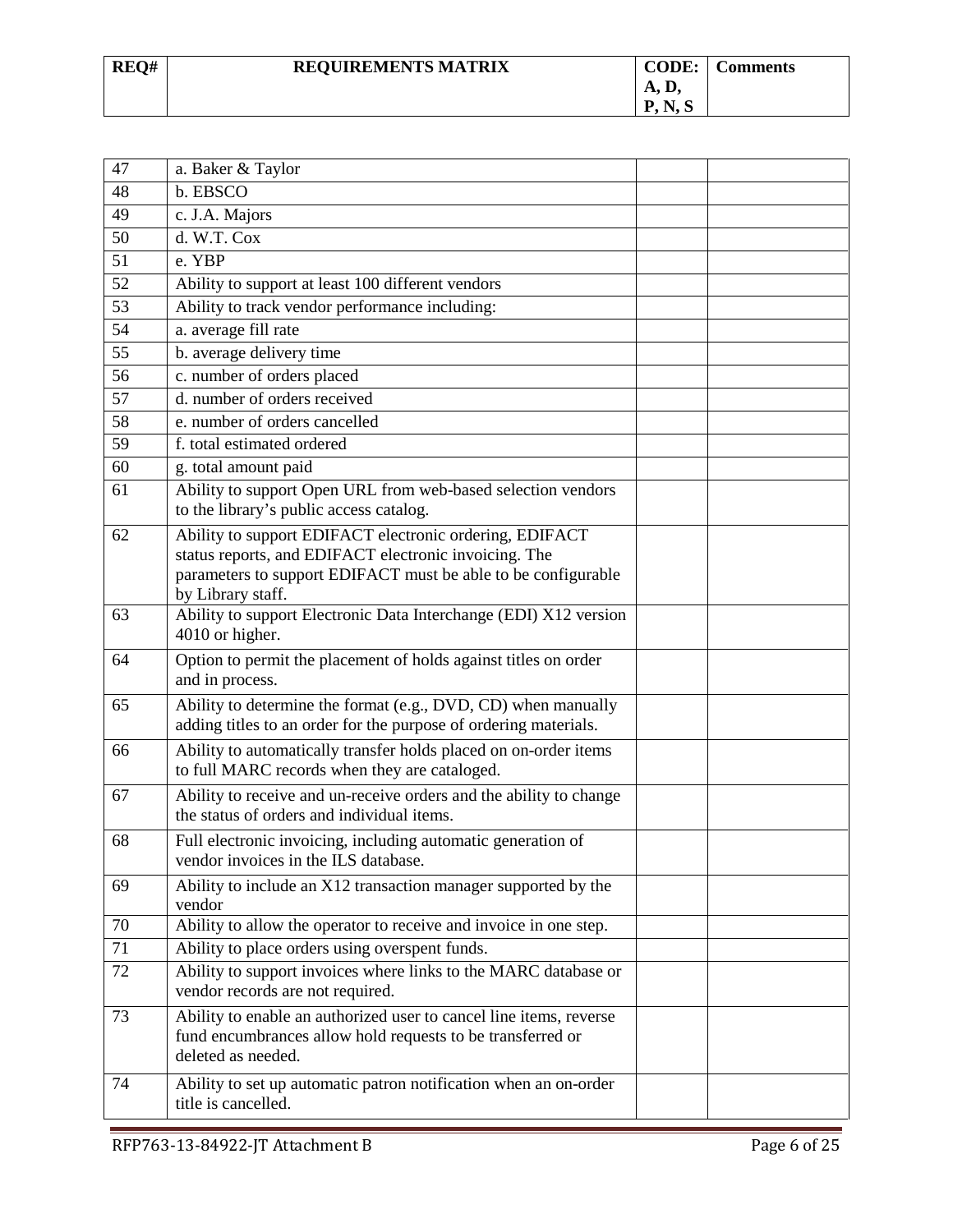| REQ# | <b>REQUIREMENTS MATRIX</b> | <b>CODE:</b> | <b>Comments</b> |
|------|----------------------------|--------------|-----------------|
|      |                            | A, D,        |                 |
|      |                            | P, N, S      |                 |

| 75 | Ability to link to circulation and hold information from<br>acquisitions system for the purpose of making a selection<br>decision.                          |  |
|----|-------------------------------------------------------------------------------------------------------------------------------------------------------------|--|
| 76 | Ability to split funds per order record.                                                                                                                    |  |
| 77 | Ability to receive entire cartons of shelf-ready items in one<br>operation, simultaneously checking them in so they can circulate.                          |  |
| 78 | Ability to receive items not ordered via the acquisitions<br>subsystem.                                                                                     |  |
| 79 | Ability to receive and pay for incomplete orders.                                                                                                           |  |
| 80 | Ability to optionally prevent EDI invoices from being created<br>automatically for partial shipments.                                                       |  |
| 81 | Ability to accept invoices, prepayments, and credit memos for<br>non-electronic orders.                                                                     |  |
| 82 | Ability when paying, to edit amounts and funds, which<br>automatically adjust encumbrances at payment.                                                      |  |
| 83 | Ability to undo an invoice payment, automatically reversing the<br>expenditures in linked funds and re-encumbering the amounts                              |  |
| 84 | Option to suppress on-order items and on-order bibliographic<br>records from display in the PAC.                                                            |  |
| 85 | Ability to allow the linked bibliographic data to be overlaid or<br>updated at any time after order placement.                                              |  |
| 86 | Ability to detect duplicate orders and provide an alert of<br>duplication at the time the order is created, a selection list is<br>downloaded.              |  |
| 87 | Option to use any indexed field as a basis for duplication and to<br>change the duplicate field preferences for different material types<br>and situations. |  |
| 88 | Ability to create and activate new vendor accounts in real time.                                                                                            |  |
| 89 | Ability to provide an acquisition status report that includes<br>appropriations, encumbrances, expenditures, and funds available<br>(purchasing power).     |  |
|    | <b>SERIALS CONTROL REQUIREMENTS</b>                                                                                                                         |  |
|    | <b>GENERAL</b>                                                                                                                                              |  |
| 90 | For serials and continuations, ability to store data pertaining to:                                                                                         |  |
| 91 | a. subscription dates (start, expiration)                                                                                                                   |  |
| 92 | b. source (ISSN & Vendor & Publisher)                                                                                                                       |  |
| 93 | c. frequency                                                                                                                                                |  |
| 94 | d. subscription price                                                                                                                                       |  |
| 95 | e. fund                                                                                                                                                     |  |
| 96 | f. location information                                                                                                                                     |  |
| 97 | g. claiming information                                                                                                                                     |  |
| 98 | h. prediction information                                                                                                                                   |  |
| 99 | i. date of payment                                                                                                                                          |  |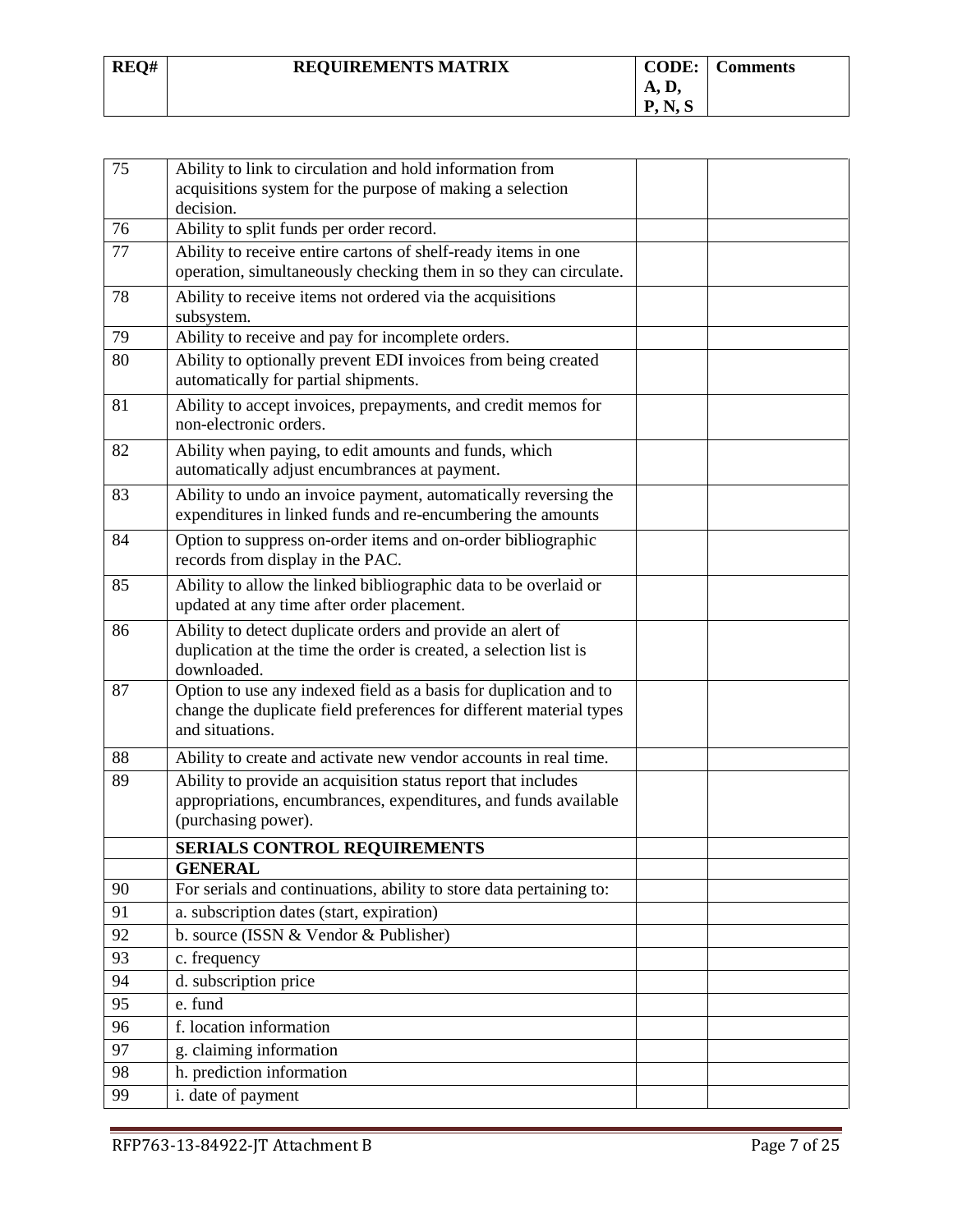| REQ# | <b>REQUIREMENTS MATRIX</b> | <b>CODE:</b>     | <b>Comments</b> |
|------|----------------------------|------------------|-----------------|
|      |                            | A, D,            |                 |
|      |                            | N<br>D<br>1.11.0 |                 |

| 100 | j. holdings                                                                                                                                                     |  |
|-----|-----------------------------------------------------------------------------------------------------------------------------------------------------------------|--|
| 101 | k. routing information                                                                                                                                          |  |
| 102 | l. note fields                                                                                                                                                  |  |
| 103 | m. active or non-active indicator                                                                                                                               |  |
| 104 | Ability for changes made within the Serials functions to be<br>reflected in all modules in real time.                                                           |  |
|     | <b>SUBSCRIPTION MAINTENANCE</b>                                                                                                                                 |  |
| 105 | Ability to manage subscriptions (renewals, cancellations).                                                                                                      |  |
| 106 | Ability to cancel a single subscription of a title where multiple<br>copies are being received without discontinuing the receipt of<br>remaining subscriptions. |  |
| 107 | Ability to view a subscription list, where all subscriptions eligible<br>to be renewed display.                                                                 |  |
| 108 | Ability to cancel and reopen a subscription.                                                                                                                    |  |
| 109 | Ability to optionally generate a purchase order at subscription<br>renewal                                                                                      |  |

|                | Cataloging                                                                                                                                                                         |  |  |
|----------------|------------------------------------------------------------------------------------------------------------------------------------------------------------------------------------|--|--|
|                | <b>General:</b>                                                                                                                                                                    |  |  |
| 1              | Ability to incorporate MARC21 validation tables, applied to both<br>imported and manually created records                                                                          |  |  |
| $\overline{2}$ | Ability to indicate that a bibliographic and/or item record or<br>authority record not be available for retrieval in the PAC                                                       |  |  |
| 3              | Ability for individual staff to set a preferred view when the<br>Bibliographic Workform is opened                                                                                  |  |  |
| $\overline{4}$ | Ability to allow cut, copy and paste commands for full screen<br>MARC record editing, updated in real time                                                                         |  |  |
| 5              | Ability to have multiple open windows and drag and drop data<br>from one record to another.                                                                                        |  |  |
| 6              | Ability to support varieties of import template capabilities,<br>including item level information mappings                                                                         |  |  |
| $\overline{7}$ | Ability to overlay existing records with records from<br>bibliographic utilities, using library-defined match points                                                               |  |  |
| 8              | Ability to supply templates containing required and<br>recommended bibliographic fields, modifiable by authorized<br>library staff and available at the library-level and by login |  |  |
| 9              | Ability to create an unlimited number of items for the same<br>bibliographic record                                                                                                |  |  |
| 10             | Ability to accommodate default templates that are user-specific<br>for a given cataloging session                                                                                  |  |  |
| 11             | Support both the 10-digit and 13-digit ISBN standard for<br>searching for bibliographic records                                                                                    |  |  |
| 12             | Ability to provide macros for repetitive data entry tasks                                                                                                                          |  |  |
| 13             | Ability to include ALA/MARC21 character set fonts                                                                                                                                  |  |  |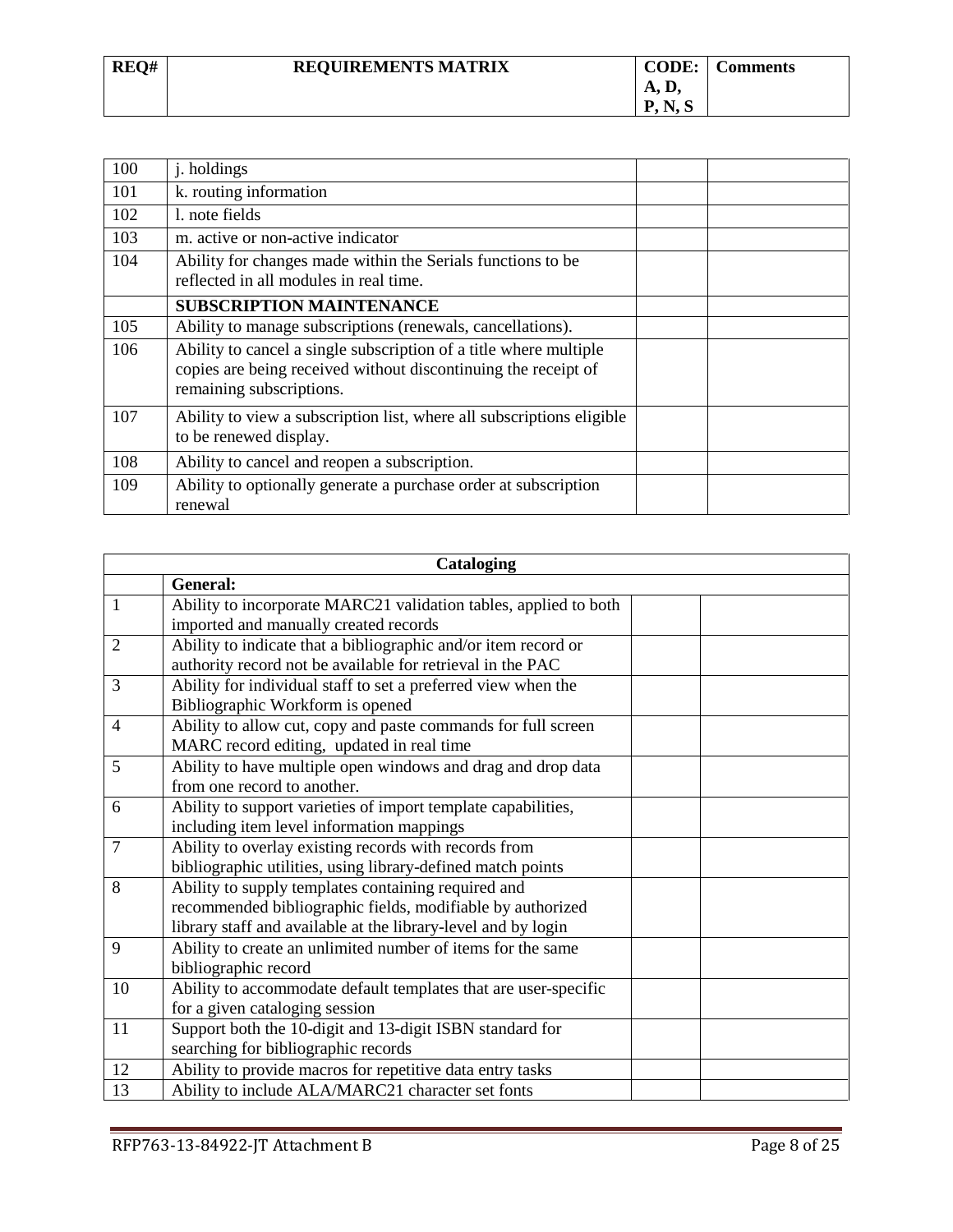| REQ# | <b>REQUIREMENTS MATRIX</b> | <b>CODE:</b> | Comments |
|------|----------------------------|--------------|----------|
|      |                            | A, D,        |          |
|      |                            | P, N, S      |          |

| 14              | Ability to support UNICODE.                                          |  |
|-----------------|----------------------------------------------------------------------|--|
| 15              | Ability to accept, store, retrieve, print, and display diacritical   |  |
|                 | marks                                                                |  |
| 16              | Ability for library staff to export all or part of the bibliographic |  |
|                 | database in full MARC21 format without vendor intervention           |  |
| 17              | Ability to support search and limitation features on any data        |  |
|                 | element within any cataloging record                                 |  |
| 18              | Ability to derive and open a new record from an existing record      |  |
| 19              | Ability to show statistical usage details (last user, last change,   |  |
|                 | and date of change) on the bibliographic and item records            |  |
| $20\,$          | Ability to provide a URL checking utility                            |  |
| $\overline{21}$ | Ability to search a remote Z39.50 database from the Staff client,    |  |
|                 | edit the record as required, and save it to the database             |  |
| 22              | Ability to import bibliographic and authority records from OCLC      |  |
| 23              | Global edit ability for bibliographic, authority, item, order, and   |  |
|                 | checkin records                                                      |  |
| 24              | Accomodation of library-defined Marc tags                            |  |
| 25              | Ability to import MeSH authority records, either singly, by batch,   |  |
|                 | or perhaps to load the entire MeSH yearly                            |  |
| 26              | Allow manual authority record creation                               |  |
| 27              | Ability to automatically update headings when an authority           |  |
|                 | record is added to or updated.                                       |  |
| 28              | Ability to generate SEE and SEE ALSO references from                 |  |
|                 | authority records to direct online catalog users to other headings   |  |
| 29              | Item records should have the following fields:                       |  |
| 30              | a. Barcode                                                           |  |
| $\overline{31}$ | b. Current loan status                                               |  |
| 32              | c. Price                                                             |  |
| $\overline{33}$ | d. Call number                                                       |  |
| 34              | e. Volume                                                            |  |
| 35              | At least two different note fields<br>f.                             |  |
| 36              | g. Item type (book, journal, CD, DVD, etc.)                          |  |
| 37              | h. Last activity date                                                |  |
| 38              | i. No. of checkouts                                                  |  |
| 39              | Creation date                                                        |  |
| 40              | k. Field to suppress item from public access catalog                 |  |
|                 | Ability to see edit history of item and bibliographic records        |  |
| 41              | Ability to modify, add or delete data in multiple item records in    |  |
|                 | mass                                                                 |  |
| 42              | Ability to generate headings reports for, at minimum, duplicate      |  |
|                 | detection, first time use, invalid headings                          |  |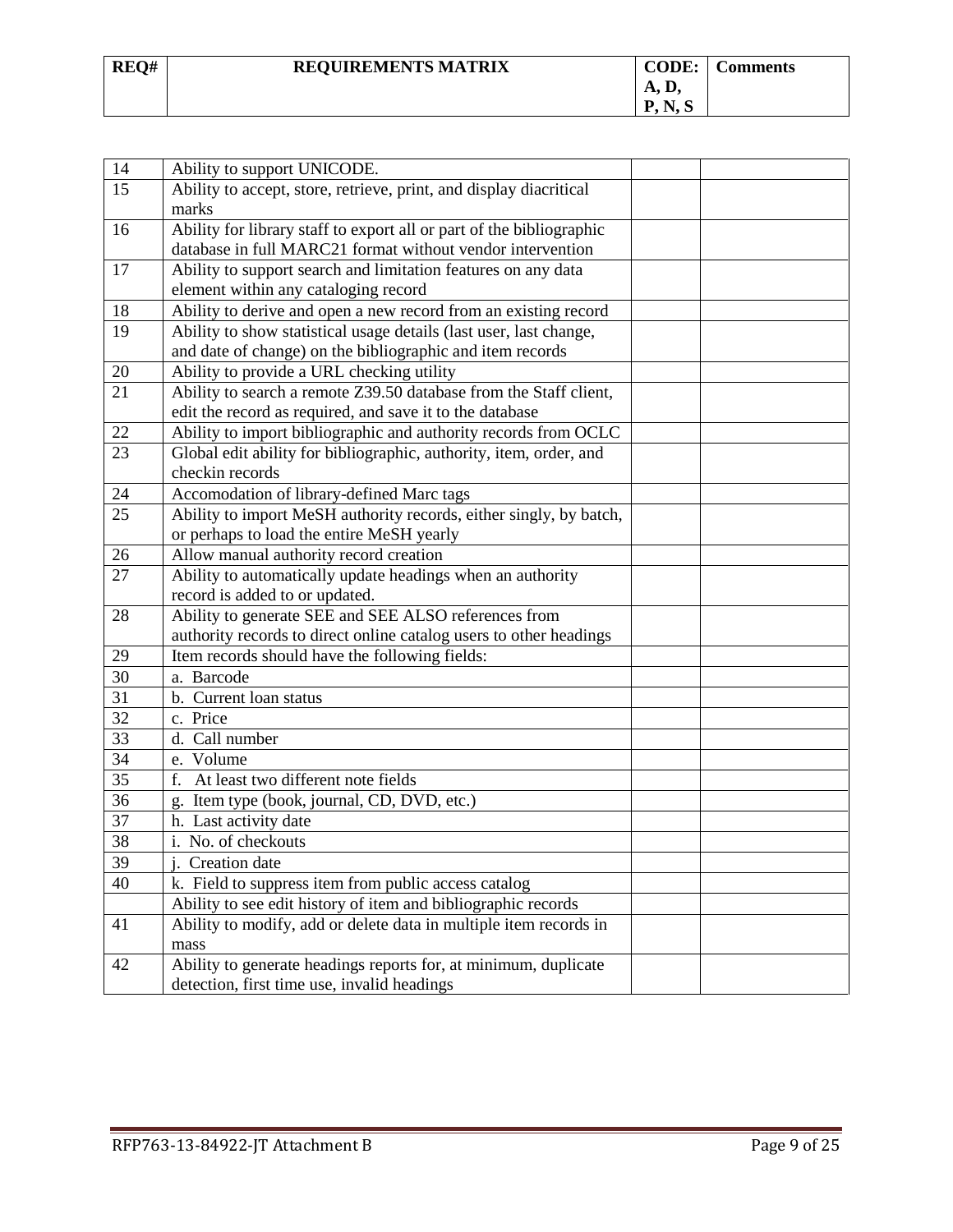| REQ# | <b>REQUIREMENTS MATRIX</b> | <b>CODE:</b> | Comments |
|------|----------------------------|--------------|----------|
|      |                            | A, D,        |          |
|      |                            | P, N, S      |          |

| <b>Circulation</b> |                                                                                                                                      |  |  |
|--------------------|--------------------------------------------------------------------------------------------------------------------------------------|--|--|
|                    | General:                                                                                                                             |  |  |
|                    | <b>General Circulation</b>                                                                                                           |  |  |
|                    | The system allows customizable staff authorizations/permissions.                                                                     |  |  |
| $\overline{2}$     | When a hold is captured during check-in, the staff member is                                                                         |  |  |
|                    | alerted. Captured holds invoke a hold wrapper to print out upon                                                                      |  |  |
|                    | check-in. Authorized staff can override or cancel the hold. Holds                                                                    |  |  |
| 3                  | can be either patron or staff initiated.<br>Authorized staff can backdate returns.                                                   |  |  |
| $\overline{4}$     |                                                                                                                                      |  |  |
|                    | Item records retain the date and time of the last check in, and<br>retains link to previous borrower after check in. Item records    |  |  |
|                    | retain only the last borrower and no more.                                                                                           |  |  |
| 8                  |                                                                                                                                      |  |  |
|                    | The system allows a collected file of barcodes to be imported into<br>the system using a non-proprietary barcode reader.             |  |  |
|                    | <b>Patron Records</b>                                                                                                                |  |  |
| 6                  | The patron record displays overdue items, fines, blocks and holds                                                                    |  |  |
|                    | on the main screen.                                                                                                                  |  |  |
| $\tau$             | The system should have the ability to bulk import patron records                                                                     |  |  |
|                    | from an external source including compatibility with                                                                                 |  |  |
|                    | PeopleSoft/EIS.                                                                                                                      |  |  |
| 8                  | Patron records should be flexible enough to allow customization                                                                      |  |  |
|                    | to meet the needs of the library. Such as having a large number of<br>statistical categories; allow more than one phone number; have |  |  |
|                    | more than one unique ID; show last activity date and time; have                                                                      |  |  |
|                    | the ability for staff to add private notes and block patrons for                                                                     |  |  |
|                    | multiple reasons.                                                                                                                    |  |  |
| 9                  | Ability to search patron records by Barcode, Last Name and other                                                                     |  |  |
|                    | indexed access points.                                                                                                               |  |  |
| 10                 | Patron records should display due dates and times, patron blocks,                                                                    |  |  |
|                    | outstanding fines, and overdue items during checkout.                                                                                |  |  |
| 11                 | Patron records can be linked to provide proxy account                                                                                |  |  |
|                    | functionality.                                                                                                                       |  |  |
| 12                 | System allows authorized staff to add, waive and reinstate fines.<br>Notes can be added to fines, including when paying/waiving      |  |  |
|                    | fines. Fine receipts can be printed out. Receipts for outstanding                                                                    |  |  |
|                    | fines can be printed. Payment type can be indicated, such as cash,                                                                   |  |  |
|                    | credit, e-commerce, check.                                                                                                           |  |  |
| 13                 | Receipts and hold wrappers can be configured to print to any                                                                         |  |  |
|                    | printer, including receipt printers. Check out and check in receipts                                                                 |  |  |
|                    | can be printed during transaction. Receipts of borrowed items and                                                                    |  |  |
|                    | fines can be printed on-demand. Receipts are customizable.                                                                           |  |  |
|                    | <b>Loan Rules</b>                                                                                                                    |  |  |
| 14                 | Loan periods can be defined in days and hours, supporting daily                                                                      |  |  |
|                    | and hourly loan periods. Loan periods can be modified by                                                                             |  |  |
|                    | authorized staff during checkout.                                                                                                    |  |  |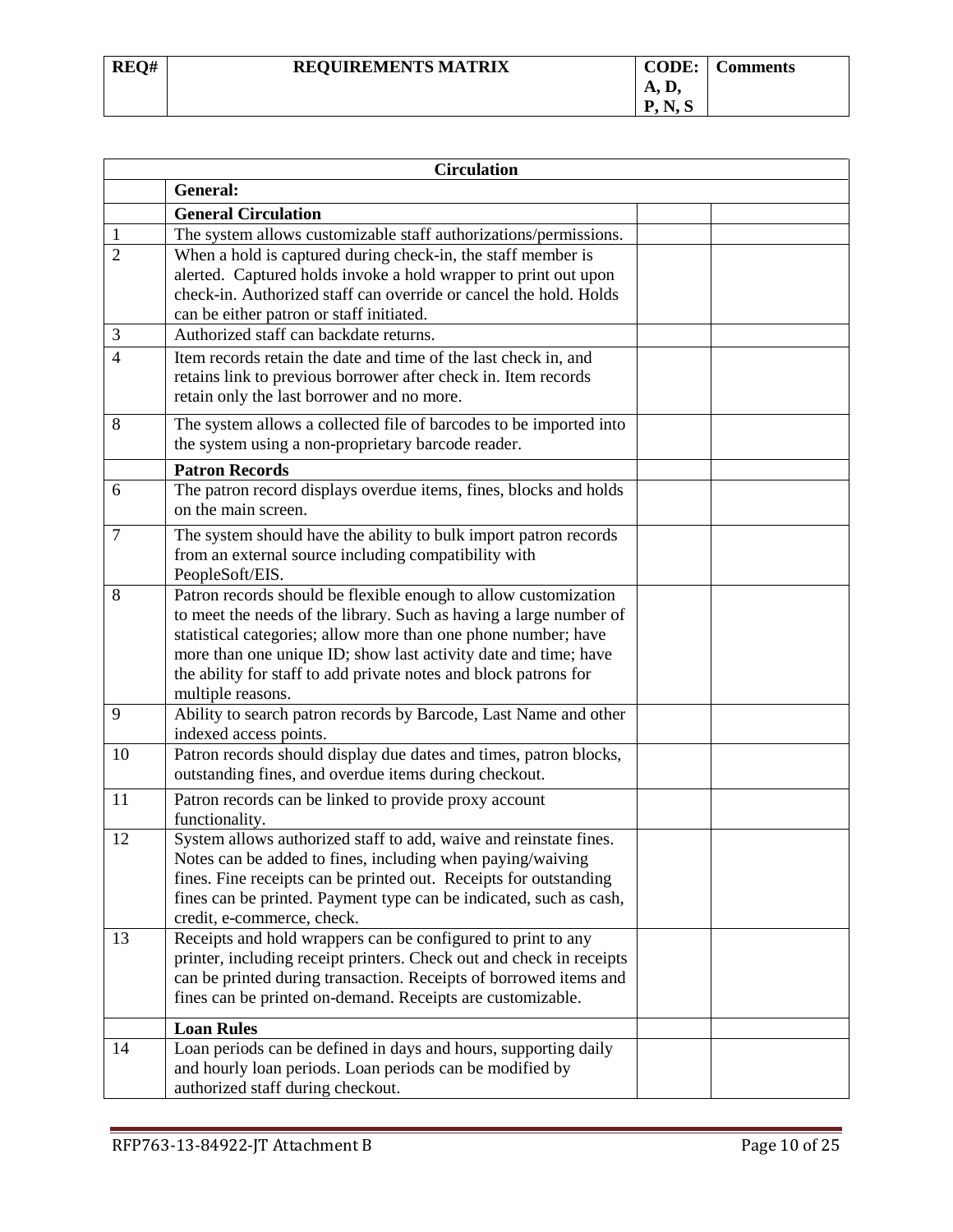| REQ# | <b>REQUIREMENTS MATRIX</b> | <b>CODE:</b> | Comments |
|------|----------------------------|--------------|----------|
|      |                            | <b>A, D,</b> |          |
|      |                            | P, N, S      |          |

| 15     | The system has the flexibility to calculate due dates/due times<br>based on patron type, item type and location. The library can also<br>specify which item types may be borrowed by which type of<br>patron.                                                                                                                                                                                                               |  |
|--------|-----------------------------------------------------------------------------------------------------------------------------------------------------------------------------------------------------------------------------------------------------------------------------------------------------------------------------------------------------------------------------------------------------------------------------|--|
| 17     | The system should have the ability for the library to set different<br>limits for circulation activity based on patron type. For instance,<br>setting limits on the number of items to be checked out; number<br>of items on hold or holds placed; and number of overdue<br>items/overdue notices before an account is blocked.                                                                                             |  |
| 18     | The system should have the ability for authorized staff to override<br>loan rules during checkout to allow exceptions such as modifying<br>due time or due date; allowing circulation of materials designated<br>as library use only; allowing items to circulate to patrons not<br>authorized to borrow the item type/location. These exceptions<br>should be traceable to individual staff.<br><b>Offline Circulation</b> |  |
| 19     | The vendor should provide, at no extra charge, an offline<br>circulation function to check out, check in, and renew when the<br>system is inoperable. The offline module should have the ability<br>to check out in days and hours. Once the system is operational,<br>there should be a process to upload transactions into the system<br>with exportable error and exception reports, including captured<br>holds.        |  |
|        | <b>Notices</b>                                                                                                                                                                                                                                                                                                                                                                                                              |  |
| 20     | Multiple levels of overdue notices can be generated based on the<br>library's needs, such as Courtesy (Due Soon), Overdue and<br>Billed. Flexibility to send notices via email, USPS mail, SMS.<br>Other types of notices can be generated, such as Hold<br>pickups/cancellations, statement of charges.                                                                                                                    |  |
|        | <b>Holds</b>                                                                                                                                                                                                                                                                                                                                                                                                                |  |
| 21     | System allows holds to be placed at the Bibliographic and Item<br>level. Patron or staff can set a Not Needed After date. Holds can<br>be viewed from the patron and item records. Holds display in the<br>OPAC.                                                                                                                                                                                                            |  |
|        | <b>Record Management</b>                                                                                                                                                                                                                                                                                                                                                                                                    |  |
| $22\,$ | The system should support batch deletion of patron records based<br>on library-specified field data with the ability to review before<br>final deletion. Additionally the system should have the ability to<br>delete individual patron records by authorized staff.                                                                                                                                                        |  |
| 23     | The system should have the ability to create on-the-fly Bib/Item<br>records to circulate items not cataloged.                                                                                                                                                                                                                                                                                                               |  |
| 24     | The system should be flexible enough to allow authorized staff to<br>manually create and merge individual patron records. Merged<br>records should retain borrowing activity, notes, blocks, fines and<br>fees history.                                                                                                                                                                                                     |  |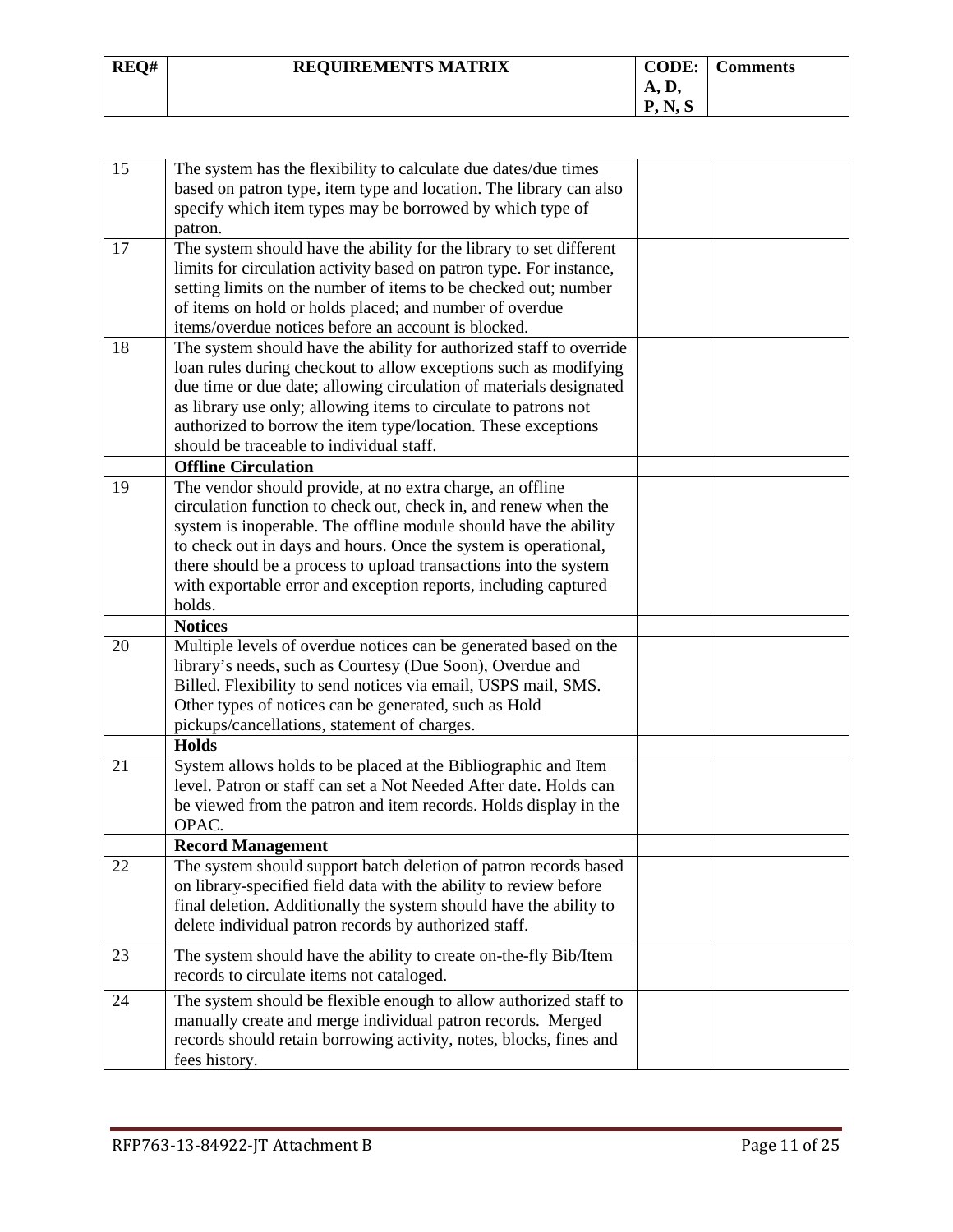| REQ# | <b>REQUIREMENTS MATRIX</b> | <b>CODE:</b> | <b>Comments</b> |
|------|----------------------------|--------------|-----------------|
|      |                            | A, D,        |                 |
|      |                            | P, N, S      |                 |

| <b>Public Access Catalog</b> |                                                                                                                                                                                                     |  |
|------------------------------|-----------------------------------------------------------------------------------------------------------------------------------------------------------------------------------------------------|--|
|                              | <b>General:</b>                                                                                                                                                                                     |  |
| $\mathbf{1}$                 | System includes a Public Access Catalog (PAC) on a Web- based<br>platform that is accessible across modern browser environments.                                                                    |  |
| $\overline{2}$               | PAC can be customized by the Library.                                                                                                                                                               |  |
| 3                            | PAC is compliant with MARC21 and Z39.50 standards.                                                                                                                                                  |  |
| $\overline{4}$               | The Library can create lists of records and publish the URLs for<br>those lists on PAC pages and on other websites.                                                                                 |  |
| 5                            | PAC supports integration of third-party tools that analyze web<br>traffic.                                                                                                                          |  |
| 6                            | Patrons can create a secure user account and access account<br>information.                                                                                                                         |  |
| $\overline{7}$               | The library can customize the PAC display of bibliographic data<br>and labels, including the order of data elements.                                                                                |  |
|                              | <b>Searching</b>                                                                                                                                                                                    |  |
| 8                            | PAC displays item-level availability within the results set.                                                                                                                                        |  |
| 9                            | By default, PAC saves searches done during a single session.                                                                                                                                        |  |
| 10                           | PAC provides advanced search features, including Boolean<br>searching and exact phrase searching; limit by material type,<br>collection, language, and dates; and sorting by relevance and<br>date. |  |
| 11                           | PAC can use relevancy ranking as the default display for search<br>results.                                                                                                                         |  |
| 12                           | PAC provides the ability to export records by printing, sending to<br>e-mail, and saving a file.                                                                                                    |  |
| 13                           | PAC provides the ability to export records to bibliographic<br>citation managers, either directly or by saving a file.                                                                              |  |
| 14                           | The Library can determine default search settings for the PAC.                                                                                                                                      |  |
| 15                           | PAC permits patrons to save searches in their personal account<br>for an indefinite period of time.                                                                                                 |  |
|                              | <b>Self-Service</b>                                                                                                                                                                                 |  |
| 16                           | Through a personal account, authenticated patrons can access<br>lists of items checked out, items on hold and outstanding<br>fines/fees.                                                            |  |
| 17                           | PAC enables patrons to renew items online.                                                                                                                                                          |  |

| <b>Reports</b>                                                                                                                                                                                       |  |  |
|------------------------------------------------------------------------------------------------------------------------------------------------------------------------------------------------------|--|--|
| <b>General:</b>                                                                                                                                                                                      |  |  |
| Ability to use information in any fixed or variable field from any<br>record type to create record sets for reporting purposes. The<br>ability to specify field to be output for reporting purposes. |  |  |
| Ability for separate reports to be easily generated for individual<br>locations within a library                                                                                                     |  |  |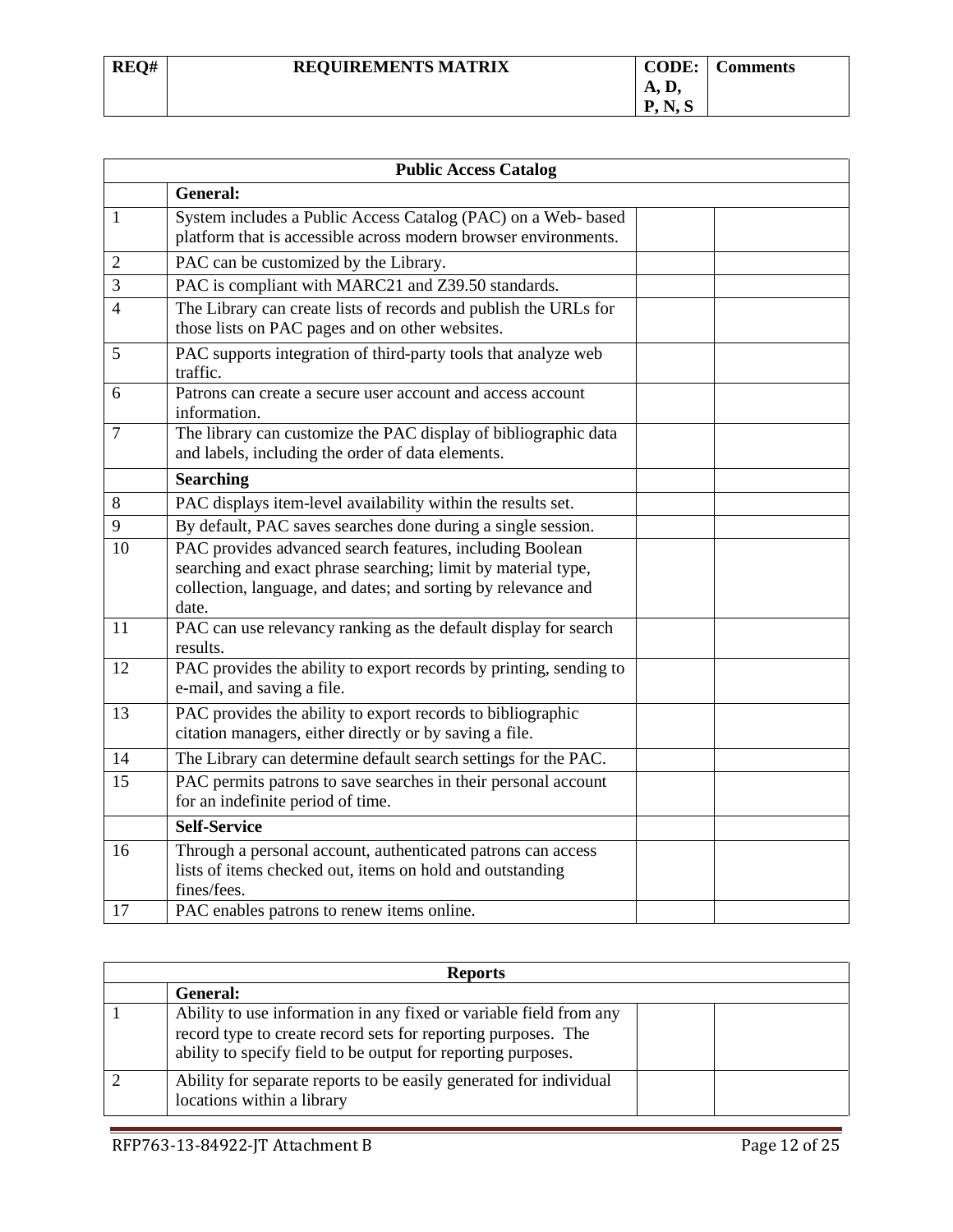| REQ# | <b>REQUIREMENTS MATRIX</b> | <b>CODE:</b> | Comments |
|------|----------------------------|--------------|----------|
|      |                            | <b>A, D.</b> |          |
|      |                            | P, N, S      |          |

| 3      | Ability to be able to run canned and custom statistical reports on<br>non-standard and standard classification schema simultaneously.                                                                                                                                                                                      |  |
|--------|----------------------------------------------------------------------------------------------------------------------------------------------------------------------------------------------------------------------------------------------------------------------------------------------------------------------------|--|
| 4      | Ability to retrieve record data for incorporation in system<br>functions such as RSS feeds, new acquisitions lists, batch<br>updating/find and replace /rapid update, and statistical report<br>functions.                                                                                                                 |  |
| 5      | Ability to create a "cross tabulation" report on any two record<br>data elements, i.e. item location and item ptype.                                                                                                                                                                                                       |  |
| 6      | Ability to limit searches to specific range of data, i.e. call number<br>range, bibliographic record number range, etc.                                                                                                                                                                                                    |  |
| $\tau$ | Ability to develop sophisticated queries using Boolean search<br>strategy.                                                                                                                                                                                                                                                 |  |
| 8      | Ability to create and maintain lists of records (review files) of<br>varying sizes and, once created, to allow appending of data to the<br>file.                                                                                                                                                                           |  |
| 9      | The ability to use regular expressions to retrieve records with<br>common data errors for the purpose of correcting the errors.                                                                                                                                                                                            |  |
| 10     | Ability to query the system regarding bibliographic, order, item<br>and patron records based on selected record data, both fixed and<br>variable fields, then print or export select elements of the<br>bibliographic, item or patron records retrieved. [equivalent to<br>III's "Create Lists, Sort, and List" functions] |  |
| 11     | Ability to produce the following custom reports:                                                                                                                                                                                                                                                                           |  |
| 12     | a. Circulation by Format                                                                                                                                                                                                                                                                                                   |  |
| 13     | b. Circulation by hour of the day and day of the week.                                                                                                                                                                                                                                                                     |  |
| 14     | c. Budget Projection Reports                                                                                                                                                                                                                                                                                               |  |
| 15     | d. Cost per use of Print and Online Collection                                                                                                                                                                                                                                                                             |  |
| 16     | e. New book lists by format (or other criteria)                                                                                                                                                                                                                                                                            |  |
| 17     | f. Self-registrations from PAC                                                                                                                                                                                                                                                                                             |  |
| 18     | g. Check-out using Self-check                                                                                                                                                                                                                                                                                              |  |
| 19     | h. Notification statistics                                                                                                                                                                                                                                                                                                 |  |
| 20     | i. Popular Titles by Format                                                                                                                                                                                                                                                                                                |  |
| 21     | j. Collection Age Reports                                                                                                                                                                                                                                                                                                  |  |
| 22     | k. Collection Turnover Reports                                                                                                                                                                                                                                                                                             |  |
| 23     | I. Collection statistics by non-standard locally developed call<br>numbers                                                                                                                                                                                                                                                 |  |
| 24     | 1. Last circulation date of an item even when newer non-<br>circulation transactions have been logged on the item.                                                                                                                                                                                                         |  |
| 25     | m. Items with fines by the age of the fine.                                                                                                                                                                                                                                                                                |  |
| 26     | n. Authority headings report which includes invalid, blind,<br>duplicate, updated authority records, new headings, and<br>automatically updated bibliographic headings.                                                                                                                                                    |  |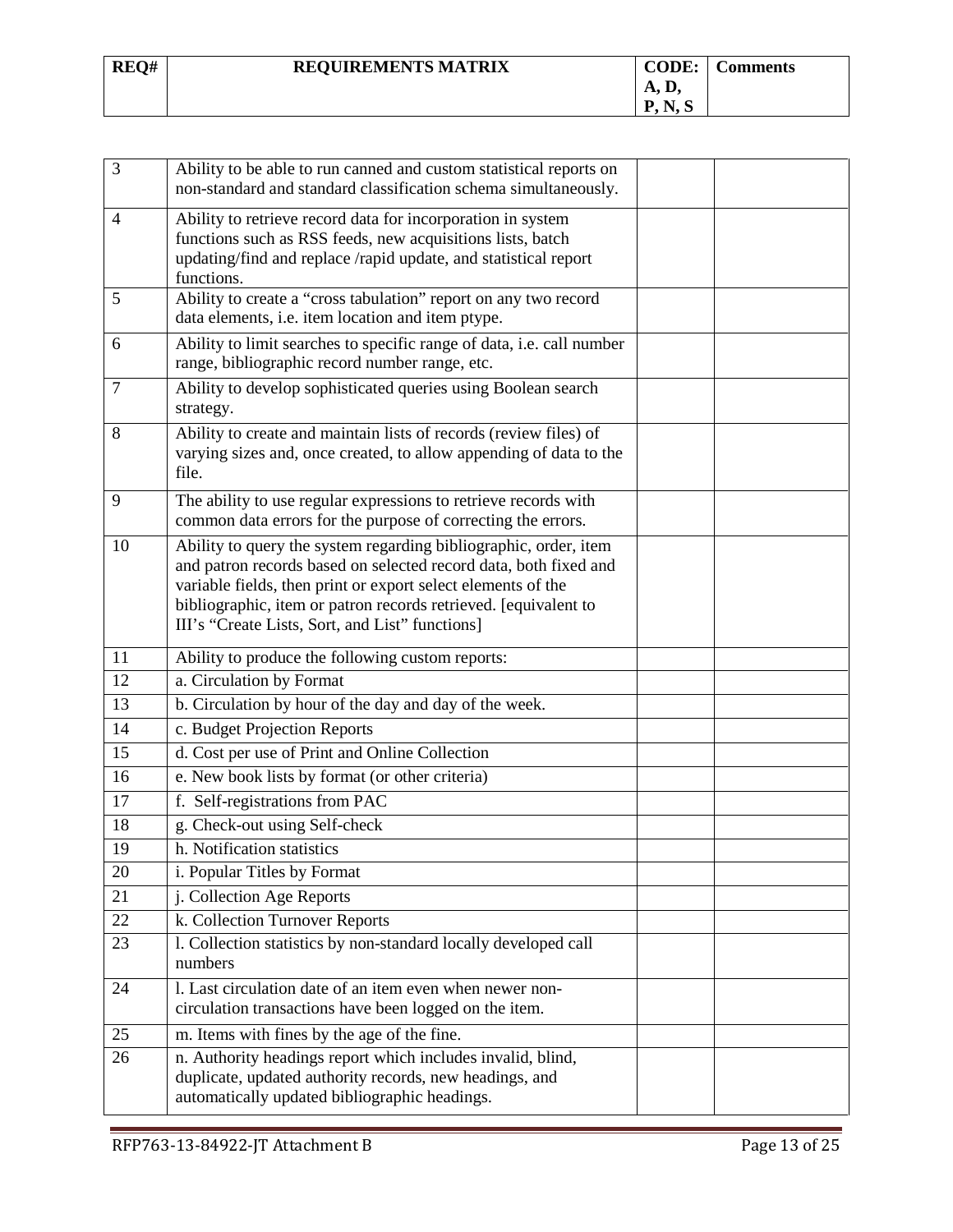| REQ# | <b>REQUIREMENTS MATRIX</b> | <b>CODE:</b>     | Comments |
|------|----------------------------|------------------|----------|
|      |                            | <b>A</b> ,<br>υ. |          |
|      |                            | P, N, S          |          |

|                | <b>Serials</b>                                                      |            |
|----------------|---------------------------------------------------------------------|------------|
|                | <b>General:</b>                                                     |            |
| $\mathbf{1}$   | Ability to generate prediction patterns for determining when the    |            |
|                | next expected issue of a serial is scheduled to arrive.             |            |
| $\overline{2}$ | Ability to record staff and public notes at the holdings record and |            |
|                | issue level.                                                        |            |
| 3              | Ability to provide the following data elements in the check-in      |            |
|                | record:                                                             |            |
| $\overline{4}$ | a. Cover dates                                                      |            |
| $\overline{5}$ | b. Enumeration, at least 3 levels                                   |            |
| 6              | c. Arrival or expected dates                                        |            |
| 7              | d. Missing, withdrawn, claimed, bindery, and late status            | Searchable |
| 8              | Ability to define check-in patterns that accommodate all types of   |            |
|                | frequencies, (e.g. daily, monthly, quarterly) for both regular and  |            |
|                | irregularly published serials.                                      |            |
| 9              | Ability to generate new checkin card when old one is full (if there |            |
|                | is a limit of issues per card)                                      |            |
| 10             | With each check-in, ability to automatically record the issue       |            |
|                | enumeration and/or chronology, date received, and notes.            |            |
| 11             | Ability to receive prompts for routing or other messages at         |            |
|                | Check-In.                                                           |            |
| 12             | Automatic updating of holdings string upon checkin                  |            |
| 13             | Ability for multiple issues to be deleted or added in a single      |            |
|                | operation.                                                          |            |
| 14             | Ability to combine issues that arrive unexpectedly as a combined    |            |
|                | issue.                                                              |            |
| 15             | Ability to undo check-in of issues checked in by mistake.           |            |
| 16             | Ability to indicate active or inactive status of subscription, or   | Searchable |
|                | other library defined status.                                       |            |
| 17             | Ability to suppress all issues linked to a particular Holdings      |            |
|                | Record from displaying in PAC.                                      |            |
| 18             | Ability to display retention information (e.g. last six issues      |            |
|                | retained) and concise holdings statement in PAC.                    |            |
| 19             | Ability to create a routing list for each title to be received.     | Searchable |
|                | <b>HOLDINGS &amp; PUBLICATION PATTERN</b>                           |            |
|                | <b>MAINTENANCE</b>                                                  |            |
| 20             | Ability to save patterns as templates for future use.               |            |
| 21             | Ability to allow a publication pattern to be closed and re-opened.  |            |
|                |                                                                     |            |
|                | <b>CHECK-IN</b>                                                     |            |
| 22             | Ability to easily indicate and identify "Expected" issue and to     |            |
|                | checked in expected issues with a maximum of two keystrokes, or     |            |
|                | a single mouse click.                                               |            |
| 23             | When checking in an issue, if the received issue is not the         |            |
|                | expected issue, but does conform to the predicting pattern, Ability |            |
|                | to allow the user to override the predicted number.                 |            |
|                |                                                                     |            |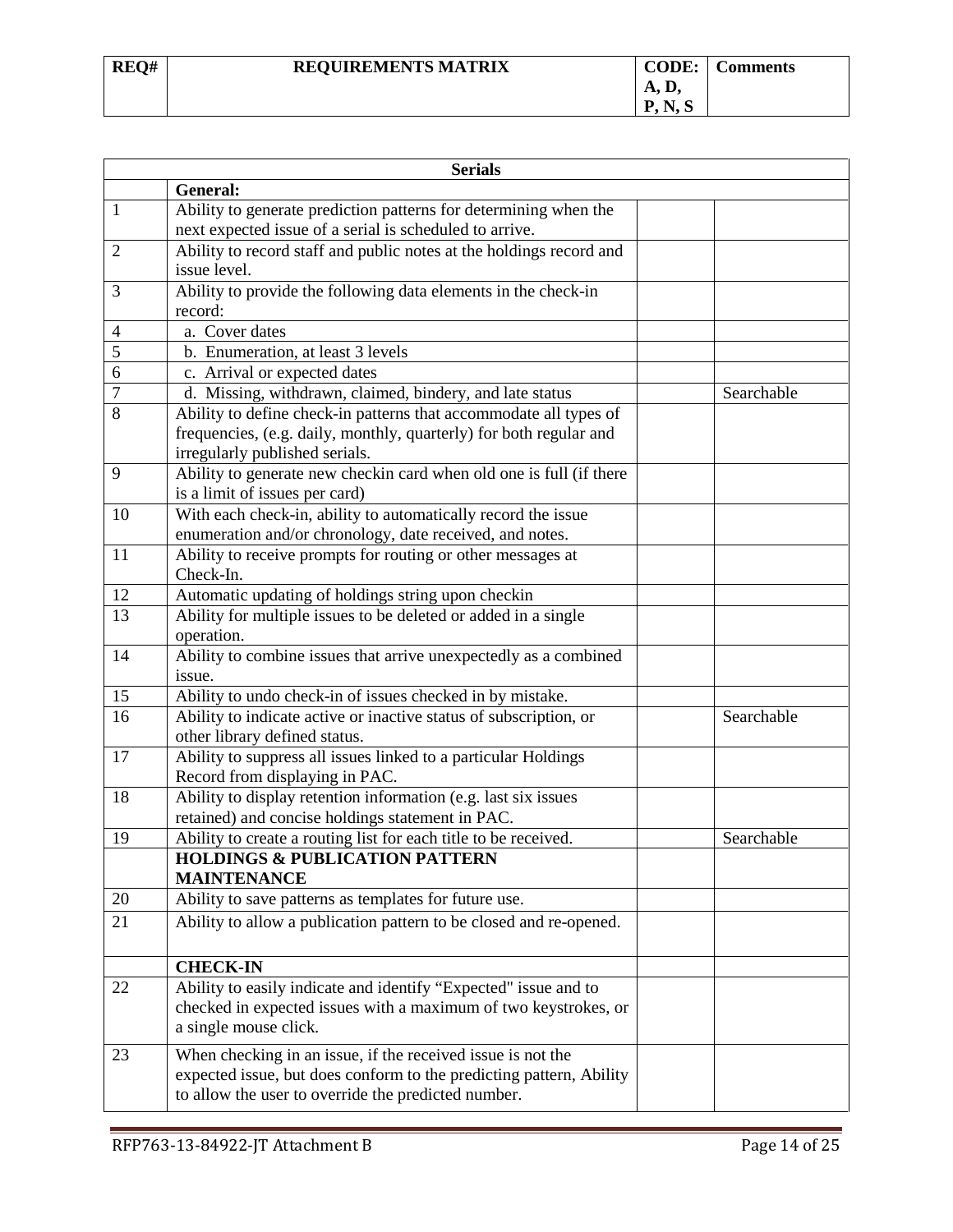| REQ# | <b>REQUIREMENTS MATRIX</b> | <b>CODE:</b> | Comments |
|------|----------------------------|--------------|----------|
|      |                            | A, D,        |          |
|      |                            | P, N, S      |          |

| 24 | Ability to view and edit serials holdings statements, summary<br>holdings.        |  |  |
|----|-----------------------------------------------------------------------------------|--|--|
|    | <b>CLAIMING</b>                                                                   |  |  |
| 25 | Ability to enter claim data for subscriptions.                                    |  |  |
| 26 | Ability for the user to claim issues from a list of pending claims.               |  |  |
|    | <b>Systems</b>                                                                    |  |  |
|    | General:                                                                          |  |  |
| 1  | Architecture                                                                      |  |  |
| 2  | Hosted                                                                            |  |  |
| 3  | Stand-alone                                                                       |  |  |
| 4  | Turnkey                                                                           |  |  |
| 5  | Easy setting of granular permissions on users                                     |  |  |
| 6  | Easily created/edited reports                                                     |  |  |
| 7  | Snapshot showing general operating condition of system                            |  |  |
| 8  | Export data from reports into variety of formats                                  |  |  |
| 9  | All user data easily exported into variety of formats including<br>standard types |  |  |
| 10 | 24/7 365 Technical Support included with maintenance                              |  |  |
| 11 | Continuing education opportunities provided in a variety of<br>methods:           |  |  |
| 12 | Webinars                                                                          |  |  |
| 13 | Training at users' conference                                                     |  |  |
| 14 | <b>Tutorials</b>                                                                  |  |  |
| 15 | Access to data via API or other standard included with cost of<br>system          |  |  |
| 16 | Staff client available in a variety of OS options                                 |  |  |
| 17 | Windows                                                                           |  |  |
| 18 | Mac                                                                               |  |  |
| 19 | Unix                                                                              |  |  |
| 20 | iOS                                                                               |  |  |
| 21 | Android                                                                           |  |  |
| 22 | Staff client may be on virtual machine                                            |  |  |
| 23 | Ability to interface with RFID systems                                            |  |  |
| 24 | Ability to interface with current badge                                           |  |  |
| 25 | Ability to interface with self-checkout systems                                   |  |  |
| 26 | Well-documented system                                                            |  |  |
| 27 | Easily searchable documentation with advanced search capability                   |  |  |
| 28 | Automated backup (hosted solution should include backup)                          |  |  |
| 29 | Server security provided by vendor                                                |  |  |
| 30 | Hardware/software scalable                                                        |  |  |
| 31 | System profile easily configured                                                  |  |  |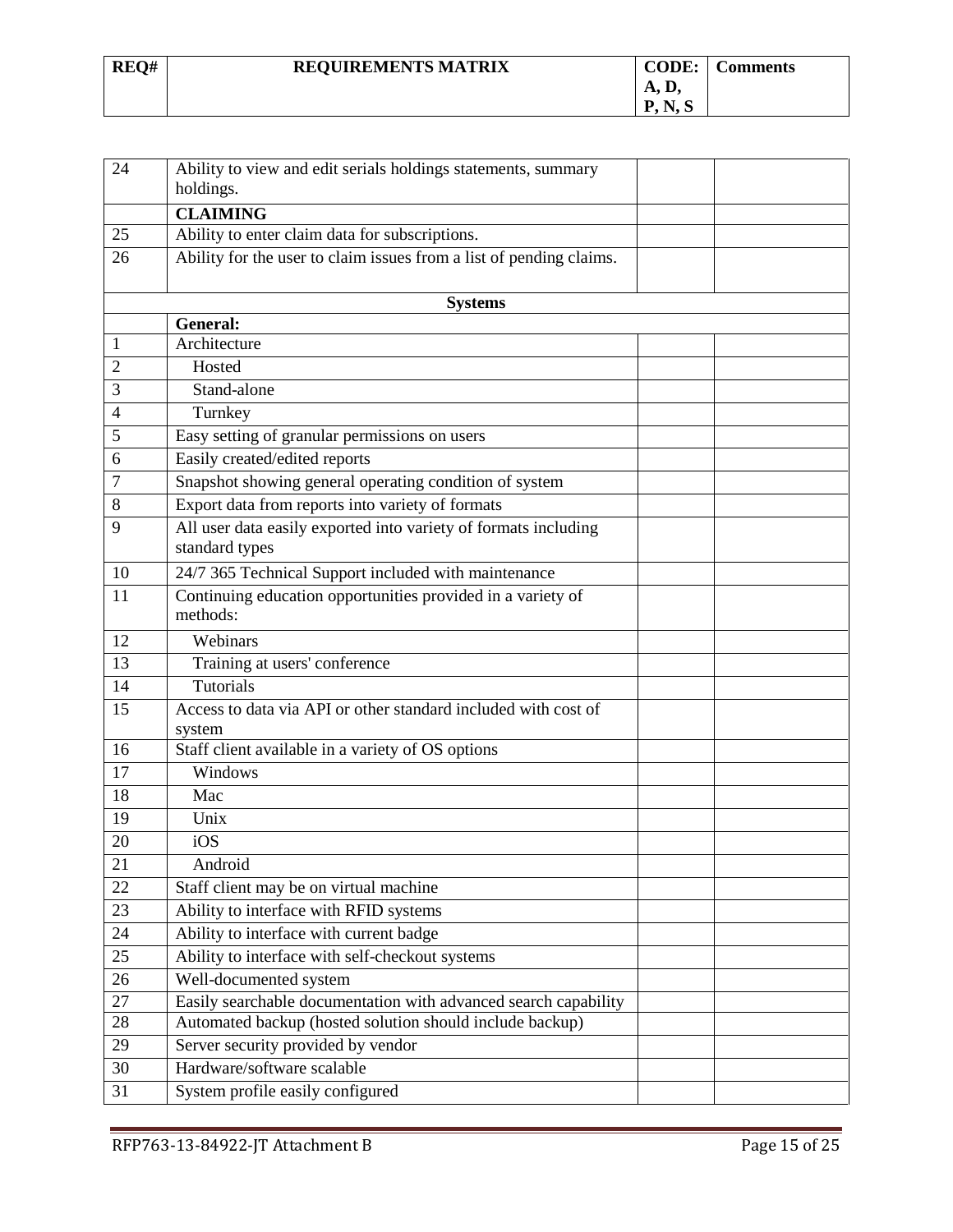| REQ# | <b>REQUIREMENTS MATRIX</b> | <b>CODE:</b> | Comments |
|------|----------------------------|--------------|----------|
|      |                            | A, D,        |          |
|      |                            | P, N, S      |          |

| 32              | Staff must be able to manage system without vendor intervention               |  |
|-----------------|-------------------------------------------------------------------------------|--|
| 33              | Staff must be able to shut down/restart system without vendor<br>intervention |  |
| 34              | The system must check the integrity of the system at each restart             |  |
| $\overline{35}$ | The system must log all errors by date/time                                   |  |
| 36              | Authenticate patrons through LDAP connection and/or system<br>database        |  |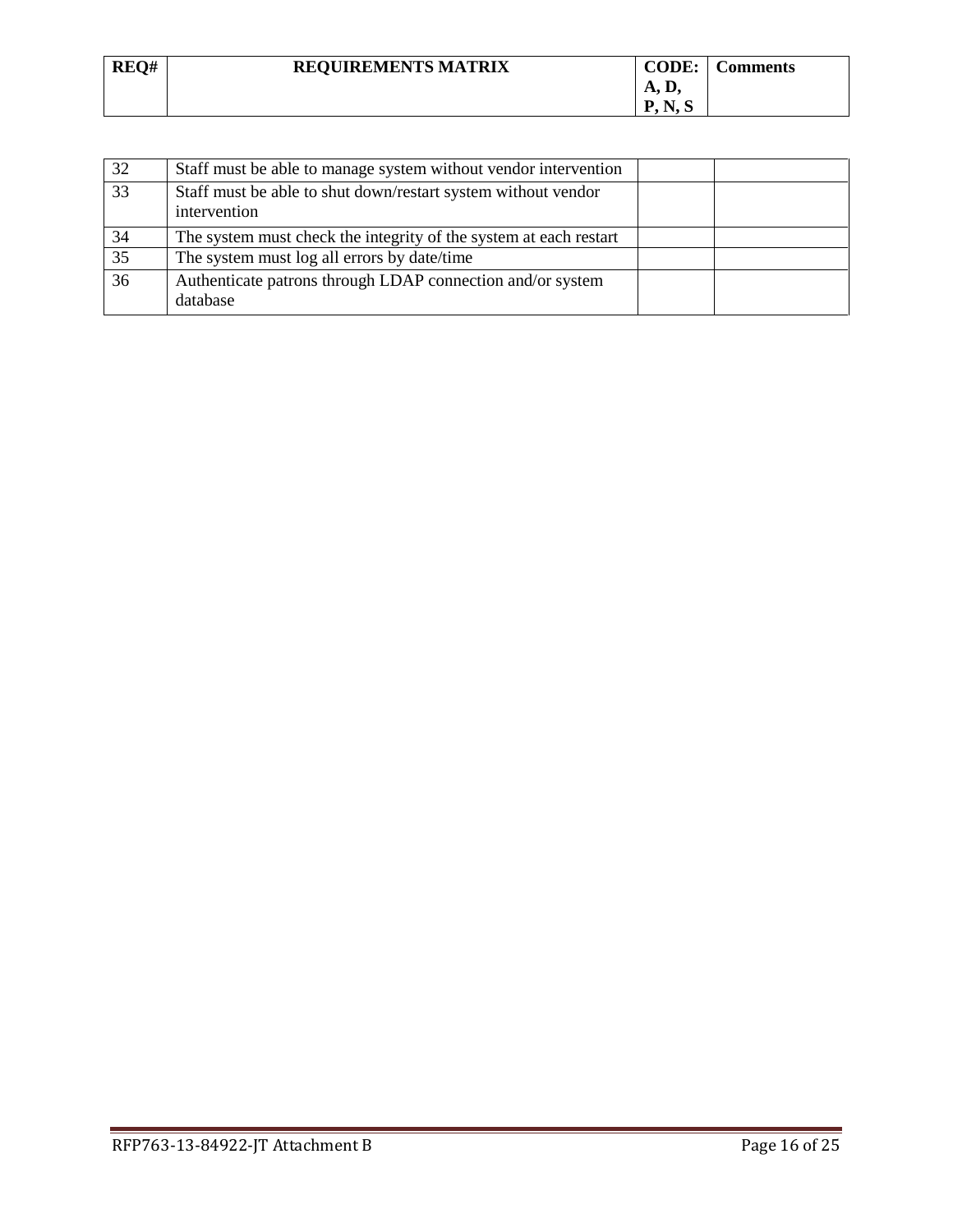#### **Discovery System**

#### **General Requirements**

- 1. Local administrators of the Discover System ("System") must be able to add institutional branding and navigation links, and generally to customize the look and feel of the interface. Customizations applied to the interface should not be overwritten by System upgrades.
- 2. Local administrators must be able to display, print, export, and/or e-mail statistical reports showing various aspects of System usage.
- 3. The System must be remotely hosted, and must be frequently updated and backed up.

#### **Content**

- 1. The Discovery System ("System") must be able to search more than 75% of the content that is owned or licensed by the UNTHSC Gibson D. Lewis Health Science Library ("Library"), by means of a pre- harvested central index or in real time by means of a service-oriented architecture.
- 2. The System must be capable of searching both licensed content and freely available content. The licensed content must include biomedical journals and e-books from a wide variety of publishers and producers. The freely available content must include articles available through PubMed and PMC.
- 3. The System must be capable of integrating records from: the Library's local integrated library system in MARC21 format; the UNTHSC Scholarly Repository in XML format using OAI-PMH; and other local databases in Dublin Core format.
- 4. If the System uses a central index, the Library must be able to invoke a manual harvest of local resource records and the local resource record updates must appear within 48 hours.

#### **Discovery Functions**

- 1. Users of the System must be able to use a simple search form and, alternatively, an advanced search form to enter and submit searches. The advanced search form must be capable of supporting queries that include Boolean operators, phrases, and limits. It must offer field searching, such as author, title, and subject.
- 2. The System must support searching for known items, including queries by ISSN, ISBN, and PubMed ID.
- 3. The System must be capable of searching the full text of at least some of the indexed materials.
- 4. Search results must display only Lewis Library holdings as the default view.
- 5. The System must offer relevancy ranking as a default view for search results.
- 6. Users must be able to re-sort results by descending date.
- 7. Users must be able to refine search results by publication date, peer review status, full text availability, and facets such as language, publication type, subject term, and material format.
- 8. Record displays for the Library's physical holdings must include location, call number, and availability.
- 9. Users must be able to select records for e-mailing, printing, saving to a file, and for export to a variety of popular reference management tools.
- 10. From search results, users must be able to click through to full-text online content where available, either directly or through use of a separate OpenURL link resolver service that treats all content sources equally. For physical items, users must be able to view or click through to the full bibliographic record.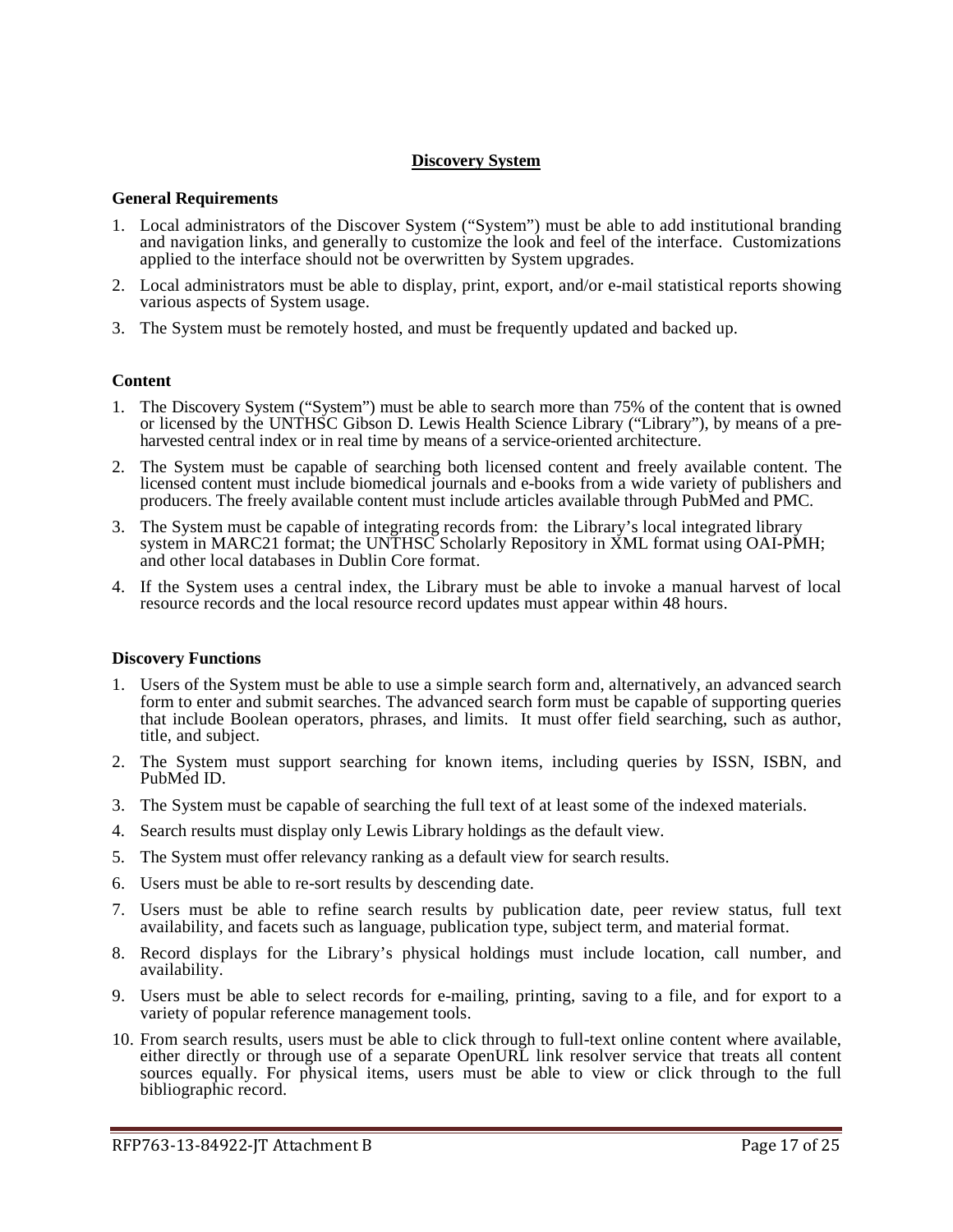- 11. The System must either incorporate an OpenURL link resolver or support integration with link resolver products available from a variety of vendors. If incorporated, the link resolver must be invoked by a graphical link that can be customized by Lewis Library.
- 12. The System's primary interface must be fully functional when used with Firefox, Internet Explorer, Safari, and Chrome browsers (in multiple versions, including the newest) and common computer operating systems.
- 13. The System must accommodate a variety of mobile devices, including smart phones, through use of a separate mobile interface or through responsive web design.
- 14. The System must support insertion of search boxes into multiple external web pages that can then submit searches to the System.
- 15. The System must comply with the applicable accessibility requirements set forth in Title 1, Chapter 213, *Texas Administrative Code* and Title 1, Chapter 206, Rule §206.70, *Texas Administrative Code* (as authorized by Chapter 2054, Subchapter M, *Government Code*).

#### **Questions for the Vendor**

#### **System General**

- 1. Describe the System's data backup system and data recovery plan.
- 2. Describe your company's disaster recovery and business continuity plan, or provide a copy as an addendum.
- 3. Provide an "up time" average for the institutions currently using the System on your company's servers. If your company provides an "up time" guarantee, please provide details.
- 4. Describe any significant enhancements or upgrades to the System planned for 2013.
- 5. What is the pricing model? Are there additional products, features or add-ons that we should consider?

#### **Administration**

- 1. Can the subscribing library directly access and edit the CSS file(s) of the System's interface(s)?
- 2. Does the System provide an API for use by the subscribing library? If yes, please describe.
- 3. Describe the maintenance tasks that must be performed by the subscribing library.
- 4. Can local administrators generate System usage statistics for any date range? Please describe any limitations.
- 5. Describe, or provide access to, the System's online documentation for subscribing libraries.
- 6. Does the System incorporate an OpenURL link resolver? If no, please furnish a list of link resolver systems with which the System is known to be compatible.
- 7. Is technical support available for the System 24 hours per day/7 days a week? If not, list the weekly schedule for technical support. Is support generally available on holidays? Please provide a list of holidays when support is not available.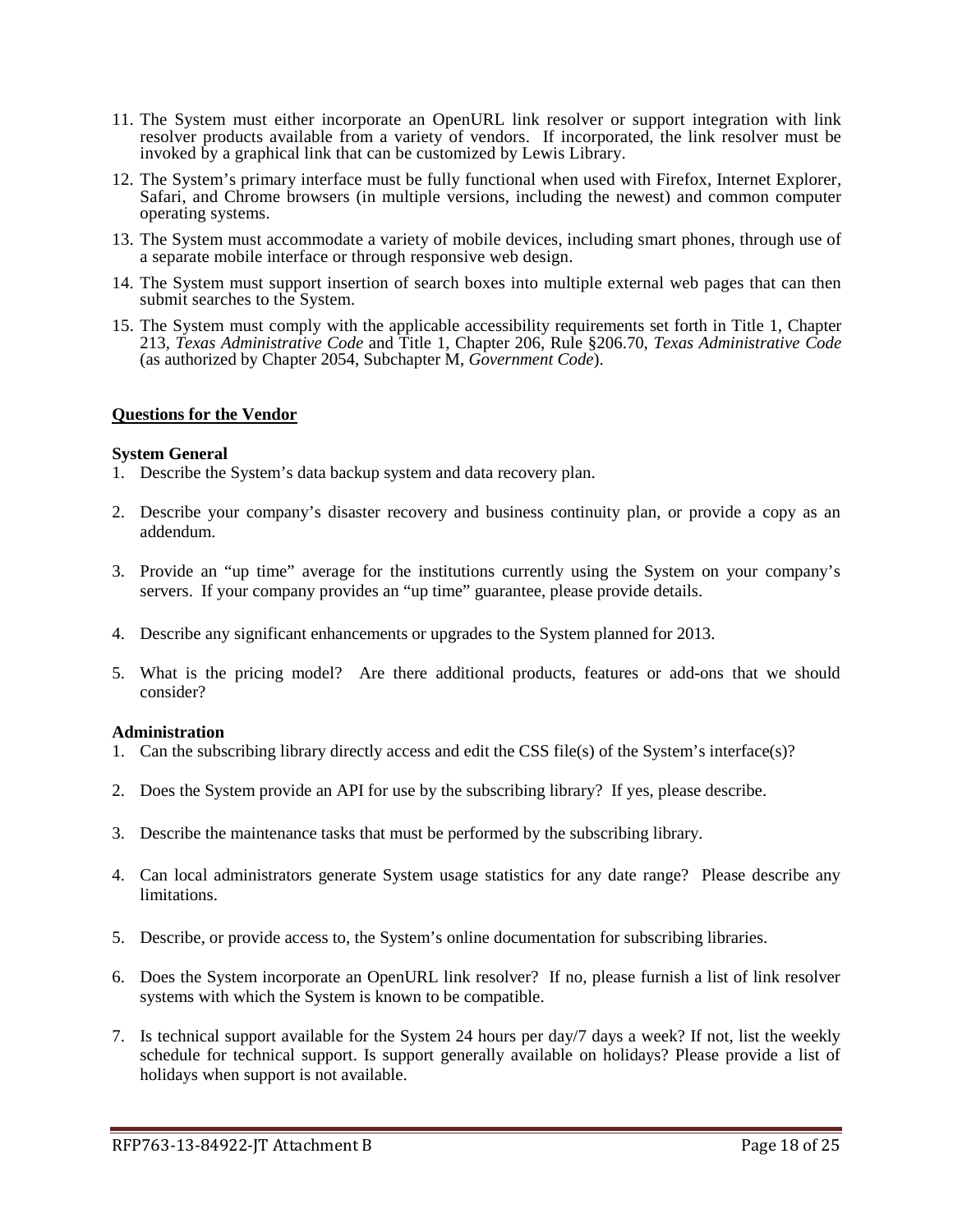#### **Discovery**

- 1. Do search results contain article abstracts?
- 2. Does the System support searching with Medical Subject Headings (MeSH)?
- 3. Are any databases or content providers given prominence in your relevancy ranking?
- 4. Describe the System's capabilities for customizing the relevancy ranking of search results.
- 5. For content sources that cannot be searched using the System's primary technology, is an alternative means of searching provided? If yes, describe how searching is accomplished and how results are presented to the user.
- 6. Describe the options for the subscribing library to re-label, define, or otherwise customize facet filters for search results.
- 7. Can the System provide access to content based on IP range?
- 8. At what point in the search and discovery process is the user required to authenticate? If there are multiple options available, please describe them.
- 9. Is the System compatible with EZProxy? Please describe any other options available for connecting remote users from their search results to full-text content licensed by the Library.
- 10. Is the System able to generate a list of the databases available for use (A-Z list)? If yes, can this list be sorted in a variety of ways – by name, by subject, by resource type?
- 11. Does the System allow the user to search beyond the collections of the subscribing library? If yes, then describe how local resources are identified in the search results.
- 12. Describe how the System handles Library-licensed resources that have simultaneous user limitations.
- 13. Please furnish a list of integrated library systems with which the System is known to be compatible. If some ILS pairings provide better functionality, please describe the advantages.
- 14. Is the System compatible with the ILLiad interlibrary loan system? If yes, please describe the workflow for requesting an item.
- 15. What bibliographic export formats, including any direct exports, are provided for the searcher (e.g., RefWorks, EndNote, .txt)?
- 16. Does the System have the ability to save search strategies for an indefinite period of time, and to generate alerts based upon them? If yes, briefly describe these features.

#### **The remaining questions are for Discovery Systems that use a central index:**

- 1. Please provide a list of all content providers and sources represented in the central index.
- 2. With how many publishers and aggregators do you currently have content agreements? Are there any notable content providers with whom access is set to expire in 2013?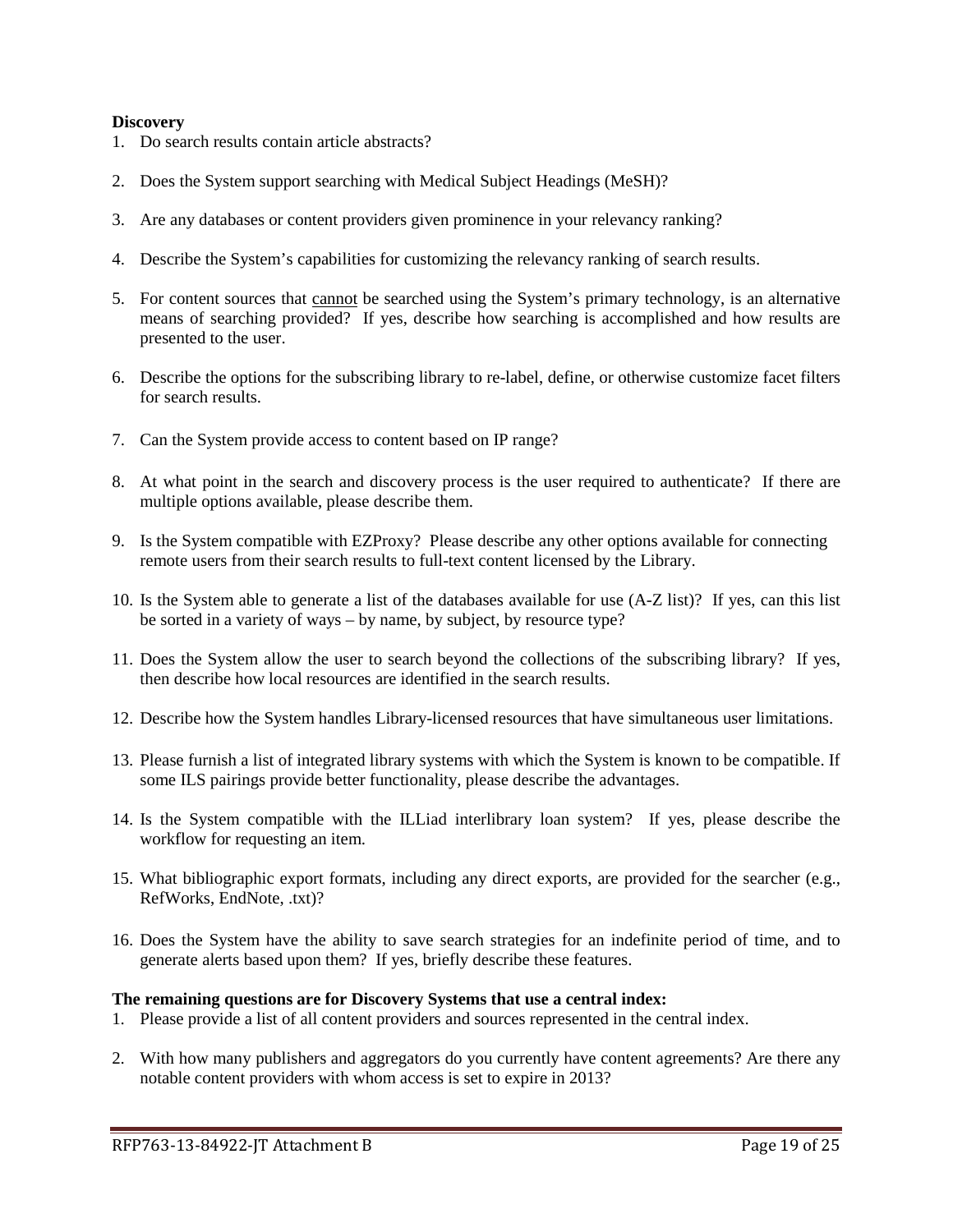- 3. Are any of the current or pending content agreements exclusive and, if so, with whom?
- 4. How frequently is the index updated?
- 5. How long does it take for updates to be reflected in search results?
- 6. In terms of publisher-provided metadata, how do you handle differences in metadata quality? Is metadata augmented if necessary? Are any metadata elements deleted or excluded?
- 7. In cases of overlapping content (unique items available from more than one source), are records deduplicated and displayed as a single record? If yes, please describe how the records are merged.
- 8. Is multimedia content such as images, videos and audio files discoverable with the System? If so, is it contained in the central index or is discovery facilitated by other means?
- 9. Does the System index content from point-of-care tools such as DynaMed and drug reference tools such as Micromedex? If yes, please describe.
- 10. Regarding local resources, what record fields are mandatory for indexing and discoverability?
- 11. In the case of local collections that are not ingestible, does the System provide any mechanism(s) for their discovery?
- 12. Do you have any current customers who utilize Digital Commons and who have incorporated it into their index? If yes, please list examples.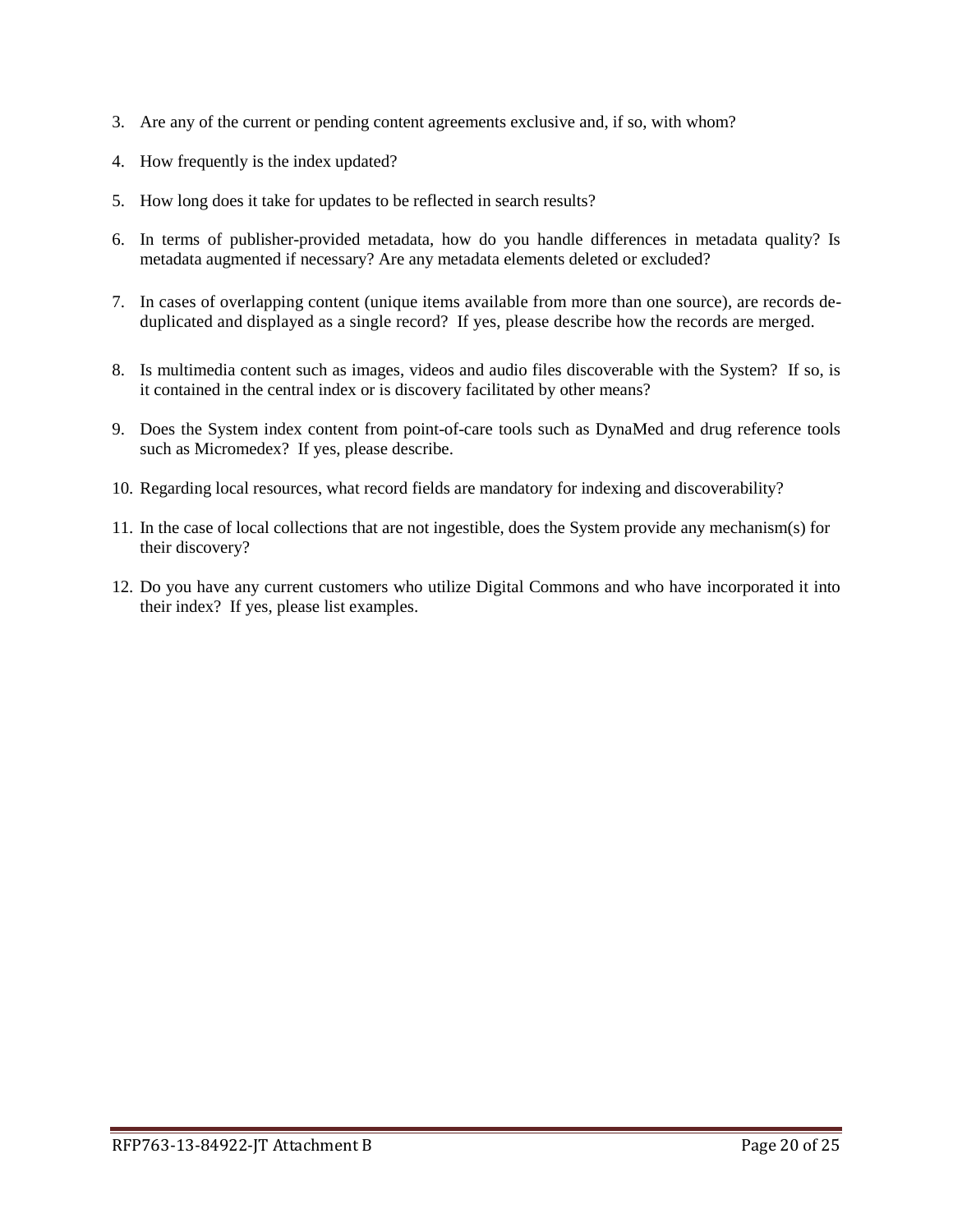The following form, pages 21-25, is an example of the internal checklist to be used by the UNT evaluation committee when evaluating the proposed Discovery System. This form is information only and not to be completed by bidders.

## **UNTHSC Lewis Library Evaluation Checklist for Discovery Tools**

**Product Name:** 

**Evaluator:** Date: **Date: Date: Date: Date: Date: Date: Date: Date: Date: Date: Date: Date: Date: Date: Date: Date: Date: Date: Date: Date: Date: Date: Date: Date: Date: Da** 

| <b>General Information</b>                | <b>Description / Notes</b> |
|-------------------------------------------|----------------------------|
| 1. Searches a unified index               |                            |
| 2. Unified index includes both free and   |                            |
| licensed content                          |                            |
| 3. Index is updated weekly or more        |                            |
| frequently                                |                            |
| 4. Updates are reflected within 48 hours  |                            |
| 5. Pricing is not based on the number of  |                            |
| subscriptions searchable in central index |                            |
|                                           |                            |
| 6. Federated searching of up to 5         |                            |
| databases is available at no extra charge |                            |
| (only applies to hybrid-style discovery   |                            |
| tools)                                    |                            |
| 7. The discovery tool is compatible with  |                            |
| most major Integrated Library Systems     |                            |
| 8. The discovery tool is capable of       |                            |
| searching the full-text of materials      |                            |

| <b>Standards Support &amp; Compliance</b> | <b>Description / Notes</b> |
|-------------------------------------------|----------------------------|
| 1. Standards Supported                    |                            |
| a. MARC, Z39.50                           |                            |
| b. Dublin Core, OAI-PMH                   |                            |
| c. FRBR                                   |                            |
| 2. Accessibility Compliance (W3C's        |                            |
| <b>Accessibility Guidelines</b> )         |                            |
| 3. Provides API for extracting and re-    |                            |
| purposing data                            |                            |

| <b>Index Composition: Licensed content</b> | <b>Description / Notes</b> |
|--------------------------------------------|----------------------------|
| 1. Index includes coverage of a high       |                            |
| percentage of essential databases as       |                            |
| defined by UNTHSC librarians               |                            |
| 2. Open access content is included in      |                            |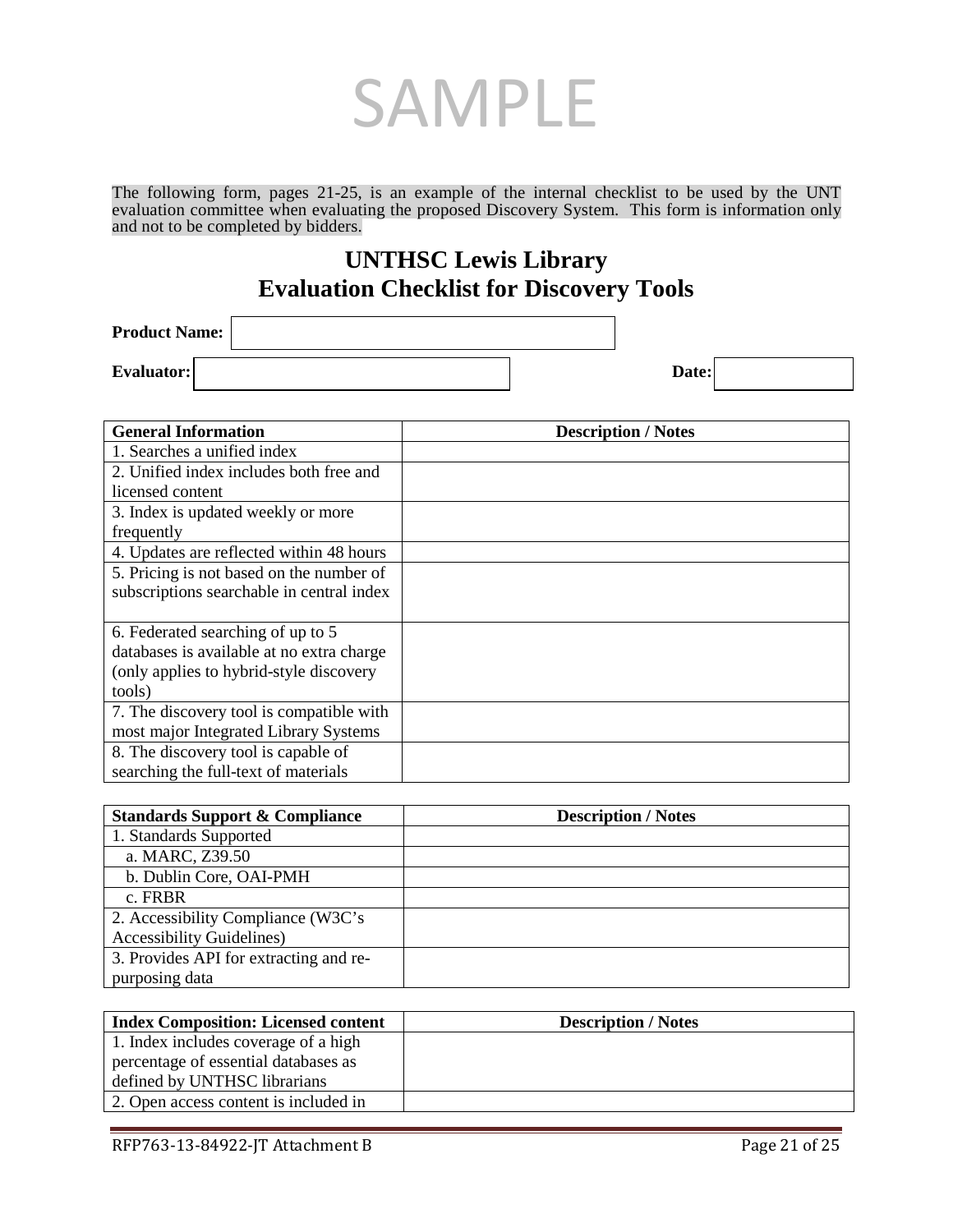| index at no additional charge           |  |
|-----------------------------------------|--|
| 3. PubMed records are included in the   |  |
| central index                           |  |
| 4. OCLC WorldCat catalog records are    |  |
| included in the central index           |  |
| 5. E-book records from relevant vendors |  |
| are included in the central index       |  |
| 6. Thin metadata is augmented by the    |  |
| discovery tool vendor to ensure         |  |
| consistency and discoverability         |  |
| 7. Records are de-duplicated and merged |  |
| into a single record                    |  |

| <b>Index Composition: Local collections</b> | <b>Description / Notes</b> |
|---------------------------------------------|----------------------------|
| 1. The index can ingest MARC 21 $&$         |                            |
| Dublin Core records                         |                            |
| 2. Library can invoke a manual harvest      |                            |
| of local resource records                   |                            |
| 3. New and changed local records are        |                            |
| harvested on a weekly or more frequent      |                            |
| basis                                       |                            |
| 4. Updates appear in index within 48        |                            |
| hours                                       |                            |
| 5. For local collections that are not       |                            |
| ingestible by the central index, the tool   |                            |
| allows for their discovery by other means   |                            |

| <b>Searching Features</b>  |                                                      | <b>Description / Notes</b>                                   |
|----------------------------|------------------------------------------------------|--------------------------------------------------------------|
| 1. System Search Mechanics |                                                      |                                                              |
| a.                         | Users can search without authenticating first        |                                                              |
| b.                         | Rapid return and display of search results           |                                                              |
| $c_{\cdot}$                | Data Normalization (UMLS, RxNorm, etc)               |                                                              |
| d.                         | Searches with no hits are automatically              | Must notify user that change has been made                   |
|                            | modified in order to provide "best match"            |                                                              |
|                            | results                                              |                                                              |
| e.                         | Ability to provide, by means of federated            |                                                              |
|                            | search, database results that are not available      |                                                              |
|                            | in the unified index                                 |                                                              |
| f                          | Users can choose to search the entire unified        |                                                              |
|                            | index hosted by the vendor, not just local           |                                                              |
|                            | Library holdings and subscriptions                   |                                                              |
| 2.                         | User search options (how does the system search $\&$ |                                                              |
|                            | display results)                                     |                                                              |
| a.                         | Full text searching                                  |                                                              |
| b.                         | Keyword                                              |                                                              |
| C <sub>1</sub>             | <b>Facet Filters</b>                                 |                                                              |
|                            | Subject / Topic<br>1.                                | Assuming that this is not mapped to controlled<br>vocabulary |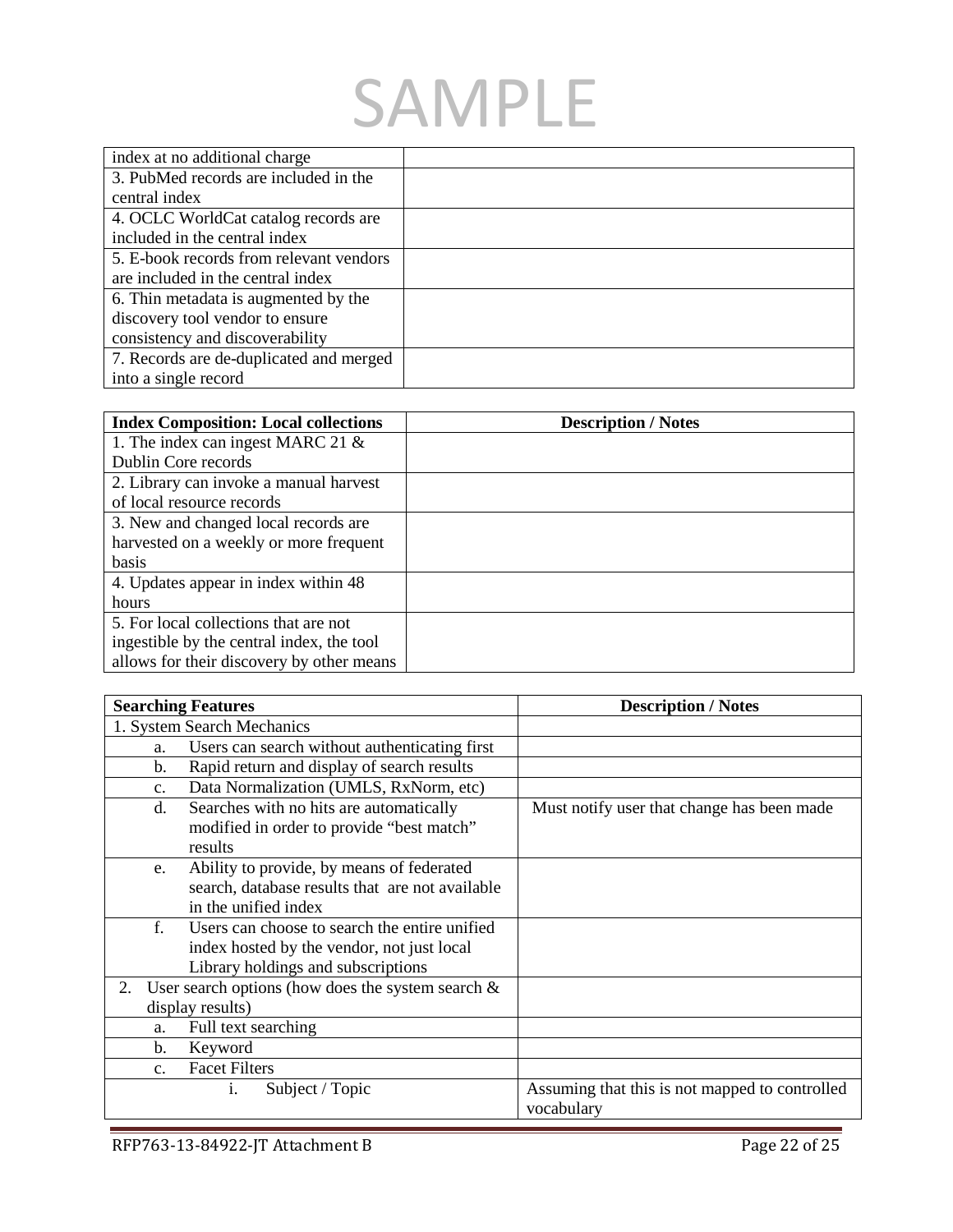|    | ii.<br>Time period                              |  |
|----|-------------------------------------------------|--|
|    | iii.<br>Thesaurus term                          |  |
|    | Publication type<br>iv.                         |  |
|    | Material Type/Format<br>V.                      |  |
|    | Language<br>vi.                                 |  |
|    | Limits                                          |  |
|    | <b>Full Text Available</b><br>i.                |  |
|    | ii.<br>Scholarly/Peer Reviewed                  |  |
|    | iii.<br>Available from Library                  |  |
|    | Location (within Library)<br>iv.                |  |
| d. | Spell check included that references records in |  |
|    | the unified index                               |  |
| e. | "Did you mean ?" functionality included         |  |
| f. | Search Suggestions / Auto-Complete              |  |
| g. | <b>Advanced Search Builder</b>                  |  |
| h. | Boolean searching                               |  |
| i. | Proximity operators                             |  |
|    | Phrase searching                                |  |
| k. | Field searching                                 |  |
| 1. | Stemming / Truncation                           |  |
| m. | Wildcard character                              |  |
| n. | Search by Call number                           |  |
| 0. | Search by ID Number (ISSN, ISBN, DOI,           |  |
|    | PMID)                                           |  |
| p. | Search by Volume / Issue                        |  |

| <b>Searching Features</b>                                   | <b>Description / Notes</b> |
|-------------------------------------------------------------|----------------------------|
| <b>Record Display</b><br>3.                                 |                            |
| Maintains and displays content from the<br>a.               |                            |
| original record                                             |                            |
| Transparently displays source of record<br>b.               |                            |
| Metadata available in its original format<br>$\mathbf{c}$ . |                            |
| Records can be enriched with contents,<br>d.                |                            |
| reviews, links                                              |                            |
| <b>Results Display</b><br>4.                                |                            |
| a. Local content can be prioritized in result               |                            |
| display                                                     |                            |
| b. Relevancy ranking available as default                   |                            |
| Linked item images (book jackets, etc.)<br>c.               |                            |
| provided or can be added                                    |                            |
| d. Article abstracts provided (where available              |                            |
| from source)                                                |                            |
| Results can include database recommendations<br>e.          |                            |
| for in-depth research                                       |                            |
| Library can highlight selected items in results<br>f.       |                            |
| displays                                                    |                            |
| List of results contains links to full text where<br>g.     |                            |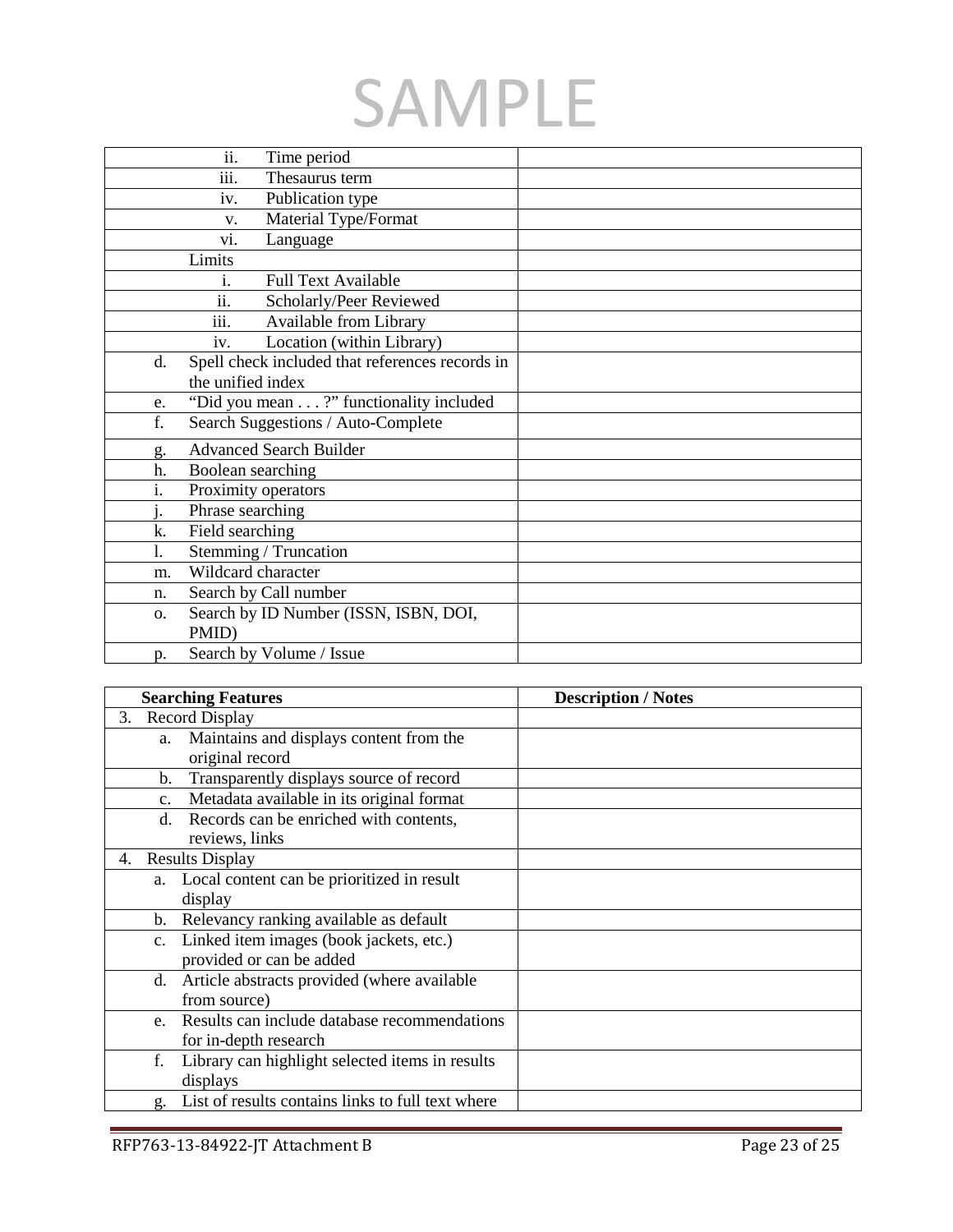|               | available                                         |                     |
|---------------|---------------------------------------------------|---------------------|
|               | h. Any results returned from federated search are | Need to test for UX |
|               | dynamically added to the main result list and     |                     |
|               | interfiled                                        |                     |
|               | i. Other products created by this vendor are not  |                     |
|               | given prominence in search results                |                     |
| j.            | For physical items, results list includes         |                     |
|               | location, call number, and real-time status       |                     |
|               | k. Provides ability to generate RSS feeds for use |                     |
|               | by the Library on other sites                     |                     |
|               | <b>Sorting &amp; Relevance</b>                    |                     |
|               | 5. Relevance weighting can be customized by       |                     |
|               | source                                            |                     |
| a.            | Sort by Author available                          |                     |
| b.            | Sort by Descending Date available                 |                     |
| $C_{\bullet}$ | Sort by Ascending Date available                  |                     |

| <b>End User Features</b>                              | <b>Description / Notes</b> |
|-------------------------------------------------------|----------------------------|
| Ability to submit a hold request<br>1.                |                            |
| 2. Ability to request articles/chapters through ILL   |                            |
| Permits linking to online course development<br>3.    |                            |
| software (ex: Blackboard)                             |                            |
| 4. Formatted citation export                          |                            |
| Ability to output single or multiple records --<br>5. |                            |
| print, e-mail, or save to a file                      |                            |
| Save records to folders / lists<br>6.                 | persistent                 |
| 7.<br>Shared folders / lists                          |                            |
| 8. Save searches and set up alerts                    |                            |
| 9. Patron can generate RSS feed for any search        |                            |
| 10. Personal settings / interface controls available  |                            |
| 11. User tagging available                            |                            |
| 12. Tag clouds available                              |                            |
| 13. Users can add ratings or reviews                  |                            |
| 14. Ability to share to external sites (delicious,    |                            |
| Facebook, etc.)                                       |                            |
| 15. Provide access to Library borrowing account       |                            |
| 16. Provide a direct export of a rich bibliographic   |                            |
| record to RefWorks, EndNote, and similar tools        |                            |
| 17. Link Resolver can be integrated, and this         |                            |
| functionality is vendor-neutral                       |                            |
| 18. A modern mobile website interface is provided     |                            |
| that works on most phones and tablets                 |                            |
| 19. Free, functional apps are provided for iOS and    |                            |
| Android devices                                       |                            |

| Interface Customization                       | <b>Description / Notes</b> |  |
|-----------------------------------------------|----------------------------|--|
| Ability to brand interface with institutional |                            |  |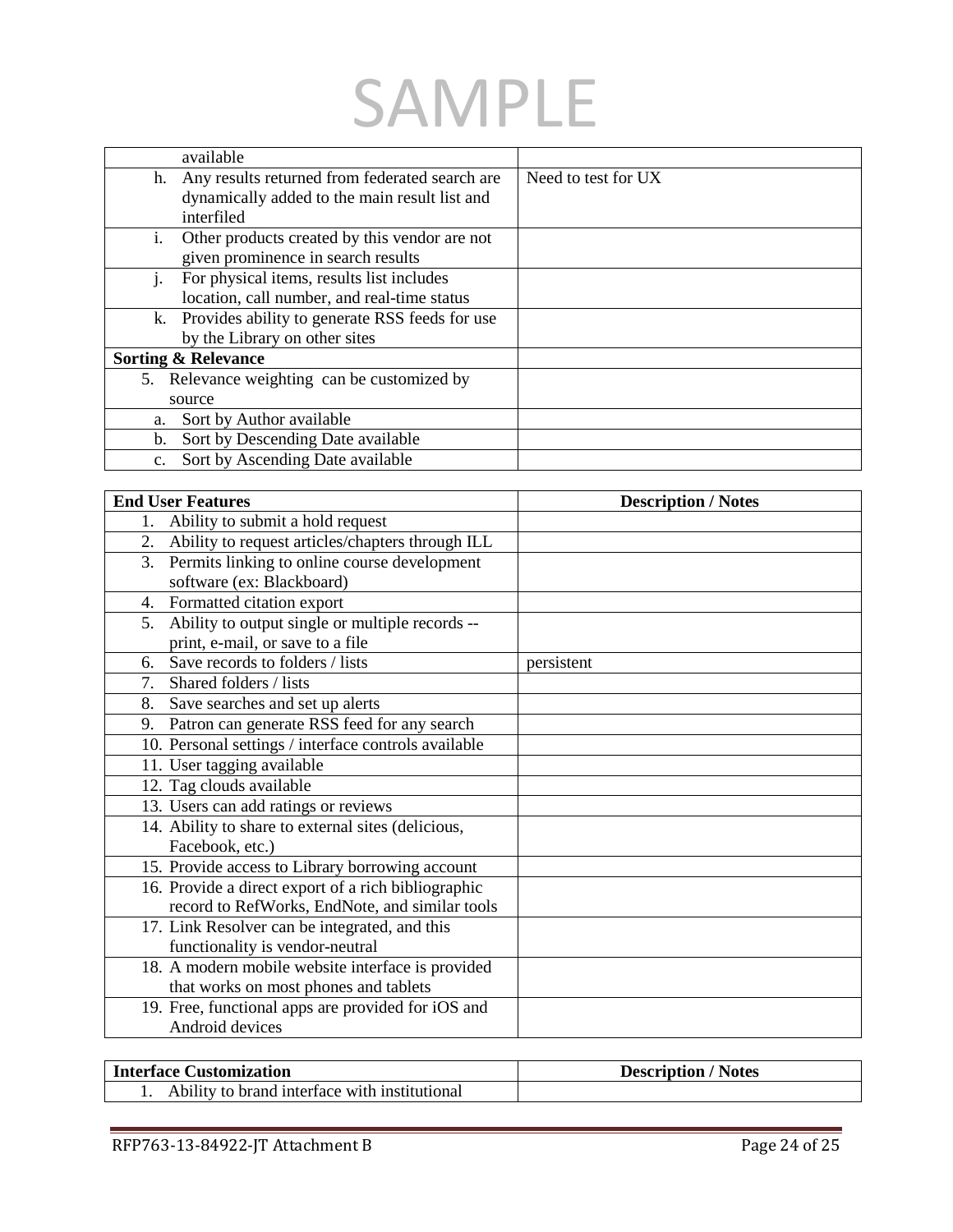| graphics/logos and name                                               |                                           |
|-----------------------------------------------------------------------|-------------------------------------------|
| Can include Javascript and central navigation<br>2.                   |                                           |
| system in header                                                      |                                           |
| Customizable toolbar<br>3.                                            |                                           |
| Toolbar color choices available<br>4.                                 | Assuming this refers to individual choice |
| Can insert widgets for chat, Google Books, etc.<br>5.                 |                                           |
| Tagging feature available<br>6.                                       |                                           |
| Choice of facets offered<br>$7_{\scriptscriptstyle{\ddot{\text{c}}}}$ |                                           |
| Library can define new facets<br>8.                                   |                                           |
| Facets and other interface components can be<br>9.                    |                                           |
| relabeled                                                             |                                           |
| 10. Multiple "skins" available                                        |                                           |
| 11. CSS file(s) can be viewed and edited by the                       |                                           |
| Library                                                               |                                           |
| 12. Allows RSS feeds to be embedded                                   |                                           |
| 13. Embedded search forms available for use on                        |                                           |
| other sites                                                           |                                           |
| 14. Custom search boxes can be generated for use on                   |                                           |
| other sites                                                           |                                           |
| 15. Ability to incorporate links to outside services                  |                                           |
| using metadata from the bibliographic records                         |                                           |
| (e.g., Amazon look-up)                                                |                                           |

| <b>Management Reporting</b> |                                                     | <b>Description / Notes</b> |
|-----------------------------|-----------------------------------------------------|----------------------------|
|                             | 1. Provides customizable reports for any date range |                            |
|                             | on search activity and content of searches          |                            |

### **Vendor / Product Maturity**

| What other relevant products are developed by the same parent organization or affiliated                            |
|---------------------------------------------------------------------------------------------------------------------|
| corporations?                                                                                                       |
| 2. What is the current version of the product being reviewed for purchase? How many pre-existing<br>versions exist? |
| 3. What is the typical release schedule for this product?                                                           |
| 4. What modules and functionality are currently under development related to this product?                          |

**-END-**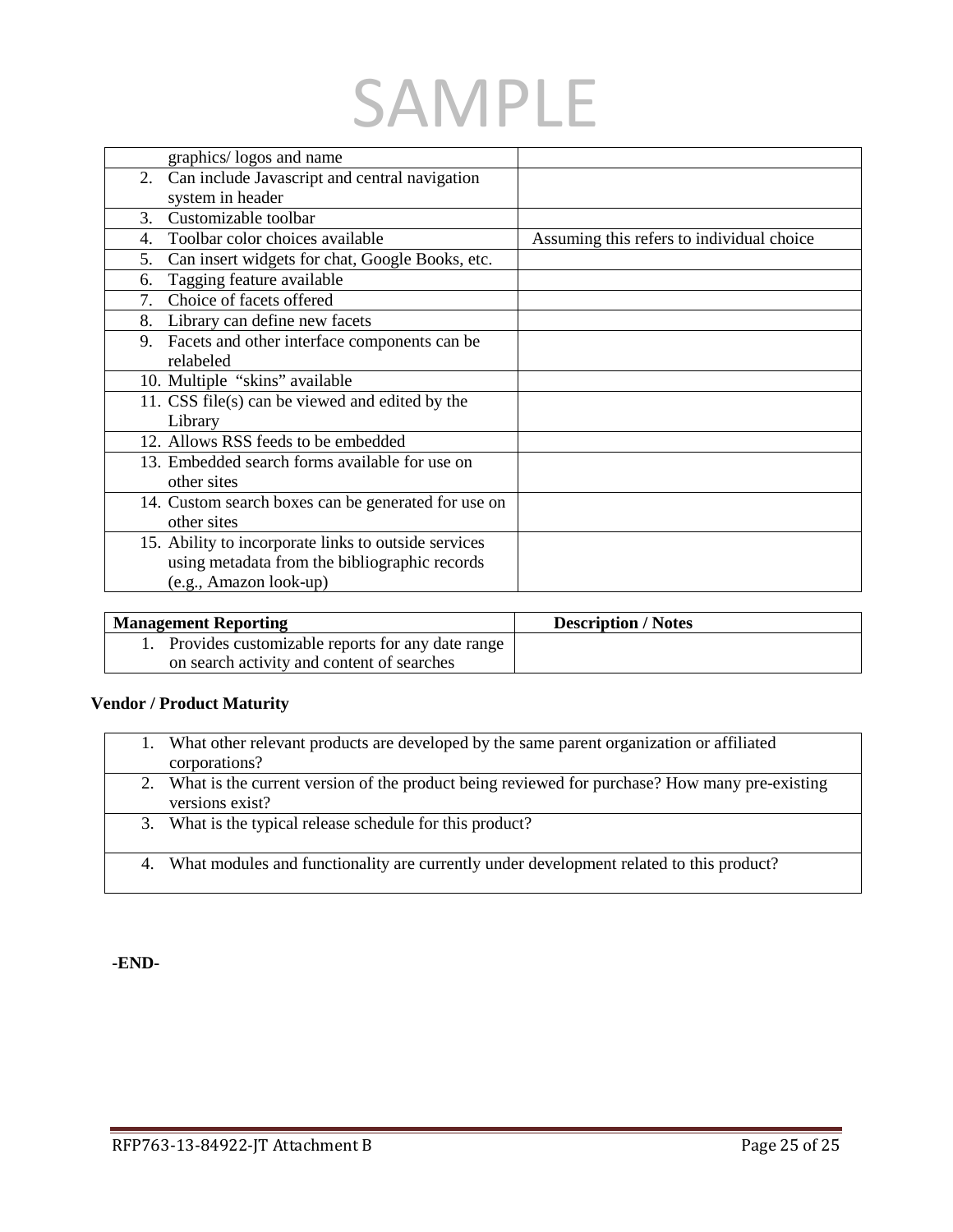**This page intentionally blank.**